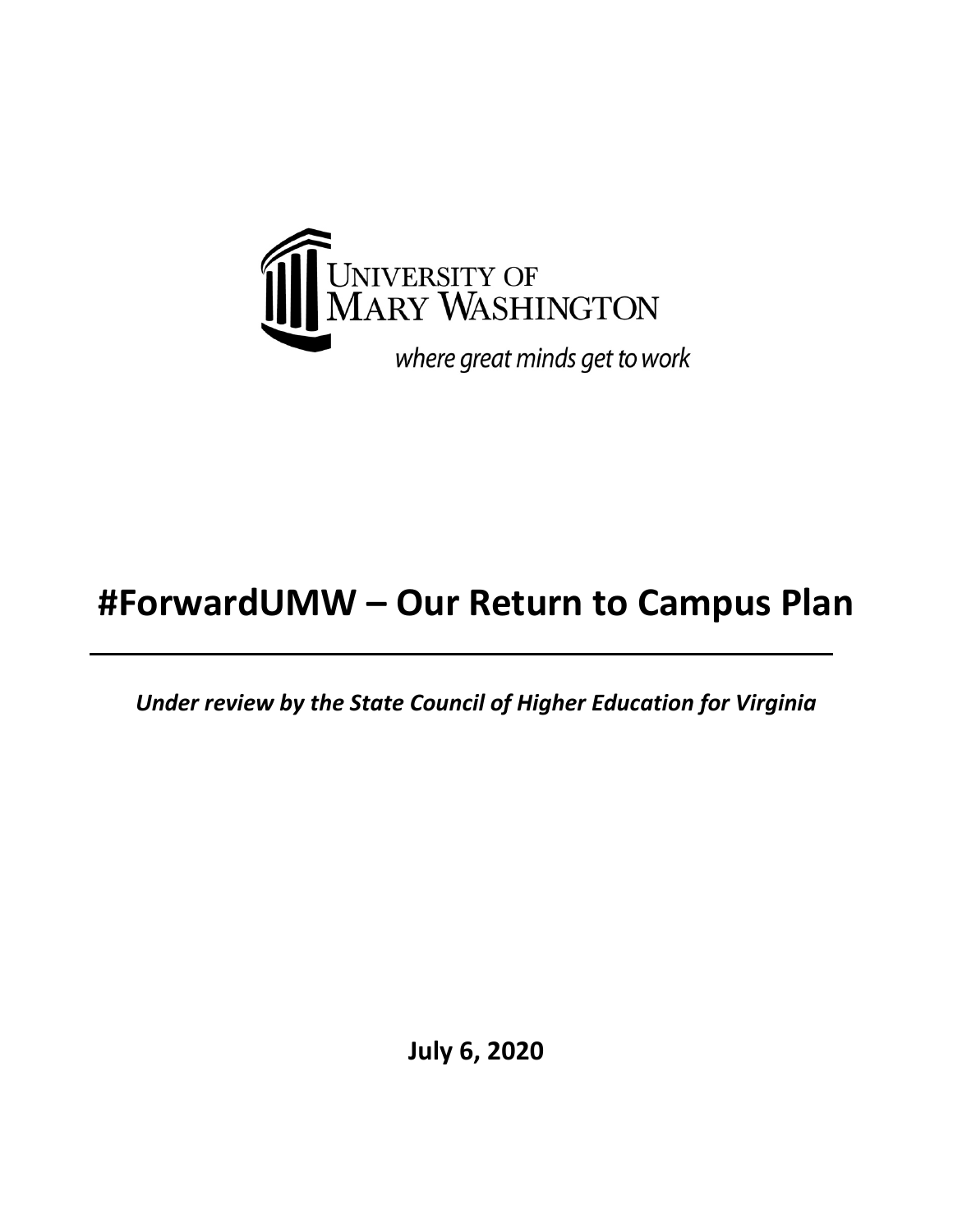## **Table of Contents**

<span id="page-1-0"></span>

| 1.  |                                                                                            |  |
|-----|--------------------------------------------------------------------------------------------|--|
| 2.  | Contact information and procedures for reaching the local health department 6              |  |
| 3.  |                                                                                            |  |
| 4.  |                                                                                            |  |
| 5.  |                                                                                            |  |
| 6.  |                                                                                            |  |
| 7.  |                                                                                            |  |
| 8.  |                                                                                            |  |
| 9.  |                                                                                            |  |
| 10. | Partnership and communication with the local community, health systems, and other          |  |
|     |                                                                                            |  |
| 11. |                                                                                            |  |
| 12. |                                                                                            |  |
| 13. |                                                                                            |  |
| 14. |                                                                                            |  |
| 15. |                                                                                            |  |
| 16. |                                                                                            |  |
| 17. |                                                                                            |  |
|     |                                                                                            |  |
| 1.  | Daily health screening questions and/or other health monitoring approaches that can be     |  |
| 2.  | Campus level syndromic (disease) surveillance using electronic health record data or other |  |
| 3.  |                                                                                            |  |
|     |                                                                                            |  |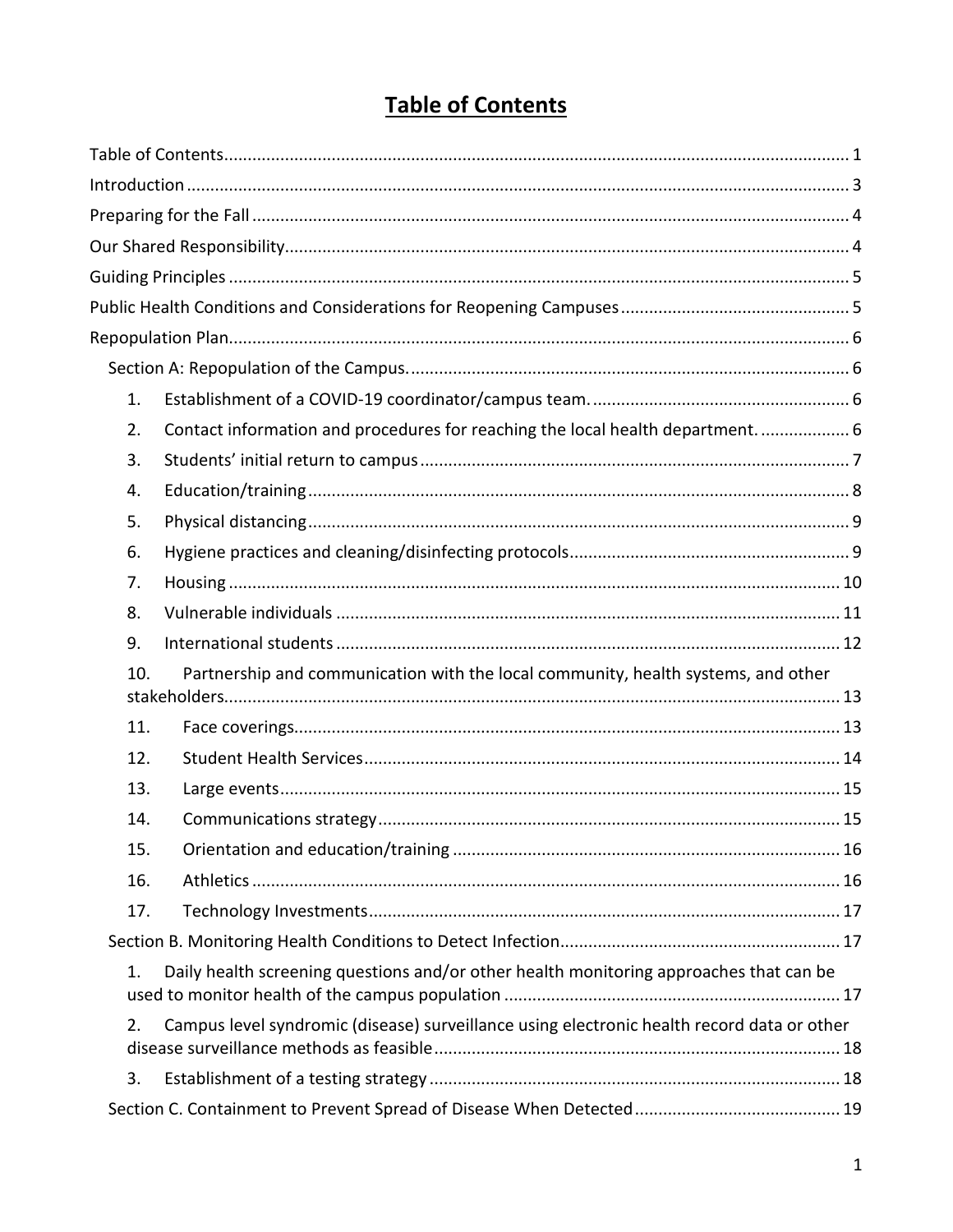| 1. |                                                                                              |  |
|----|----------------------------------------------------------------------------------------------|--|
| 2. |                                                                                              |  |
| 3. |                                                                                              |  |
| 4. |                                                                                              |  |
|    | Section D. Shutdown Considerations if Necessitated by Severe Conditions and/or Public Health |  |
| 1. | Plans regarding the criteria and process for campus dismissals or shutdowns 22               |  |
| 2. | Nature of reduced campus activity in the event of severe conditions/public health direction  |  |
| 3. | Considerations regarding student health and safety on campus versus returning home 23        |  |
| 4. |                                                                                              |  |
|    |                                                                                              |  |
|    |                                                                                              |  |
|    |                                                                                              |  |
|    |                                                                                              |  |
|    |                                                                                              |  |
|    |                                                                                              |  |
|    |                                                                                              |  |
|    |                                                                                              |  |
|    |                                                                                              |  |
|    |                                                                                              |  |
|    |                                                                                              |  |
|    |                                                                                              |  |
|    |                                                                                              |  |
|    |                                                                                              |  |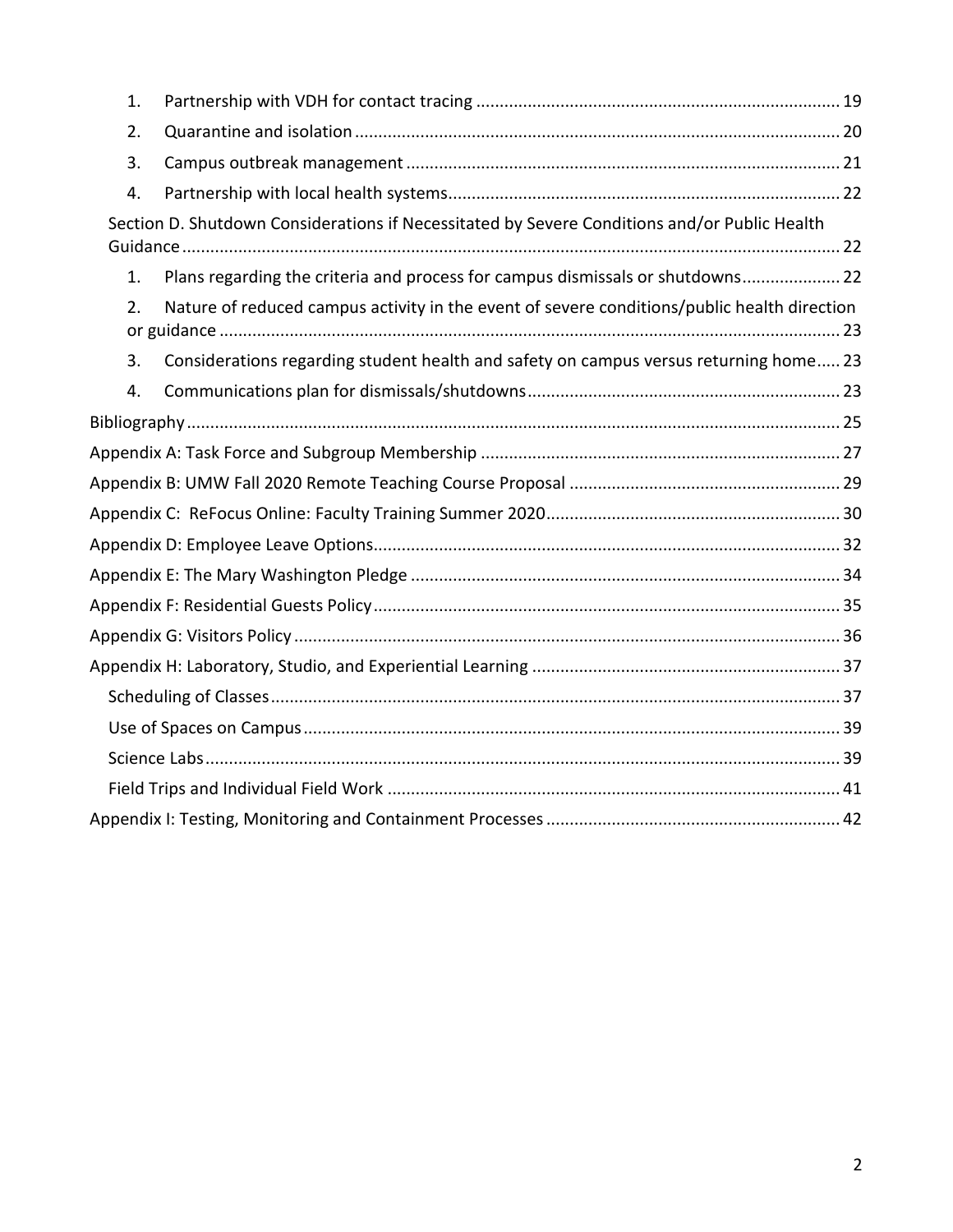## <span id="page-3-0"></span>**Introduction**

This document presents the recommendations of the President's Task Force charged with answering this question: "what do we need to do to prepare for the return of students to our campuses?" The answers presented here represent the combined effort of many individuals [\(Appendix A\)](#page-26-0) from across the University. The effort began by identifying key operational areas and the issues, challenges, and questions that must be addressed to bring students to campus: public health, academics, student life, dining, residence life, work life, and technology. Following a comprehensive review of operational areas and the many questions and issues that would need to be resolved the Task Force turned to building a set of recommendations and action steps for several distinct, but related planning areas: repopulation of the campuses, monitoring, containment, shutdown, technology.

The work of the Task Force is influenced by research and guidance from a variety of agencies, offices, and organizations, including Governor Northam's ["Forward Virginia"](https://www.governor.virginia.gov/media/governorvirginiagov/governor-of-virginia/pdf/Virginia-Forward-Phase-One-Business-Sector-Guidelines.pdf) plan, [the Center for Health](https://www.centerforhealthsecurity.org/our-work/pubs_archive/pubs-pdfs/2020/200417-reopening-guidance-governors.pdf)  [Security](https://www.centerforhealthsecurity.org/our-work/pubs_archive/pubs-pdfs/2020/200417-reopening-guidance-governors.pdf) at Johns Hopkins, the Harvard/Rockefeller Foundation ["Roadmap to Pandemic Resilience,](https://ethics.harvard.edu/Covid-Roadmap)" th[e Occupational Safety and Health Administration](https://www.osha.gov/Publications/OSHA3990.pdf) (OSHA), the [American College Health Association](https://www.acha.org/) (ACHA), the [Report of the Higher Education Subcommittee to Reopen Connecticut,](https://portal.ct.gov/-/media/Office-of-the-Governor/News/20200506-Recommendations-to-Governor-Lamont-for-a-phased-reopening-of-colleges-and-universities.pdf?la=en) and ["Creating Safe](https://cicu.org/application/files/1115/8981/5082/NY_State_-_Reopen_Considerations_and_Suggestions_for_Higher_Education_-_Final_May_15_2020_v2.pdf)  [and Resilient Campuses"](https://cicu.org/application/files/1115/8981/5082/NY_State_-_Reopen_Considerations_and_Suggestions_for_Higher_Education_-_Final_May_15_2020_v2.pdf) from the Commission on Independent Colleges and Universities in New York. The Task Force has also relied upon guidance from the Centers for Disease Control and Prevention (CDC) ["Considerations for Institutes of Higher Education,](https://www.cdc.gov/coronavirus/2019-ncov/community/colleges-universities/considerations.html)" the Virginia Department of Health (VDH) such as the ["COVID-19 Interim Testing Recommendations](https://www.vdh.virginia.gov/content/uploads/sites/182/2020/05/VDH-COVID-19-Testing-for-Colleges-and-Universities.pdf) for Colleges and Universities" and the Virginia Department of Human Resource Management (DHRM) "Safe Workplaces: Guidance [for State Agency Leaders in Response to the COVID-19 Pandemic and Enhanced Safety Measures.](https://www.dhrm.virginia.gov/docs/default-source/covid-19/cova-safe-workplace-guidance-leadership-final.pdf?sfvrsn=7de13760_6)" This effort also benefitted from emerging plans from several institutions across the Commonwealth and around the country. Finally, and most significantly, this plan aligns with guidance from the Governor contained in [Higher Education Reopening Guidance](https://www.governor.virginia.gov/media/governorvirginiagov/governor-of-virginia/pdf/Higher-Education-Reopening-Guidance.pdf) released on June 11, 2020.

A return to campus will be a shared undertaking between public health officials and the University. UMW's role as an institution of higher education has been [enumerated](https://www.vdh.virginia.gov/content/uploads/sites/182/2020/06/COVID-and-Public-Health-CollegesUniversities.pdf) by the Virginia Department of Health (VDH) and includes among other things: (1) ensuring access to diagnostic testing for COVID-19, including adequate capacity to obtain, administer, and process these tests, (2) ensuring adequate supply of PPE for health care and relevant staff and that students and staff have access to cloth face coverings, (3) report suspected and confirmed cases to local health officials and support follow-up contact tracing, (4) implement cleaning/disinfection, (5) ensuring appropriate housing for quarantine and isolation, (6) developing plans for social distancing, (7) developing plans to halt classes and shut down campus operations, (8) ensuring that students have access to distance learning options, have absences due to COVID-19 excused, and have access to mental health services, and (9) communicating prevention and control messages, including information about outbreaks.

It is important to note that no plan or actions can entirely safeguard the health and safety of individuals. Rather, the steps outlined here are designed to mitigate the risk of spreading the virus while maintaining the continuous operations of the University. Taken together, they represent an action plan to limit transmission of COVID-19. They are not, however, perfect, which is why the plan also includes exceptions and allowances to support those members of our community who are at greater risk.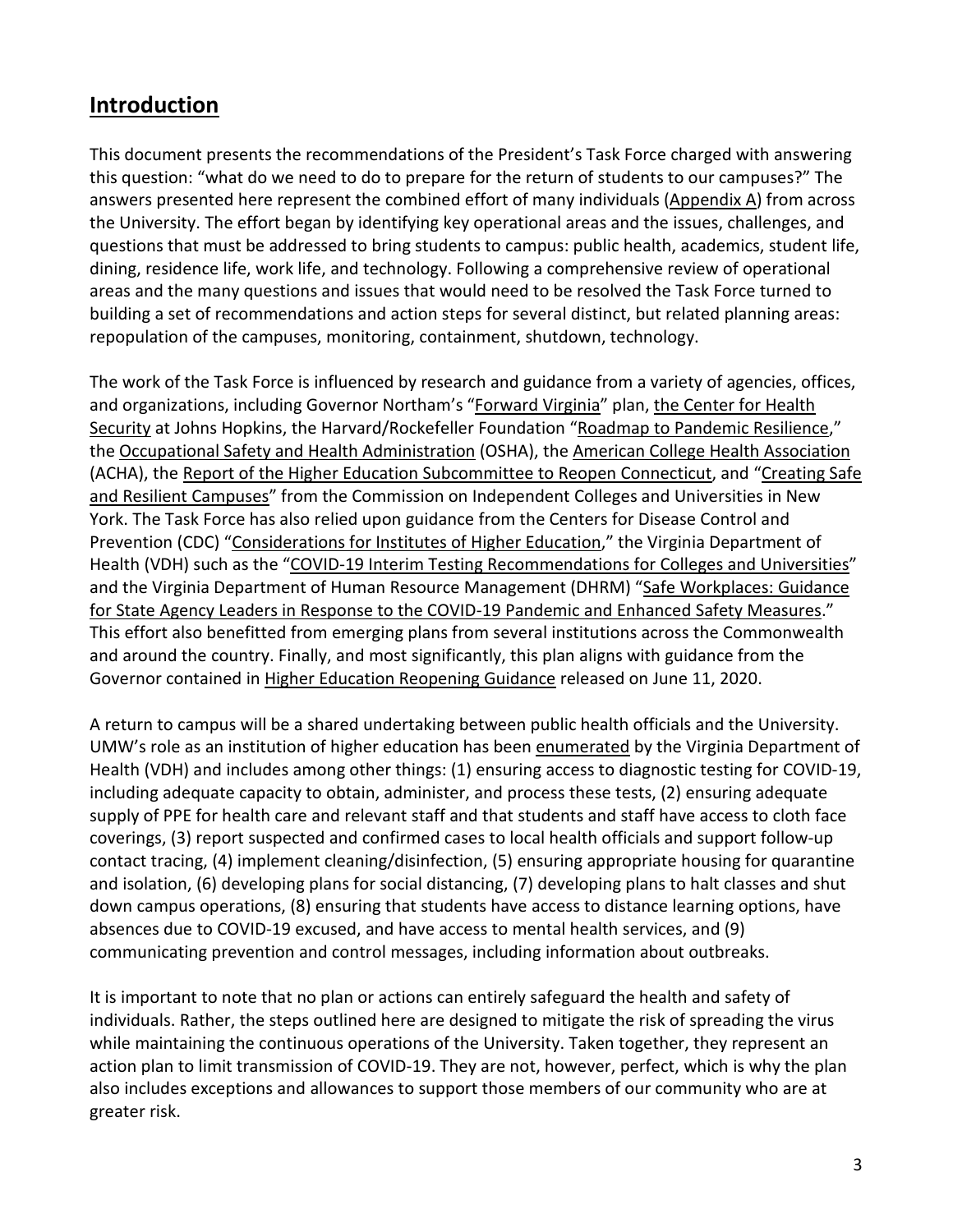Finally, this is not a final plan. And while it is designed to answer many questions, many others remain or will emerge in the coming days. Given how rapidly things change and events unfold with the COVID-19 pandemic, these recommendations and action steps will also evolve in response to federal and state guidance, scientific developments, and new information and insights emerging from other institutions around the state and across the country. This plan will evolve and be updated as events and conditions warrant.

## <span id="page-4-0"></span>**Preparing for the Fall**

Since early May, UMW faculty and staff have been planning for multiple scenarios this fall. Faculty, with the support of the [Center for Teaching,](https://academics.umw.edu/teach/) [Digital Learning Support,](https://academics.umw.edu/dls/) [Diversity and Inclusion,](https://www.umw.edu/diversity/) the [Office of Disability Resources,](https://academics.umw.edu/disability/) and [UMW Libraries,](https://libraries.umw.edu/) are engaged in intensive work to support all forms of instruction, including accessible online instruction and remote learning [\(Appendix C\)](#page-29-1). Our faculty are participating in a newly offered four-week instructional design workshop. Their goal is to ensure that the best aspects of the UMW experience—substantive interactions, collaborations, and connections between faculty and students—are infused in every class. The topical focus of this development work includes (a) structure and communication, (b) assignments and feedback, (c) content creation and curation, and (d) student engagement. This effort by our faculty will ensure that we maintain the same high standards, regardless of modality. Ultimately, a quality educational experience is about the knowledge and expertise of the faculty and how much time and attention they give to their students' development and work, as well as students' commitment to learning.

Throughout the campuses, staff also are actively and energetically preparing their areas for a return to campus under the guiding principles set forth by President Paino. With the guidance and support of Human Resources and the [Office of Diversity and Inclusion,](https://diversity.umw.edu/) supervisors submitted detailed plans for their operational areas. Classrooms are being reconfigured. Common areas are being reimagined. And signs and markings to promote good hygiene, social distancing, and cleaning protocols are being posted. The campus will look a little bit different this fall, but it will still be the same beautiful campus we know and love.

## <span id="page-4-1"></span>**Our Shared Responsibility**

Fundamental to a return to campus will be an invigorated sense of community responsibility with behavioral expectations to support the health, safety, and well-being of all. We will all—faculty, staff, and students—need to share in this collective task. Consequently, many of the steps outlined in this plan will be successful only through a shared sense of purpose, a dedication to equity, and communal action that aligns with our expressed values. In particular, knowing the pandemic's disparate impact on specific populations, we need to remain vigilant in our commitment to equity in the plan's ongoing development and implementation. As always, the values that unite UMW, represented by [ASPIRE](https://www.umw.edu/about/our-principles-and-values/) (Accountability, Scholarship, Personal and Institutional Integrity, Inclusive Excellence, Respect and Civility, Engagement) guide our efforts to return to campus.

The remainder of this document outlines the principles that guide the University's response to COVID-19, the conditions prerequisite to a return to campus, and the plans that support this goal.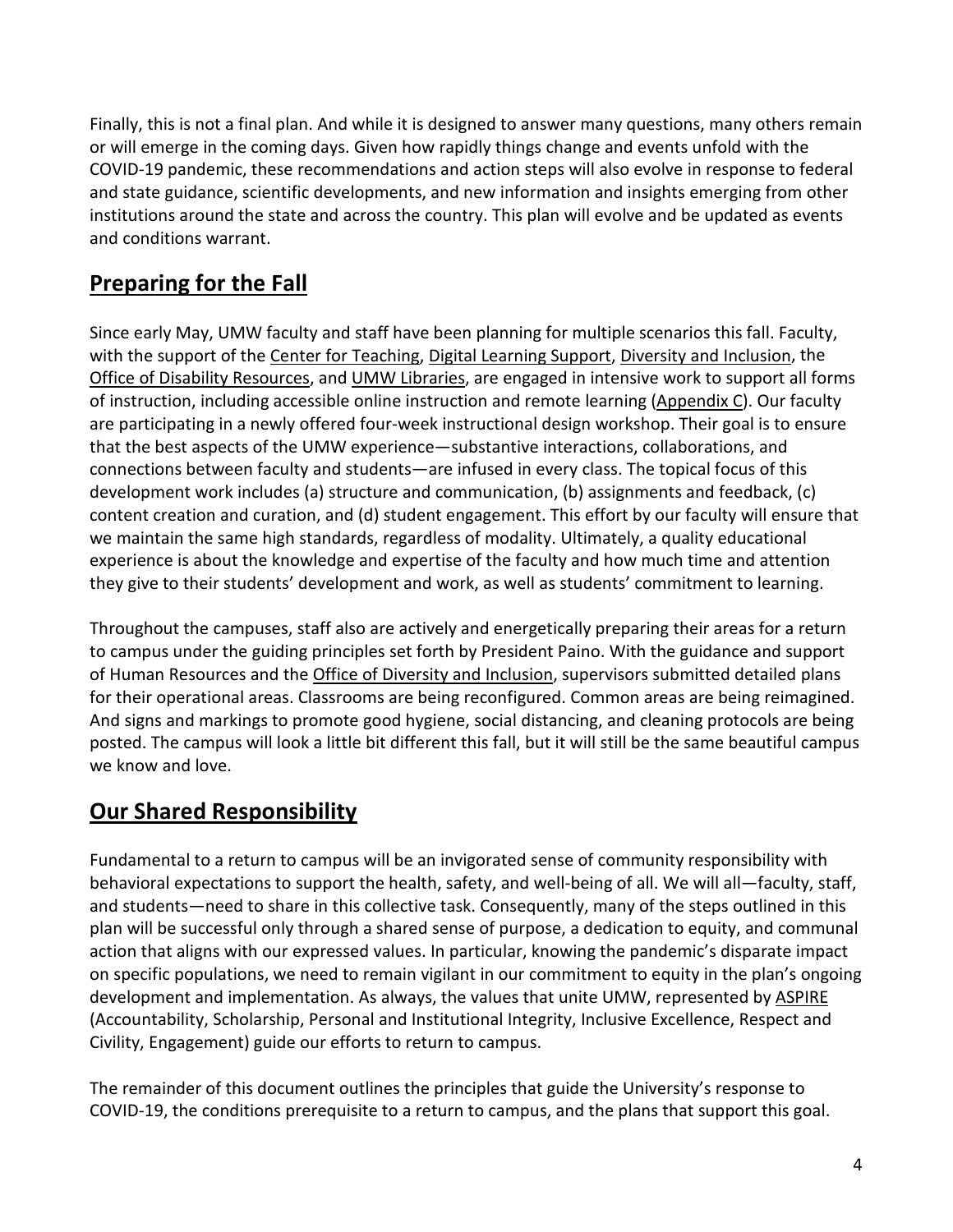## <span id="page-5-0"></span>**Guiding Principles**

At the beginning of this effort, President Paino outlined the principles that must guide this planning process and the decisions that will follow from it. These principles are as follows:

- Protect the health, safety, and well-being of students, faculty, staff, and the surrounding community
- Preserve the ability to fulfill our mission—teaching and learning that serves the public good
- Maintain those university operations that support student success and our ability to fulfill our mission
- Preserve the university's financial capacity as well as its long-term financial health to fulfill our mission now and into the future
- Honor our community values (ASPIRE—Accountability, Scholarship, Personal and Institutional Integrity, Inclusive Excellence, Respect and Civility, Engagement)

## <span id="page-5-1"></span>**Public Health Conditions and Considerations for Reopening Campuses**

UMW's return to campus plan assumes several "gating conditions" that are prerequisites for the campus to open, as outlined in the [Higher Education Reopening Guidance](https://www.governor.virginia.gov/media/governorvirginiagov/governor-of-virginia/pdf/Higher-Education-Reopening-Guidance.pdf) issued by Governor Northam. They include:

- Positive trends in public health in the Fredericksburg region consistent with the Forward [Virginia Blueprint](https://www.governor.virginia.gov/media/governorvirginiagov/governor-of-virginia/pdf/Forward-Virginia-Presentation-5.4.pdf)
- Health care capacity in which local health care facilities are operational and capable of serving the regional population given a surge in cases
- A climate of adherence to sound public health principles and a culture of compliance in which the UMW community will support and embrace safety precautions to practice good hygiene, quarantine, social distance, wear face coverings, work together to prevent the spread of disease
- Campus preparedness plan developed and consistent with the guidance set forth by the Commonwealth

Consistent with CDC and VDH principles, UMW's plan seeks to minimize the risk of transmission by offering some virtual-only learning options and utilizing social distancing for all in-person classes, activities, and events. UMW will not hold full-size, in-person, classes, activities, or events for the foreseeable future. Even in Phase Three of the Governor's Forward Virginia Blueprint, large in-person events are likely to be limited until a vaccine is widely available.

In accordance with the Commonwealth's guidelines, many UMW employees will continue to **telework this fall**. A period of prolonged telework even after the start of the academic year should be anticipated as the preferred method of work to the extent possible. Employees who are able to complete their work remotely should expect to continue to do so throughout the fall semester. Only employees who are required to be physically present to complete their work shall return to campus through the pandemic. This approach will ease employees back into the work environment and will assist UMW in supporting physical distancing.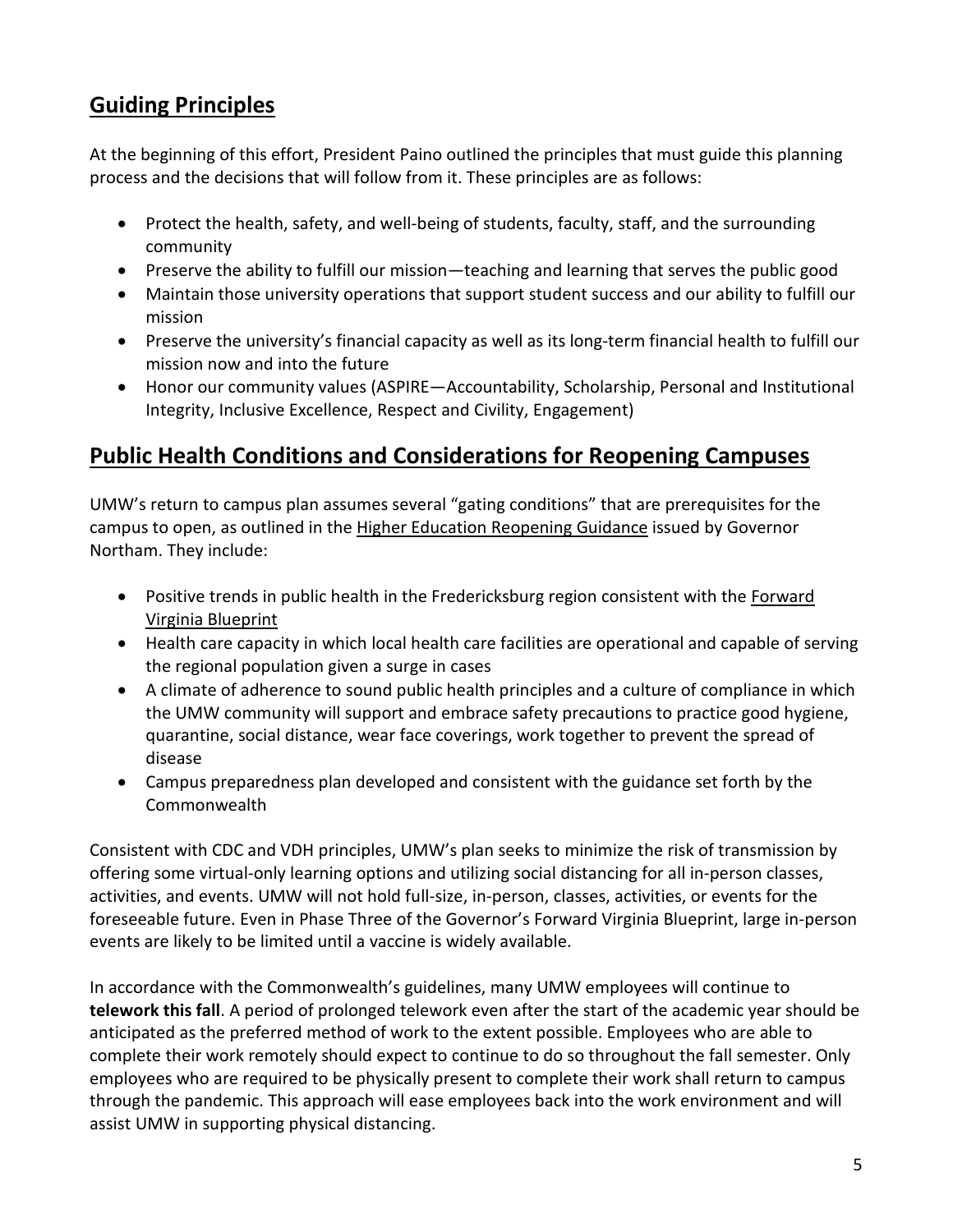*UMW plans for the Dahlgren and Stafford campuses to begin a gradual reopening on July 20 with offices on the residential Fredericksburg campus beginning to return on August 3. Classes are scheduled to begin August 24.* 

## <span id="page-6-0"></span>**Repopulation Plan**

## <span id="page-6-1"></span>**Section A: Repopulation of the Campus.**

<span id="page-6-2"></span>**1. Establishment of a COVID-19 coordinator/campus team.**

The University's response to COVID-19 will be led by a campus team who shall be responsible for the implementation, monitoring, and modification of this plan as well as the coordination of all aspects of the University's response to the COVID-19 pandemic. The team will be led by COVID-19 co-coordinators Dr. Jeffrey McClurken (chief of staff) and Dr. Timothy O'Donnell (associate provost). It will include individuals from across campus who are positioned to support this implementation:

- Anna Billingsley, Associate Vice President, University Relations
- Dave Fleming, Assistant Dean for Residence Life and Housing
- Lynn Lewis, University Faculty Council and Chair of Biological Sciences
- Mike Muckinhaupt, Director of Emergency Management
- Christy Pack, Staff Advisory Council and Director of Graduate Admissions
- Cedric Rucker, Dean of Student Life
- Stuart Sullivan, Senior Director of Plan Operations and Contract Services
- Nancy Wang, Director of the Student Health Center
- Beth Williams, Executive Director of Human Resources
- Grant Woodwell, Associate Dean and Professor of Earth and Environmental Sciences

Representatives from both Mary Washington Healthcare and the Virginia Department of Health will serve as ex-officio members of this team. In addition, the team will be supported by two new positions (partial reassignments of current employees) who shall serve as the **COVID-19 care coordinator** and the **COVID-19 monitoring and tracing coordinator.**

## <span id="page-6-3"></span>**2. Contact information and procedures for reaching the local health department.**

UMW is in the Rappahannock Area Health District. The University has campuses in the city of Fredericksburg and the counties of Stafford and King George. The contact information for local health departments in these localities is as follows:

## **Rappahannock Area Health District (RAHD)**

Phone: 540-899-4797 Website: https://www.vdh.virginia.gov/rappahannock/

## **Fredericksburg Health Department**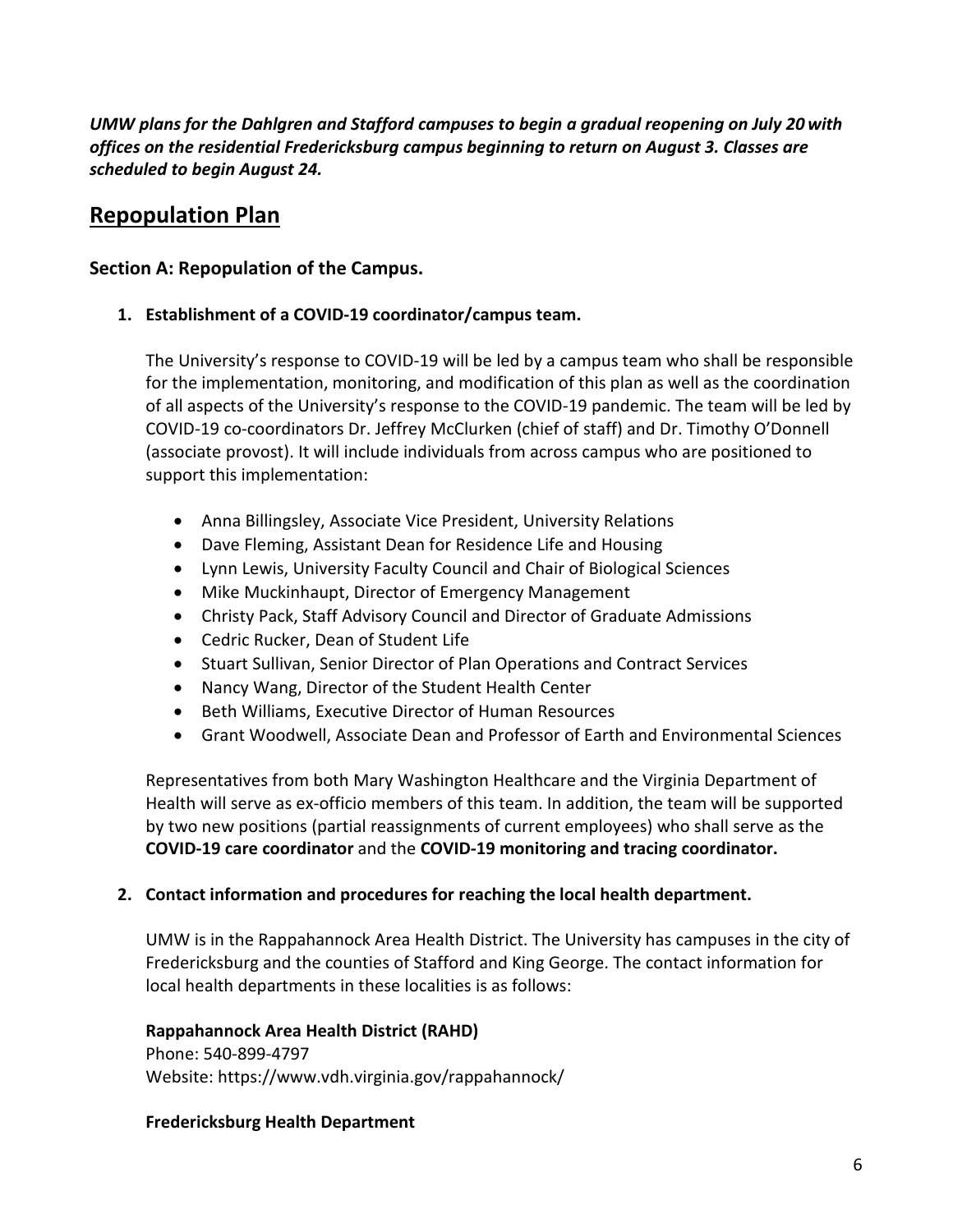Phone: 540-899-4142 Fax: 540-899-4480

#### **Stafford County Health Department**

Phone: 540-659-3101 Fax: 540-659-7176

#### **King George Health Department**

Phone: 540-775-3111 Fax: 540-775-3109

#### <span id="page-7-0"></span>**3. Students' initial return to campus**

UMW has made a number of adjustments to normal operations which will influence students' initial return to and time on campus. First, UMW's fall opening plan delays, as long as possible, the **arrival of students** on campus. Consequently, there will be no pre-semester, in-person gatherings of teams, organizations, or groups. All such activities, including athletic team practices, will begin on or after Monday, August 24, the first day of classes. While unfortunate, because so much happens during these pre-semester activities, such an approach is part of an effort to minimize exposure. Residential student move-in will extend only as long as necessary and no residential students will be permitted to arrive prior to August 19 except for student workers in Residence Life and Orientation and students who are entering campus from abroad and are participating in a two-week mandatory self-quarantine.

All students should limit their contact and exposure, begin a daily report on symptoms, and restrict travel and contact in pragmatic ways that reduce exposure for 14 days prior to their first day on a UMW campus.

**Move-in** for residential students will be staggered to permit social distancing and participation by family and friends will be strictly regulated. Students will be encouraged to bring fewer personal belongings to campus this fall. Most events for new student arrival will be virtual (e.g. Honor Convocation) so as not to exceed physical distancing requirements. New students will begin this phased move-in on Thursday, August 20 with returning students beginning to move in on Saturday, August 22.

UMW will adjust the **academic calendar** by holding classes on Labor Day, cancelling fall break and turning to remote instruction after Thanksgiving to complete the term. November 20, 2020, will be the last day of on-campus instruction for the fall term. The final week of classes will include remote instruction (November 30-December 4, 2020) and exam week will remain December 7-11, 2020. We anticipate that such a step may minimize the risk of spreading the virus by reducing travel and is consistent with planning for the anticipated rise in cases of COVID-19 predicted for the fall.

Risk mitigation also requires a different **spring calendar** which moves the start date back to Monday, January 25 for the full semester. Spring break will be cancelled, and exams will take place May 3-7 with Commencement on May 8.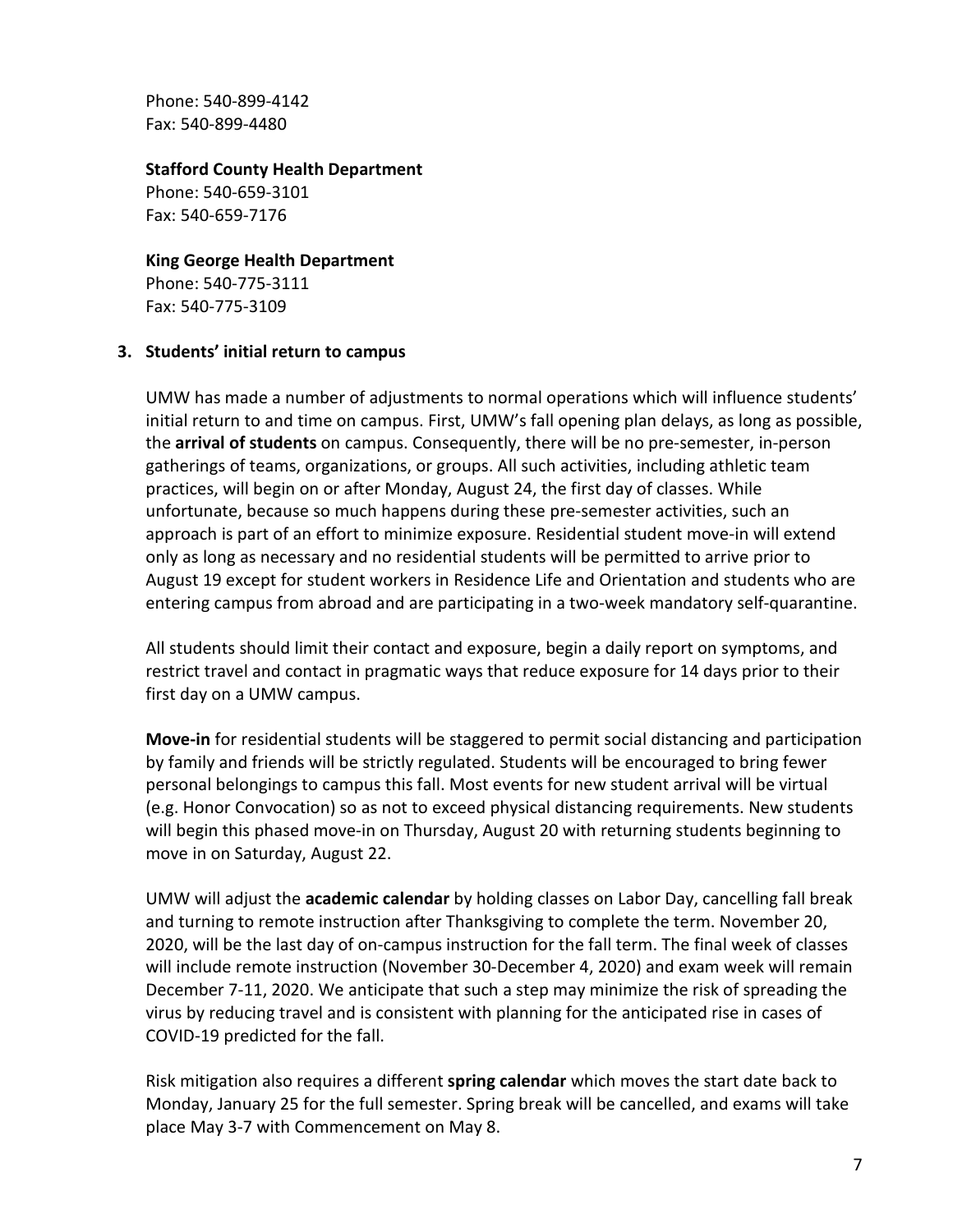As part of the campus effort to prepare for repopulation, more than 50 individual offices developed **reopening plans** in accordance with both CDC and [Virginia Department of Human](https://www.dhrm.virginia.gov/docs/default-source/covid-19/cova-safe-workplace-guidance-leadership-final.pdf?sfvrsn=7de13760_6)  [Resource Management](https://www.dhrm.virginia.gov/docs/default-source/covid-19/cova-safe-workplace-guidance-leadership-final.pdf?sfvrsn=7de13760_6) (DHRM) guidance. These plans were reviewed by the Task Force for consistency with protocols and best practices.

Efforts to support students' return to campus also include modifications to campus facilities. In high traffic areas with service windows, **protective barriers** (e.g. Plexiglas) are being installed as possible and permitted by code. Such areas include: Lee Hall "windows" (Academic Services, Registrar, Cashier/Student Accounts, Financial Aid, and Parking Management) and guest desks in the University Center, the Hurley Convergence Center, Eagle Landing, Simpson Library, Eagle One Center, Fitness Center/Student Recreation, and the IT Help Desk. Classrooms, meeting spaces, and common areas are being reconfigured to support social distancing requirements. This includes marking seats, taping floors, and removing furniture.

Colleges and departments are reviewing their course offerings to identify courses that may be offered online to promote social distancing and to increase flexibility for faculty and students who seek to be remote. This review includes an assessment of the adequacy of online offerings in both general education and major programs to ensure that there are opportunities for progression. They have paid particular attention to laboratory and studio courses, as well as experiential learning  $(Appendix H)$ . The University anticipates a balanced schedule of courses for students who wish to take courses remotely and for those seeking face-to-face options on campus. It is expected that alterations to the fall course schedule will be complete by July 24 in advance of the schedule adjustment period which begins on July 27.

## <span id="page-8-0"></span>**4. Education/training**

As the introduction to this plan explains, a central component of the success of this effort will be the degree to which all members of the on-campus UMW community observe the guidelines and behavioral expectations necessary to prevent transmission of COVID-19. Consequently, prior to the return to campus, members of the UMW community will complete an initial **education and training** which will be part of a larger communication and shared responsibility campaign on COVID-19. UMW's community values represented b[y ASPIRE](https://www.umw.edu/about/our-principles-and-values/) (Accountability, Scholarship, Personal and Institutional Integrity, Inclusive Excellence, Respect and Civility, and Engagement) provide a strong anchor for a COVID-19 education campaign.

This training is being developed by the dean of student life in conjunction with representatives from the faculty and the offices of Diversity and Inclusion, Human Resources, Student Conduct, and Title IX. It will cover key information about COVID-19 and public health as well as UMW policies and procedures in response to the pandemic. This includes: (1) face coverings, (2) social distancing, (3) cleaning and disinfecting, (4) monitoring and attestation, (5) anti-stigma, (6) vulnerable populations, (7) reporting, and (8) enforcement. This training will be delivered in a video format and reinforced with additional web-based materials.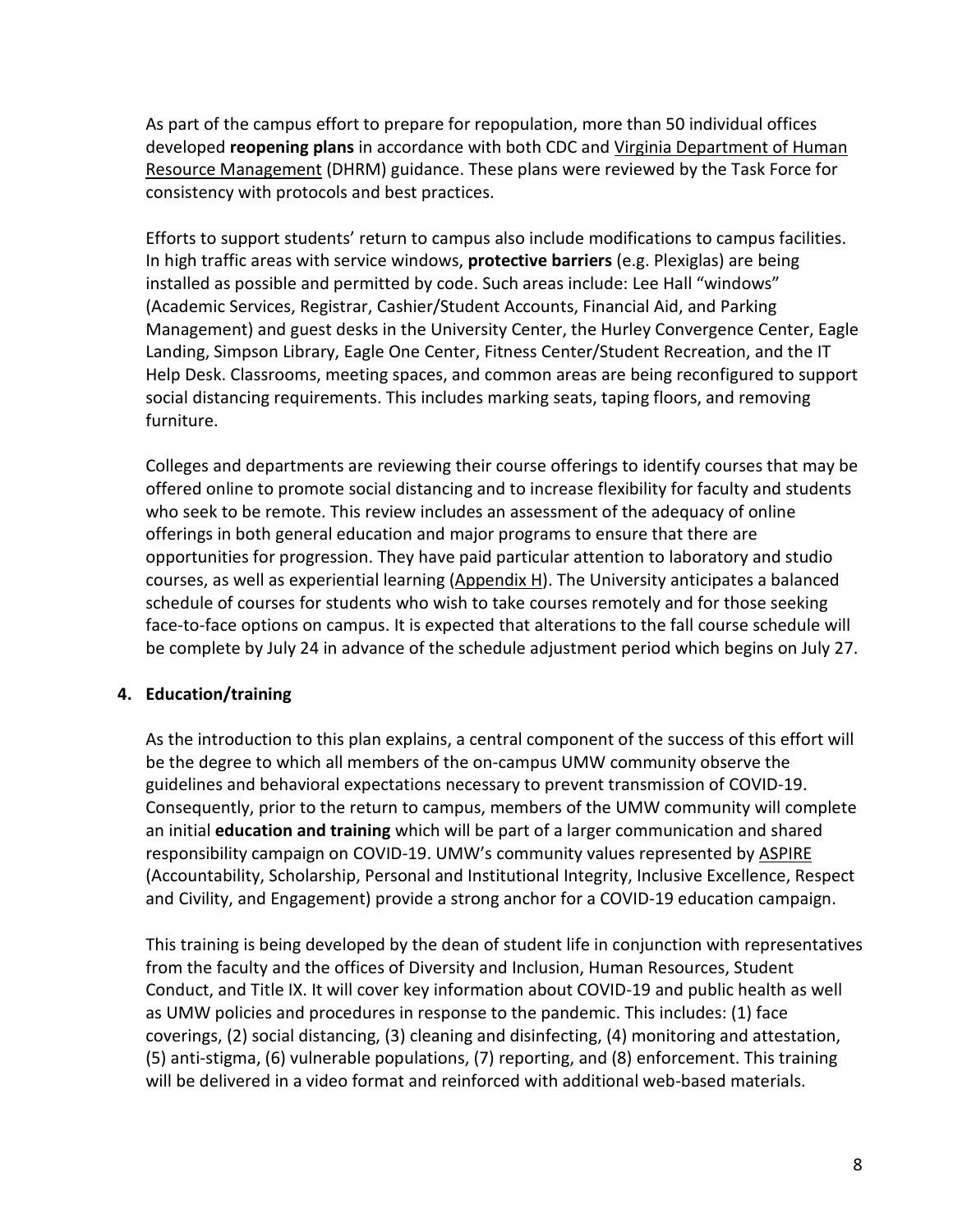At the conclusion of the training, all members of the UMW community will take the "**Mary Washington Pledge**" [\(Appendix E\)](#page-34-0) agreeing to several things including: (1) regular selfmonitoring and attestation of symptoms, (2) not coming to campus if sick, (c) wearing face coverings observing good hygiene practices and social distancing expectations.

Such educational efforts will be reinforced by clear **signage** across the campuses and regular follow-up **social media** messaging. This includes: (1) cleaning/sanitizing responsibilities, (2) social distancing requirements and occupancy limits, (3) visitor protocols, and (4) other behavioral expectations. Signage efforts will be led by the Office of Events (in conjunction with Emergency Management, Facilities, and Human Resources) and will use materials developed by both th[e CDC](https://www.cdc.gov/coronavirus/2019-ncov/communication/index.html) and th[e Virginia Department of Health.](https://www.vdh.virginia.gov/coronavirus/resources-and-support/)

The Office of the Provost is also developing **syllabus language** for use by all faculty related to classroom expectations for physical distancing, cleaning, and face coverings.

## <span id="page-9-0"></span>**5. Physical distancing**

UMW will employ several strategies related to **physical (social) distancing** including adhering to an 8x8 (64-square-foot) per person constraint on classroom and meeting spaces. This distance was arrived at by adding the usually recommended 6 feet to an additional 2 feet to account for the people themselves. This includes computer labs, common areas, and other gathering spaces on campus. Practically, this will involve moving some larger classes online and moving smaller classes to larger spaces, including facilities that have not typically been used for classes such as Dodd Auditorium, Jepson Alumni Center Ballroom, and the Chandler Ballroom. In common areas, such as the UC's "living room," this will involve removing furniture and posting signage. Computer labs will have fewer computers.

Distancing will also be supported by adherence to [American College Health Association](https://www.acha.org/) (ACHA) guidance for indoor gatherings **(classes and events)** which will be limited to 30 for the foreseeable future.

Sodexo has done significant planning to support social distancing in UMW's **dining** facilities, including reconfiguring occupancy limits and food lines. Dining capacity will align with social distancing practices which will include concierge regulated ingress and egress to the fourthfloor dining hall at the Top of the UC. Dining operations will also move self-service items to service lines and eliminate buffets, set time limits on seating, reduce table limits, implement safety protocols at cash registers and food stations, and introduce pre-order options (for breakfast, lunch and dinner) and a table reservation and appointment system (through the Grub Hub app). Sodexo will establish alternate dining arrangements to utilize more "grab and go" meal options and support quick pickup (multiple points), delivery to quarantine and isolation, and creating more spaces for pick up (for example, offering sushi pickup in the Underground in Lee Hall). Additional outdoor dining and seating options are also under development including a tented eating area on Ball Circle.

## <span id="page-9-1"></span>**6. Hygiene practices and cleaning/disinfecting protocols**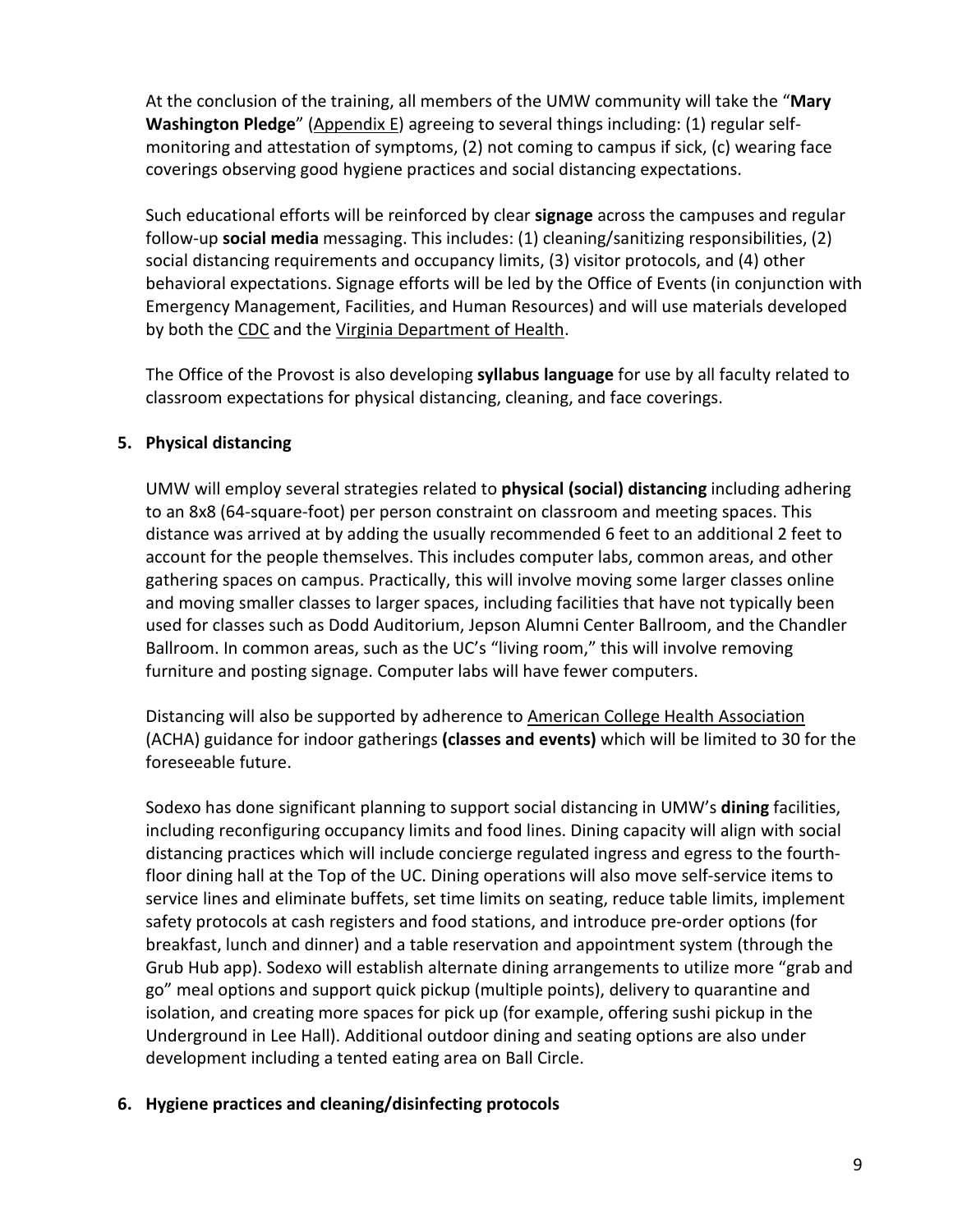The University has developed protocols to support **hygiene practices** and **cleaning and disinfecting**. Training, education and signage will promote personal hygiene through ongoing campaign around hand washing and sanitizing. Hygiene practices will be supported by readily available soap, wipes, spray, and hand sanitizer (with at least 60% alcohol). Members of the UMW community will be provided with self-carry bottles of hand sanitizer which will be refillable at various locations on campus. In addition, more than 1,000 no-touch hand sanitizing stations are being strategically placed across UMW properties.

An **enhanced cleaning schedule** will be in place for fall 2020 to support **daily and "between use"** cleaning and disinfecting of facilities as much as possible. UMW facilities staff have reviewed CDC guidance for cleaning and disinfecting and aligned their schedules and practices accordingly. Disinfecting products have been vetted for **EPA-approval** (e.g. Avistat-D and SUPER Q) for COVID-19 and 40 **electrostatic spray cleaning guns** have been ordered to support enhanced and efficient disinfecting and cleaning of large spaces. Regular cleaning and disinfecting steps will include **objects touched by multiple** people such as flat surfaces (e.g. tables, desks, and countertops), doorknobs, light switches, counter tops, handles, bathroom facilities and laboratories. Cleaning supplies will also be available in classrooms and labs for cleaning and disinfecting computer keyboards, mice, and touchpads.

**Self-cleaning** of classroom surfaces will be supported even as Facilities Services increases rotational cleaning of bathrooms and other high-touch areas in classrooms and common areas on a daily basis. As available, cleaning and disinfecting products such as sanitizing wipes will be present in all classroom and meeting spaces, and ubiquitous throughout UMW buildings, including offices to support self-cleaning. The **time between classes** has been increased to 20 minutes to permit self-cleaning of learning spaces.

Facilities has also developed plans for cleaning and disinfecting areas used by individuals with confirmed cases of COVID-19, including enhanced disinfecting by professional contractors. These include quarantine and isolation spaces established for residential students.

## <span id="page-10-0"></span>**7. Housing**

Residence life is implementing a number of changes this fall. Triples and quads will be reduced to **double-occupancy**. The **densities** in some residence halls will be reduced and suites, apartments and pods will be treated like "**family units**." Other changes will reduce movement, limit congregation, and support social distancing in residence halls. These include (1) strictly **reducing the use of kitchens and common areas**, (2) providing **access** to only one's own residence hall, (3) reviewing community spaces to **limit gatherings**, and (4) placing **physical barriers** at service desks.

Changes to policies and procedures will further support social distancing in the residence halls. Such revisions include: (1) a new **guest policy** to limit non-resident access to buildings and to limit residents to their own rooms, (2) use of a **notification strategy** to inform residents of how many individuals are occupying community spaces, (3) **procedures to safeguard staff**  in mediations, conduct meetings, wellness checks, and Eagle Chats, (4) alterations to **room**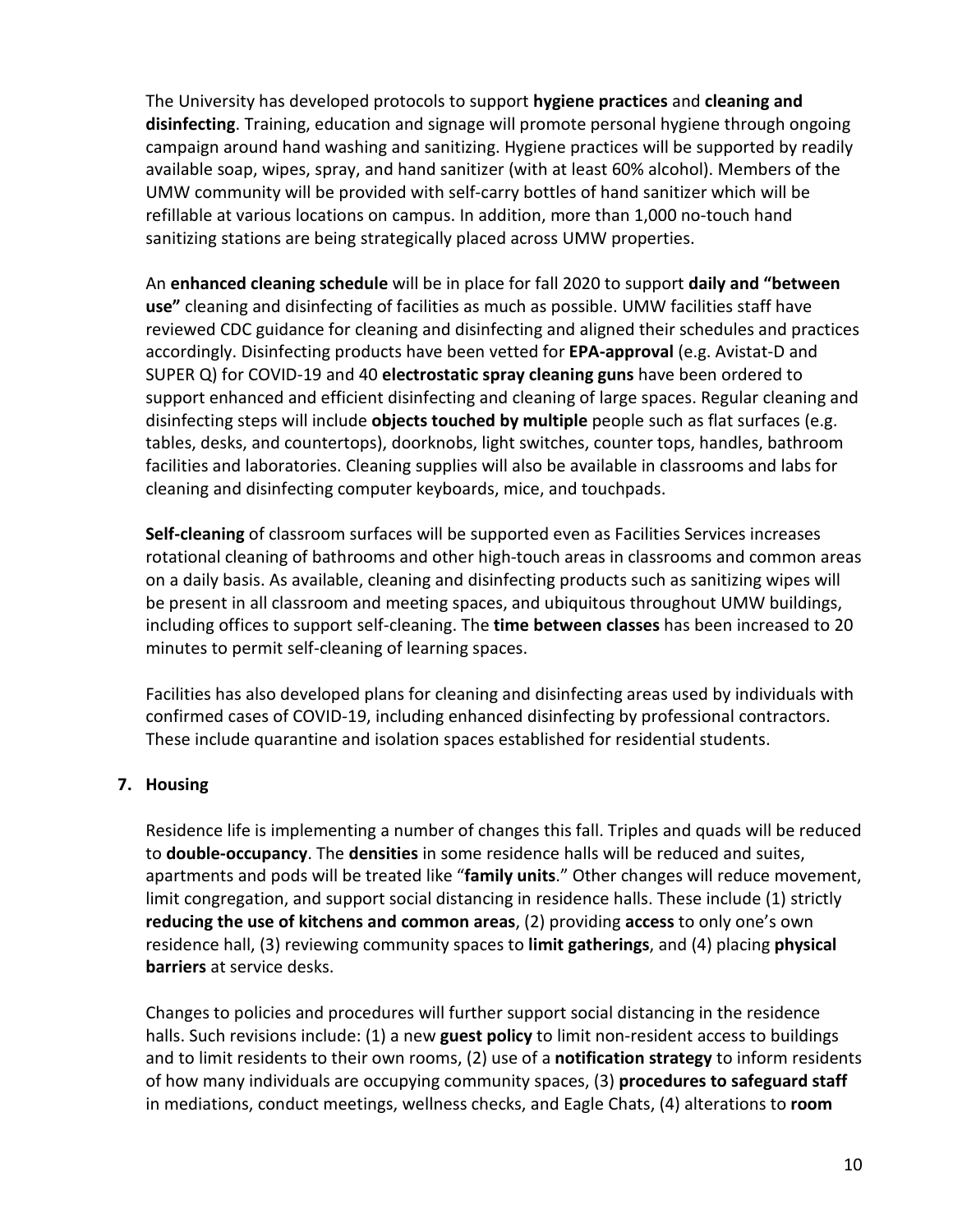**change procedures**, (5) implementation of socially distant and/or **virtual programming**, events and activities, (6) adoption of socially distant disciplinary procedures.

Move-in will be altered to support social distancing and early arrivals will be strictly limited. It will also involve the least number of days needed to move in students while promoting social distancing. Strategies include a touchless move-in (e.g. minimizing human transaction of keys and IDs), eliminating move-in volunteers, limitations on family members participating in move-in, packing guidelines to minimize the number of trips, elimination of lofts, and support for cleaning and trash removal. First-year student move-in is anticipated to take three days, beginning Thursday, August 20. Upper-class move-in for most halls will begin Saturday, August 22. The scheduling process of move-in times for each resident will be communicated by Residence Life and Housing.

The size and configuration of one residence hall, Eagle Landing, presents challenges in completing a two-day move-in with appropriate social distancing. To address this, Eagle Landing residents will be invited to sign up for a time to drop off belongings August 6- 10. Drop-off during this time will be mandatory for students within a two-hour radius of campus and optional for residents outside of the designated radius. Students who drop off belongings August 6-10 will be allowed to check in Sunday, August 23 and will have separate check-in and parking locations than those who are completing a full move-in.

Leadership in Residence Life is adjusting training to support the increased demands on staff in fall 2020. Summer training is being enhanced and will be conducted virtually. Additional training will include hygiene practices, safe interactions with others, procedures and practices for identifying and reporting ill residents, and protocols for requesting cleaning.

## <span id="page-11-0"></span>**8. Vulnerable individuals**

In their age and/or health, certain individuals are more vulnerable to COVID-19 than others and may require special arrangements to reduce the risk of exposure. Vulnerable individuals, according to the CDC, include those 65 years or older and those with underlying health [conditions](https://www.cdc.gov/coronavirus/2019-ncov/need-extra-precautions/people-with-medical-conditions.html?CDC_AA_refVal=https%3A%2F%2Fwww.cdc.gov%2Fcoronavirus%2F2019-ncov%2Fneed-extra-precautions%2Fgroups-at-higher-risk.html) such as chronic lung disease, moderate to severe asthma, serious heart conditions, immunocompromised, severe obesity, diabetes, chronic kidney disease requiring dialysis and liver disease. UMW recognizes that the CDC is regularly updating the list of underlying health conditions.

UMW's **policy options** to mitigate risk for vulnerable individuals include, where possible, telework, and virtual learning. Students needing accommodations have been instructed to work with the [Office of Disability Resources](https://academics.umw.edu/disability/) and faculty and staff should contact their supervisor and the [Office of Human Resources](https://adminfinance.umw.edu/hr/) for additional support.

Students planning to live on-campus are encouraged to discuss their particular risk factors with their family and personal care physicians. UMW has developed a process to permit students to petition for release from their housing contract due to COVID-19 related concerns. That process has been communicated to all students.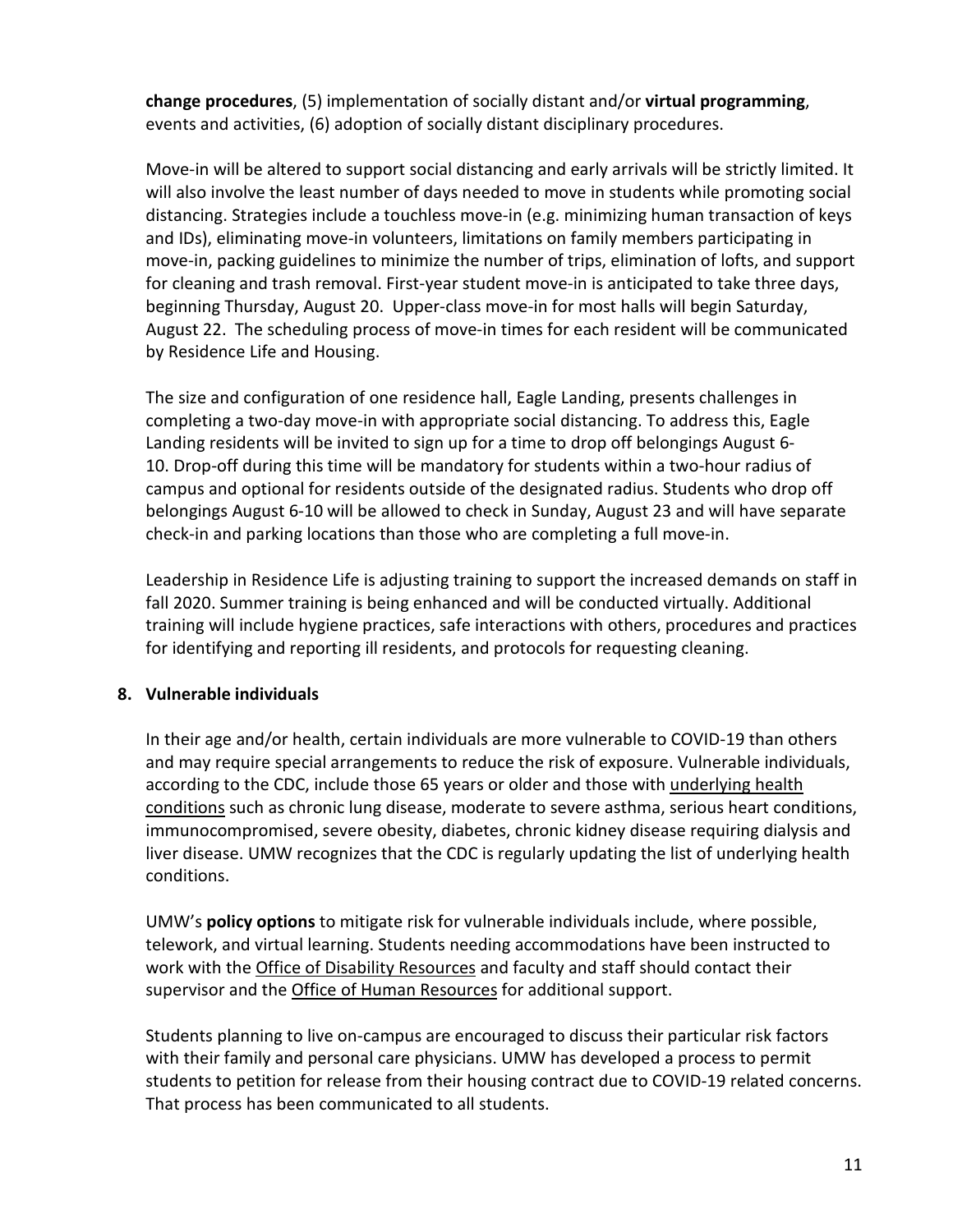Policies are in place to support UMW's expectation that faculty, staff and students stay home or self-isolate when they are sick or have been exposed to COVID-19. For **employees**, **flexible sick leave policies** [\(Appendix D\)](#page-32-0) are in place including regular leave (sick leave and annual leave) and state and federal leave options for different COVID-19 scenarios. These include **Virginia Public Health Emergency Leave** which applies to all employees including wage and adjunct positions and additional paid leave (until 12/31/2020) under the **Families First Coronavirus Response Act** which includes both emergency paid sick leave and emergency family and medical leave.

Similarly, UMW's policies on [Attendance and Class Absences](https://catalog.umw.edu/undergraduate/academic-policies/attendance-class-absences/) offer guidance and provide for support to **students** who miss class for COVID-19 related reasons and will ultimately return to class after COVID-19 illness. This includes **disability-related absences** for those who have a documented disability that makes them vulnerable to COVID-19 and procedures for **unscheduled absences** which would include COVID-19 related reasons. Students with unscheduled absences are directed to contact the [Office of Academic Services](https://academics.umw.edu/academicservices/) to report the absence and request assistance in working with faculty. In addition, UMW policies on grading include options for an [incomplete grade](https://catalog.umw.edu/undergraduate/academic-policies/incomplete-grades/) when a student cannot complete the assigned work for reasons including those related to COVID-19 illness or self-isolation.

The provost has provided all faculty with directions about working with and supporting students who are ill or staying home/self-isolating for COVID related reasons. This has including sharing the [Virginia Department of Health's](https://www.vdh.virginia.gov/content/uploads/sites/182/2020/06/COVID-and-Public-Health-CollegesUniversities.pdf) expectation that the University ensures that students have **absences excused** for COVID-19 related reasons.

UMW's policy for return to class/work after COVID-19 illness follows [CDC guidance](https://www.cdc.gov/coronavirus/2019-ncov/hcp/disposition-in-home-patients.html) for a symptom-based strategy. Consistent with that guidance, students and employees are expected to continue isolation until at least 3 days (72 hours) have passed since recovery defined as resolution of fever without the use of fever-reducing medications and improvement in respiratory symptoms AND at least 10 days have passed since symptoms first appeared AND will report such attesting to their symptoms in a daily journal.

## <span id="page-12-0"></span>**9. International students**

UMW has a **limited number of international students** but follows all guidance from the State Department and CDC with respect to international students who seek to enter the United States to take classes on campus. This includes guidelines for all students, faculty and staff returning from international travel. UMW has requested these individuals report this travel in a common [Self Report Travel](https://www.umw.edu/advisories/coronavirus/self-report-travel/) form applicable to all students, faculty and staff.

The Center for International Education provides support for and monitoring of these students. The Office of Residence Life is prepared to provide **quarantine space** for these students to complete the 14-day self-quarantine prior to the start of classes.

UMW has a number of students who are U.S. citizens who are abroad this summer and plan to return to campus for fall classes. A similar early arrival self-quarantine option will be available to these students.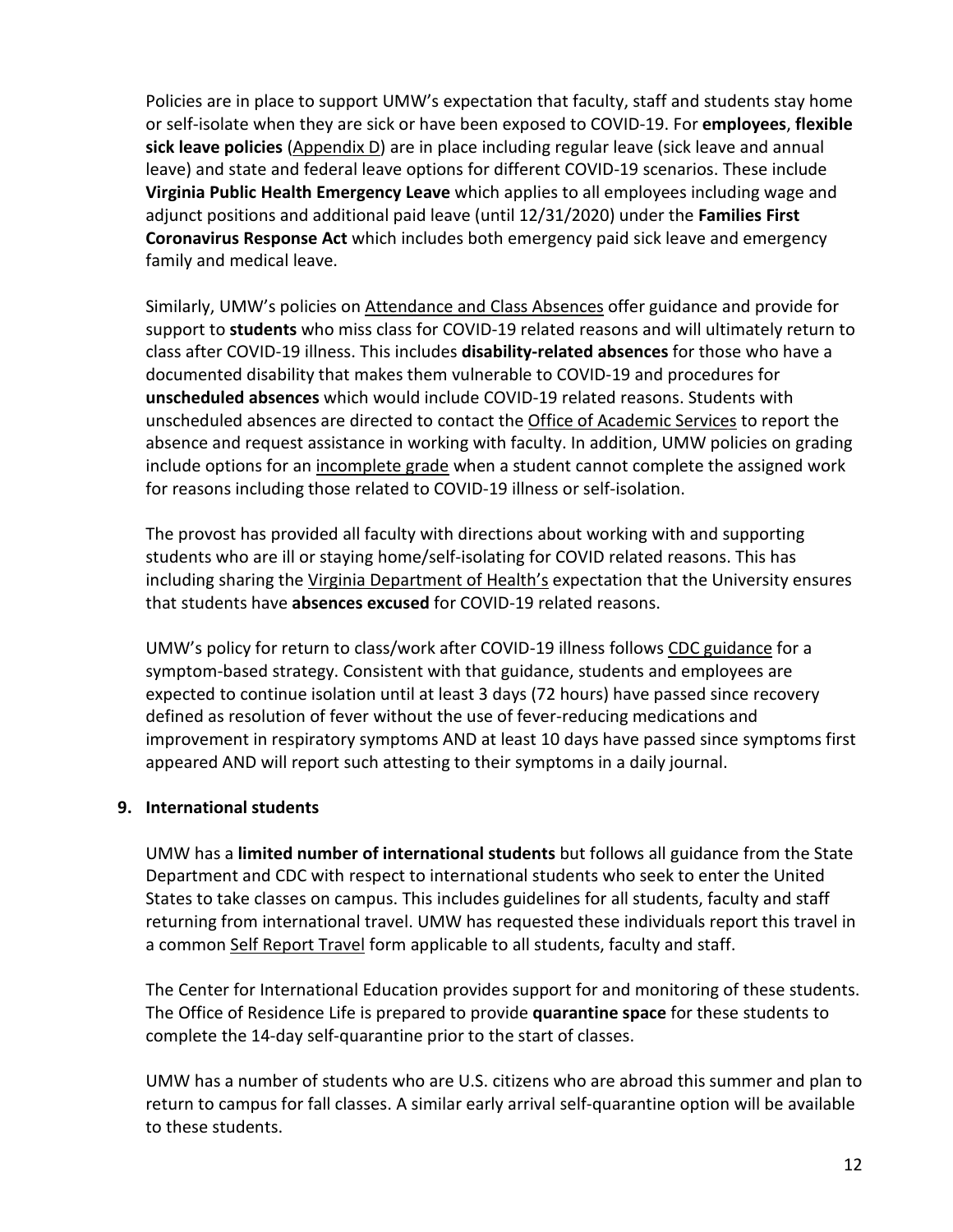All UMW sponsored **study abroad trips for fall 2020 and spring 2021 have been cancelled. University-supported international travel** has been canceled through fall 2020.

## <span id="page-13-0"></span>**10. Partnership and communication with the local community, health systems, and other stakeholders**

UMW is in partnership and communication with the local community, health systems, and other stakeholders. President Paino has shared details of UMW's plans to return to our campuses with the managers in the three localities in which the University has campuses (**Fredericksburg, King George, and Stafford**) and has opened lines of communication to support the region's response to the COVID-19 pandemic.

The University has also built upon existing partnerships with **Mary Washington Healthcare**, the not-for-profit system serving the greater Fredericksburg region in developing its plans to return to campus. This includes high-level executive coordination and ongoing planning and cooperation between UMW's Student Health Center, members of the University's COVID-19 leadership team, and principles in the MWHC system (which includes two hospitals and three emergency departments).

UMW has an established "**town-gown**" committee that regularly coordinates with Fredericksburg officials and the local community about issues impacting the University and the local community which will further support these efforts. Management at the University's campuses in Stafford County and King George County maintain close contact with county officials. This includes coordination in King George County with officials from the Dahlgren Naval Base regarding the phased reopening of this federal facility.

Finally, UMW's Emergency Management Team is in regular communication with **emergency and first responders** across the greater Fredericksburg region.

## <span id="page-13-1"></span>**11. Face coverings**

UMW will follo[w CDC](https://www.cdc.gov/coronavirus/2019-ncov/prevent-getting-sick/diy-cloth-face-coverings.html) and [VDH](https://www.vdh.virginia.gov/coronavirus/cloth-face-covers/) guidance on using face coverings to mitigate the risk of COVID-19 spread. Face coverings shall be required inside buildings by students, faculty, staff and visitors when in the company of others (e.g. in classes, public events, offices, hallways, stairwells, common spaces, etc.).

In support of this requirement, UMW has **procured** washable three-ply cloth masks for all students (including student workers), faculty, and staff who need them. In addition, the University has purchased an appropriate amount of "clear masks" and face shields. The Emergency Management Team will continue to monitor and plan for additional needs including assessing options for alternatives for those unable to wear masks. Additional masks will be provided to employees as needed and supplies allow and additional branded masks will be available for purchase in the UMW bookstore.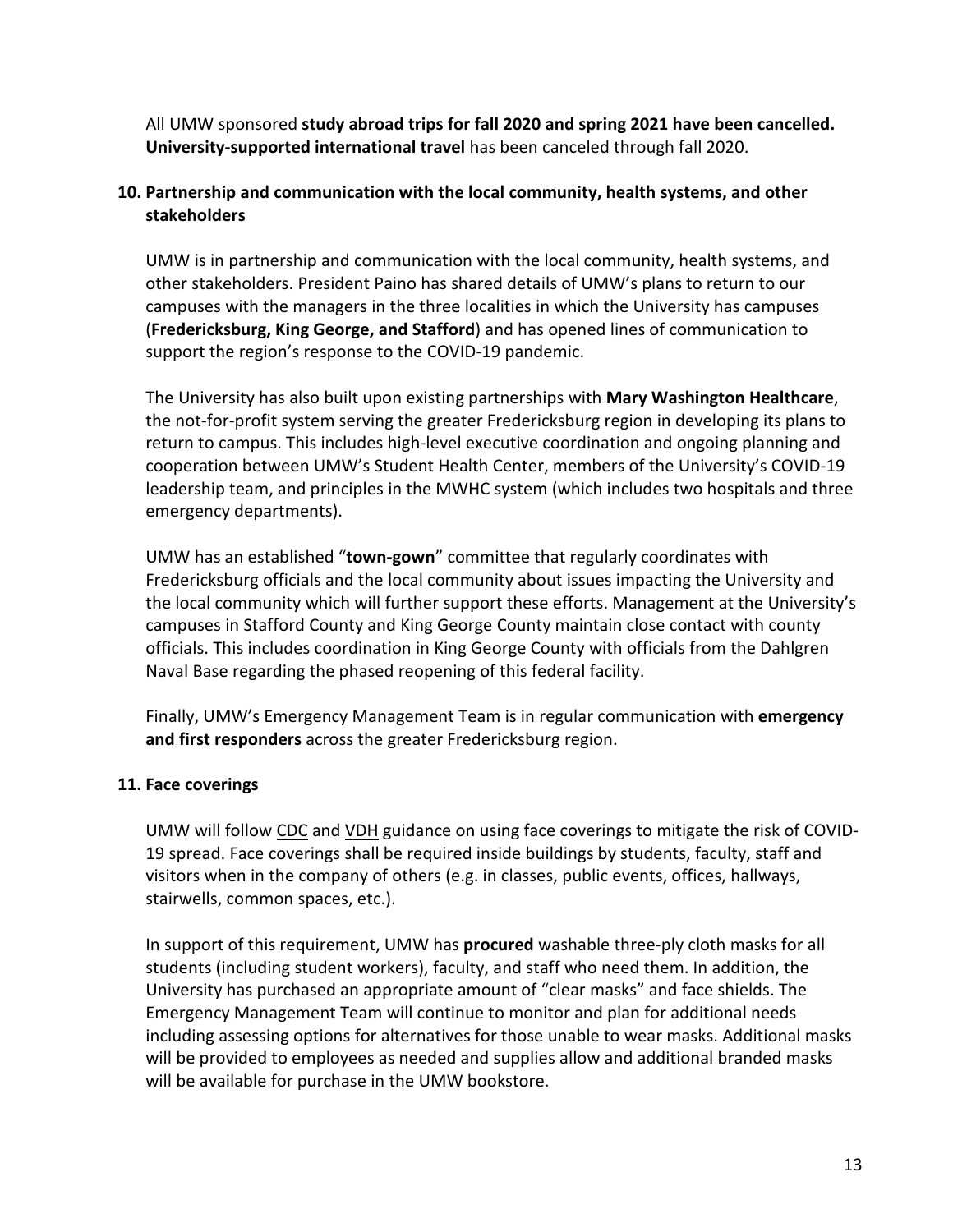UMW will **teach/reinforce** the use of face coverings among students, faculty and staff through required training and educational programming to be completed before the start of classes. This will include information about the proper use and cleaning of face coverings. This programming will be reinforced with signage throughout campus (including classrooms) and a continuous social media campaign. Students, faculty and staff will also be informed that failure to comply face covering requirements will result in disciplinary action consistent with th[e Student Code of Conduct](https://students.umw.edu/studentconduct/the-judicial-system/code-of-conduct/) and employee conduct standards and handbooks. The Office of Disability Resources and Diversity and Inclusion are developing protocols for exceptions to the face covering requirement.

Finally, UMW has evaluated **events and activities** where it is not possible to wear a face covering such as with performances with wind instruments. For the foreseeable future, such events, including in-person performances and rehearsals by the [UMW Philharmonic Orchestra](https://cas.umw.edu/music/umw-philharmonic-orchestra/) have been canceled.

#### <span id="page-14-0"></span>**12. Student Health Services**

The University is enhancing student health services to support COVID-19 needs, including establishing a Student Health Center satellite site at a dedicated on-campus quarantine location in Marshall Hall.

All health services staff will have **medical-grade PPE** for COVID-19, which will be used even for basic operations and typical health services (this includes gowns, gloves and N95 masks). The director of the Student Health Center will carefully monitor the use rate of such materials and will work in conjunction with the director of emergency management to ensure access to adequate supplies.

**Typical health services** (non-COVID-19) will be maintained and supported from the Student Health Center in Lee Hall with several changes. Visits to the center will be by appointment only. Telemedicine visits will be increasingly used (as appropriate). Students with COVID-19 symptoms will be evaluated virtually by a nurse and directed to the isolation and quarantine space before an in-person appointment is made. This will permit the center to continue to support typical health services while also remotely directing symptomatic individuals and close contacts to quarantine spaces without congregation in a single space. In addition, the center in Lee Hall has identified modified operations, posted signage, adopted new procedures for the waiting and exam rooms, increased use of HEPA filtration, and enhanced **disinfecting** of exam rooms. The center is also in the process of moving to an **electronic health records syste**m this summer in order to limit use of shared objects such as paper records and to support satellite services.

The Talley Center (UMW's office for counseling services) currently provides and supports a variety of **mental health services**. However, the University anticipates that COVID-19 has negatively affected the mental health of students and employees. To address the increased need associated with COVID-19, the University has convened an interdisciplinary team that will work through the summer to identify the range of supports and services needed for the fall reopening. The charge to the group involves (1) identifying the issues that have arisen and negatively affected the mental health and wellness of students, faculty and staff, (2)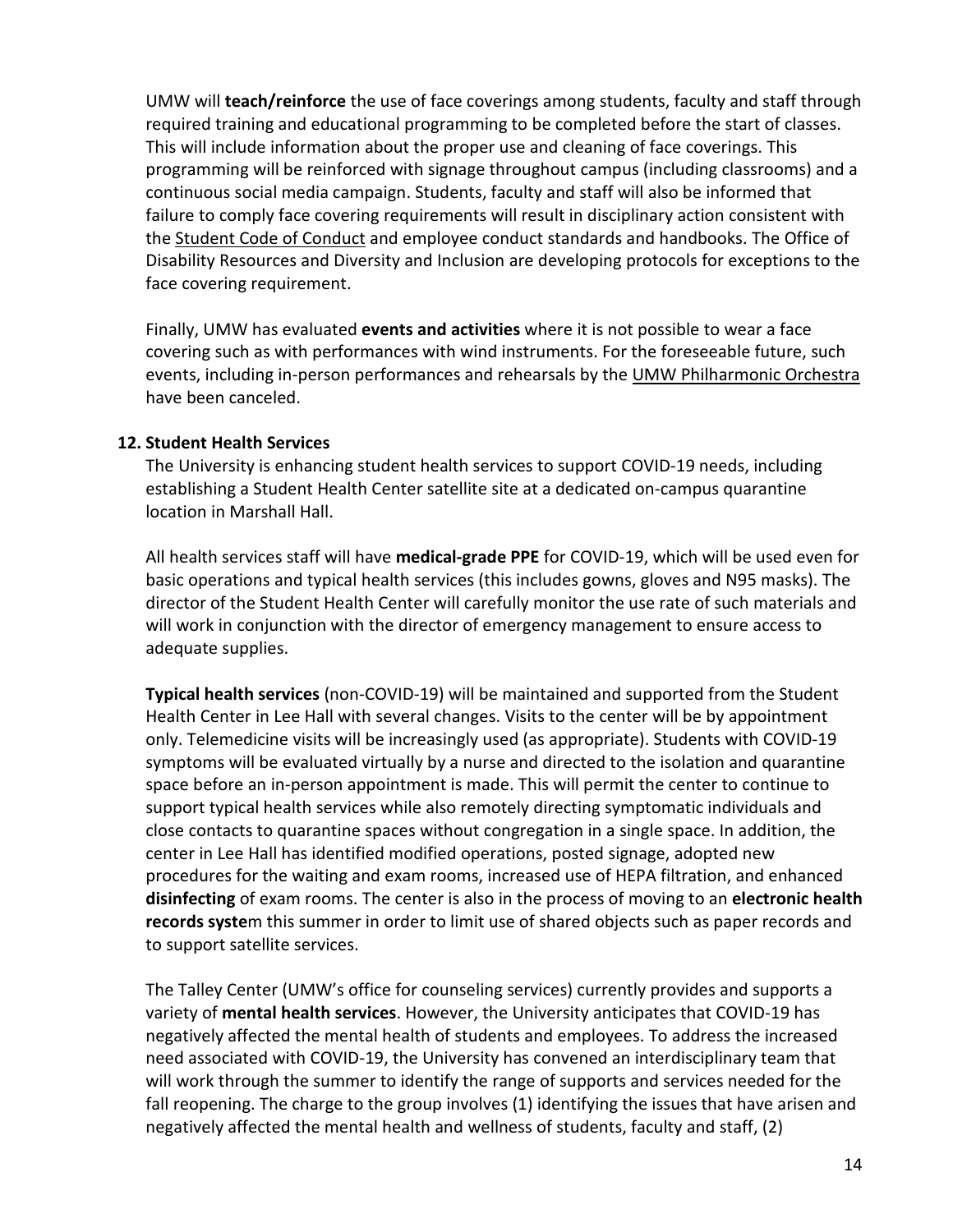developing options for telemedicine and telecounseling, (3) recommending training for faculty and staff in identifying community members at risk consistent with ACHA guidelines, (4) and determining what accommodations and resources necessary to support faculty, students and staff going forward. The preliminary report of this working group is expected at the beginning of July.

### <span id="page-15-0"></span>**13. Large events**

As recommended by the American College Health Association (ACHA), even with progress in containing the spread of the virus, we do not anticipate **gatherings** larger than 30 people for the foreseeable future. Ultimately this limit will continue to be affected by state and federal guidelines but UMW anticipates setting a higher bar to further mitigate the risk of infection. In addition, student life areas are devising plans to restrict the number of students and other community members at events (including athletic competitions) and within spaces such as the University Center and the Tennis Center.

At present, all **facilities reservations** and **large events** have been canceled for the fall, including the previously announced rescheduling of Commencement for the Class of 2020 and the Homecoming Tailgate.

**Meetings** (defined as gatherings of more than two individuals) to conduct University business will continue virtually for the foreseeable future.

Members of the UMW community who need help staging complex **virtual meetings** will be supported by the [Office of Events](https://president.umw.edu/events/) which has refashioned itself to support large virtual gatherings and meetings via Zoom and other web-enabled technologies. Since March, the University has significantly enhanced its capabilities in this area, as demonstrated by several large virtual meetings and Q&A sessions over the past few months as well as the ["COVID-19 in](https://universitybusiness.com/create-free-coronavirus-course-covid-19-course-everyone-5-weeks/)  [Context"](https://universitybusiness.com/create-free-coronavirus-course-covid-19-course-everyone-5-weeks/) course underway with more than 1800 participants.

## <span id="page-15-1"></span>**14. Communications strategy**

UMW's communications strategy is guided by the University's Emergency Operations Team (EOT) and emergency operations plans including the Continuity of Operations Plan (COOP) and UMW's Comprehensive Emergency Management Plan. These plans provide detailed action steps for various scenarios, including during a pandemic when there are confirmed cases on campus. In particular, there are specific communication roles, responsibilities and action steps for UMW officials. These include notifying local and public health officials, holding daily briefings with members of the EOT, standing up the media communications team, posting of appropriate signage, organizing phone banks, distribution of bulletins on the University's emergency information hotlines, and communicating with parents and families.

Beyond existing emergency communication protocols, UMW has a **multi-modal** strategy for communicating with members of the community which includes **email, text messaging, webpages, and newsletters**. The effort is led by the vice president for advancement and university relations, who has final authority over and responsibility for all messages related to COVID-19.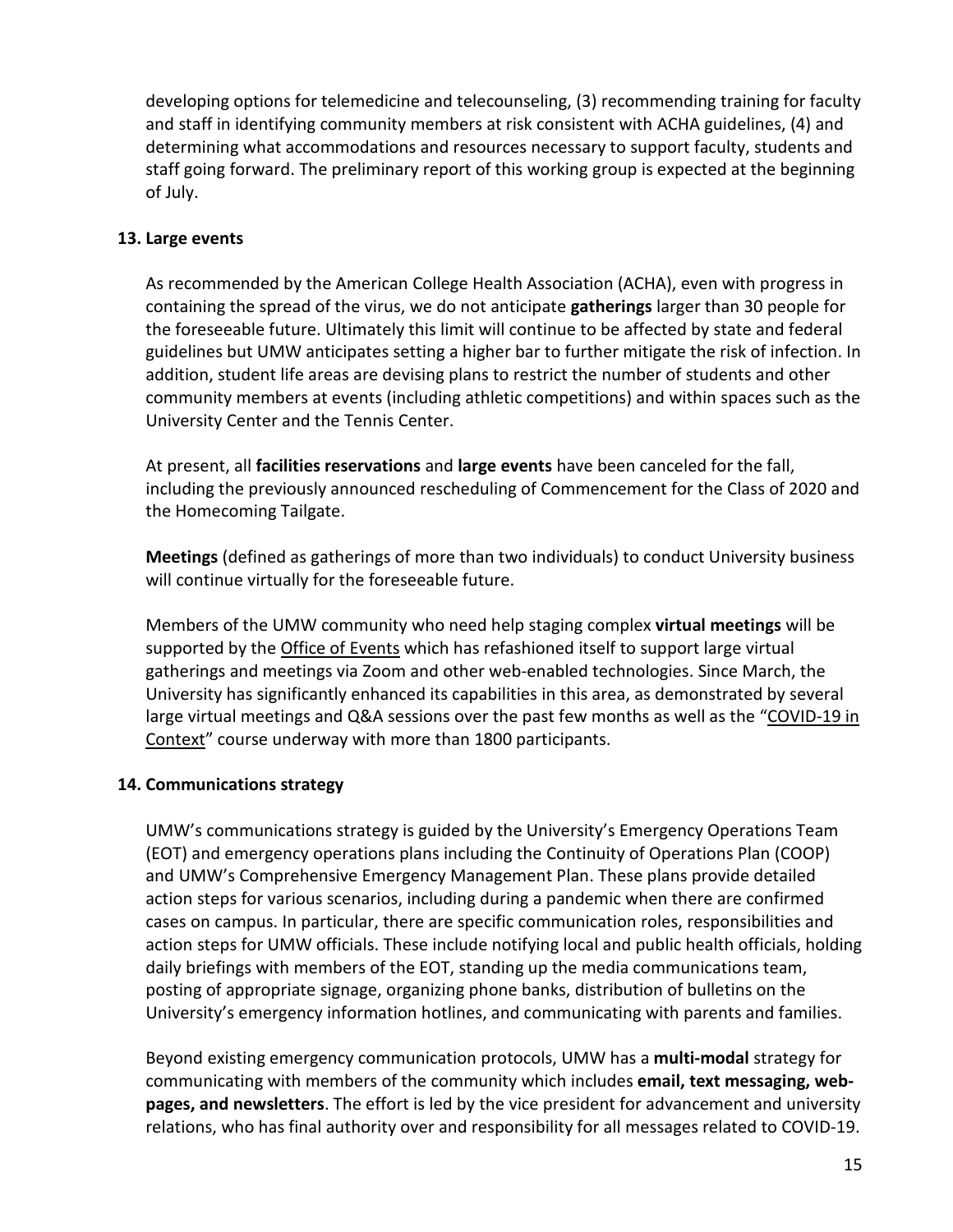This includes, **weekly updates** from the COVID-19 leadership team, which go to all faculty and staff; **campus-wide broadcast messages** that are shared with all students, faculty and staff; as are **parent and family communications** which are sent under the signature of the vice president for student affairs.

UMW holds regular **live streams** including **sessions** for faculty and staff and sessions for students. Recent and upcoming COVID-19 live streams include:

- July 1, 2020 "Commitment to Community" with the vice president for student affairs and the dean of student life
- July 8, 2020 "#ForwardUMW—Our Return to Campus Plan" with members of the COVID-19 Task Force

Finally, with the submission of this report, UMW is launching a new [COVID-19 web page](https://www.umw.edu/returntocampus/) [https://www.umw.edu/returntocampus/] which will serve as an information hub for the return to campus.

## <span id="page-16-0"></span>**15. Orientation and education/training**

[Orientation](https://orientation.umw.edu/about/) for new students has been virtualized and is ongoing throughout the summer. New student arrival (the week before classes begin) will also be largely virtual as move-in has been changed to support limits to congregated events.

All returning students, faculty and staff will complete a COVID-19 training and education program prior to the start of classes. It includes both a universal video component for all members of the UMW community and web-based materials for individual subgroups. Topics covered will include (1) face coverings, (2) social distancing, (3) cleaning and disinfecting, (4) monitoring and attestation, (5) anti-stigma, (6) vulnerable populations, (7) reporting, and (8) enforcement.

The fall 2020 COVID-19 specific training and education program will be directly connected to the long-standing and well-developed culture established around UMW's [community values,](https://www.umw.edu/about/our-principles-and-values/) which stand as a potent force against bias, stigma, and discrimination. Training around these community values has long been and will continue to be a central component of the University's orientation and onboarding of all students, faculty, and staff.

## <span id="page-16-1"></span>**16. Athletics**

While UMW **Athletics** is planning to welcome student-athletes this fall, much remains to be decided about athletic competition. The NCAA has established recommendations with respect to the health and safety of student athletes, but it is up to the state and the University to decide what should happen on a particular campus. The UMW Department of Athletics has a core planning team focused on ways to provide sport participation in a safe, healthy, and equitable way. The group has developed tactical plans, with a particular focus on facilities and safety protocols and is considering alternative methods for scheduling. Ongoing planning for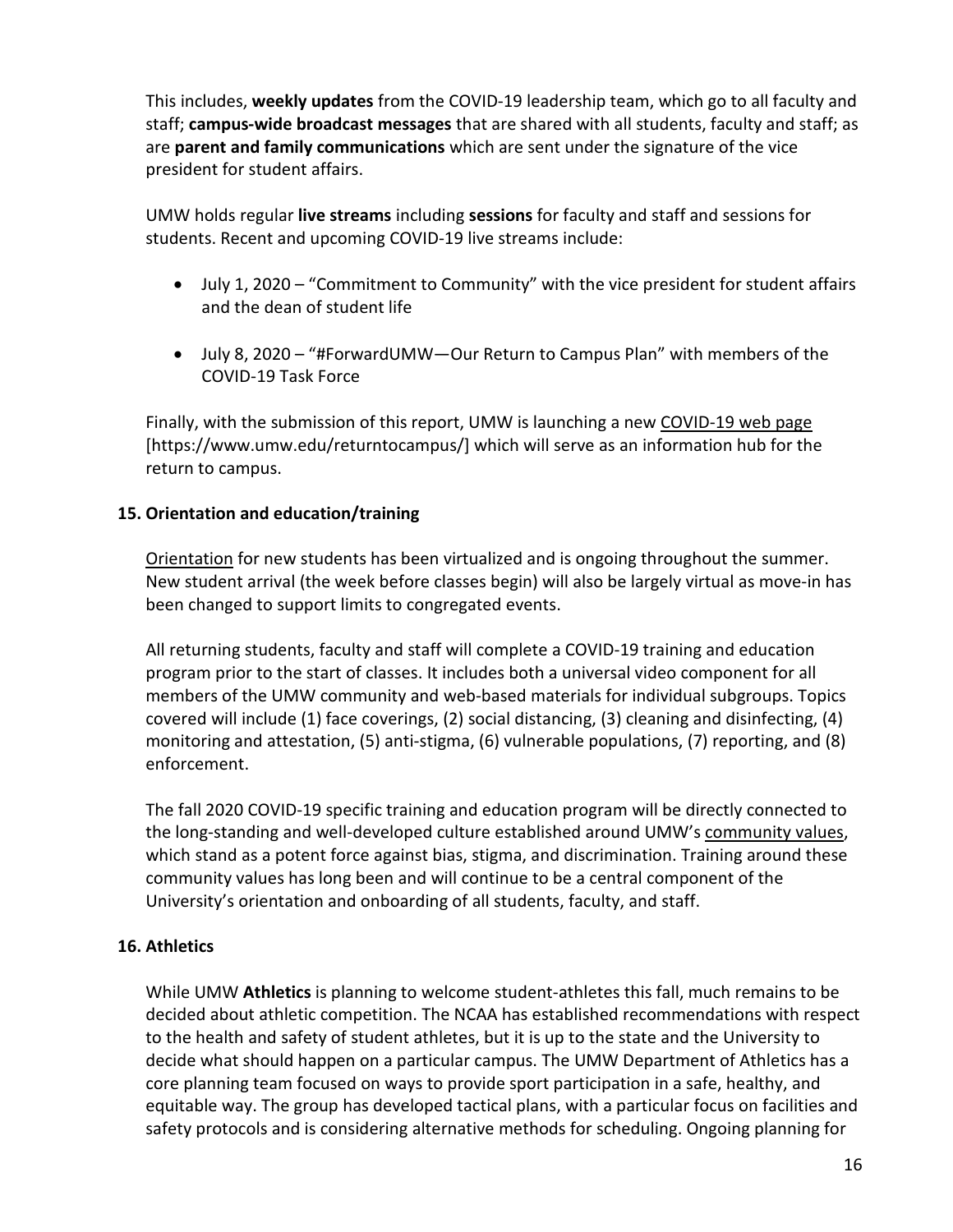athletics will align with UMW's broader planning, and adhere to local, state and NCAA guidelines. Of immediate concern for UMW are the minimum conditions necessary for competition. Ultimately, the viability of athletic competition will hinge upon a number of factors including travel restrictions by both institutions and the state, and the willingness of competitors to both host and travel. Facility-specific health and safety protocols, PPE, administrative controls and other applicable distancing and sanitation guidelines are being addressed. Return to play protocols will be communicated to head coaches and the UMW community as information becomes available.

We will communicate final plans as the state of intercollegiate athletics in the fall comes into sharper focus over the next several days. At the very least, it is very likely that many of our teams will participate in fewer competitive events, play more non-conference opponents, and travel far less.

## <span id="page-17-0"></span>**17. Technology Investments**

To support these plans and the continuity of operations, the University extensively surveyed students, faculty and staff to more fully understand gaps in hardware and internet access, which were manifested when classes were forced to go remote with little warning in the spring semester. That feedback is being used to make decisions and a number of investments, including securing **MiFi access spots** for students, faculty, and staff with limited home access, an enterprise site license of **Zoom** for all students, faculty, and staff, and the installation of **webcams and document cameras** in classrooms. **Jabber**, a remote access phone client, is available through the Help Desk so that individuals working remotely can answer their office phone from their computer irrespective of their location. Other investments are under consideration, including the creation of virtual computer labs so that members of the University community have access to licensed software from anywhere, thereby reducing reliance on dedicated computer labs with reduced occupancy.

## <span id="page-17-1"></span>**Section B. Monitoring Health Conditions to Detect Infection**

## <span id="page-17-2"></span>**1. Daily health screening questions and/or other health monitoring approaches that can be used to monitor health of the campus population**

**Daily attestation and self-monitoring** will be utilized. UMW is participating in the development of the attestation tool being deployed at some other public universities in Virginia (i.e. the Daily Symptoms Journal for COVID19 Screening) and will use it to monitor the health of the campus populations. All members of the community will be expected to participate, supporting campus disease surveillance. Norms around the frequency of selfreporting are being established through the required education and training program. Daily attestation for faculty and staff is anticipated to begin prior to August 3 and for students twoweeks prior to their arrival on campus.

These efforts will be supported by a new position, **the COVID-19 monitoring and tracing coordinator**. This position will come from a partial reassignment of a current employee. This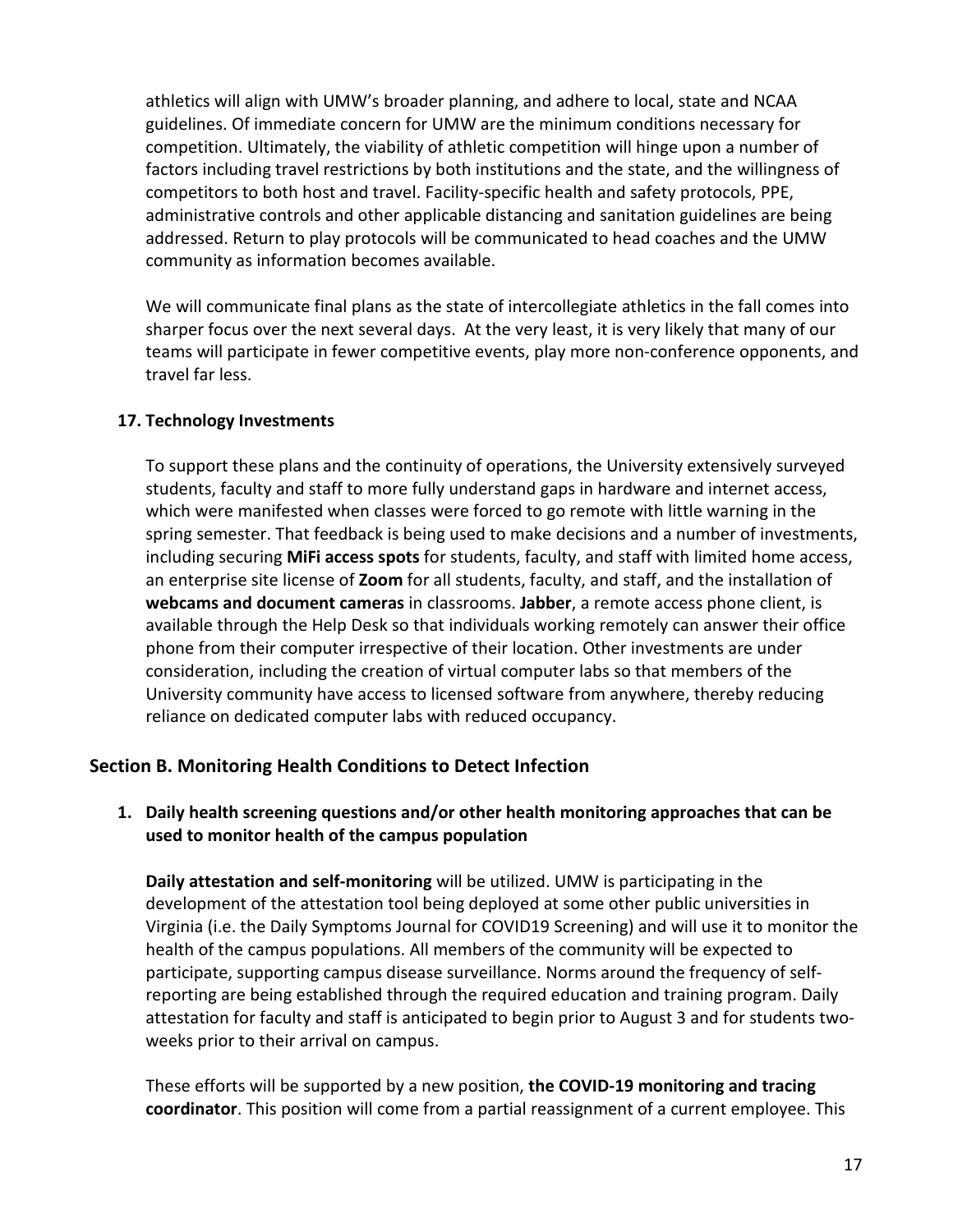individual will coordinate all aspects of daily attestation and monitoring, including maintaining the tool, analyzing and sharing data with the appropriate officials, and serving as a liaison/point of contact with the Virginia Department of Health (VDH) for contact tracing. Follow-up for those who do not complete the daily attestation will be a coordinated effort by both the division of Student Affairs (for students) and Human Resources (for faculty and staff).

## <span id="page-18-0"></span>**2. Campus level syndromic (disease) surveillance using electronic health record data or other disease surveillance methods as feasible**

UMW will utilize and analyze the data from the daily attestation to support **disease surveillance** across the University. This data will be utilized to determine hotspots, particularly in residence halls, classrooms, and groups (e.g. athletic teams). Management of this process will involve the COVID-19 monitoring and tracing coordinator and the Office of Institutional Analysis and Effectiveness which is responsible for all UMW data. This will ensure both the integrity and accuracy of the data and will protect individual privacy using existing data protocols for data classification.

As of this writing, in consultation with public health officials, UMW has determined that University-wide random testing shall not be implemented because testing resources are limited and the informative value of such an approach remains dubious. However, UMW is continuing to monitor testing developments and innovation, including "pool testing," and will look for ways to further incorporate these advances in the University's approach to disease surveillance.

## <span id="page-18-1"></span>**3. Establishment of a testing strategy**

UMW has consulted with local health officials in the Rappahannock Area Health District and Mary Washington Healthcare (the local health system) on the establishment of a testing strategy. At this time, the [Virginia Department of Health](https://www.vdh.virginia.gov/content/uploads/sites/182/2020/07/VDH-COVID-19-Testing-for-Colleges-and-Universities.pdf) (VDH) "does not recommend campus-wide or broad scale testing of asymptomatic students, faculty or staff upon arrival or at certain set intervals." This view was further reinforced through discussions with officials from both the Rappahannock Area Health District and Mary Washington Healthcare as well as [interim CDC guidance](https://www.cdc.gov/coronavirus/2019-ncov/community/colleges-universities/ihe-testing.html) issued on June 30. Such testing is discouraged by a number of factors. It is not clear that a sufficient number of tests would be available in August even if indications were that this was an effective strategy. Testing is further complicated by the likelihood of false positive or false negative test results and the fact that even accurate tests are informative only about an individual's condition at the moment of the test.

In its analysis and development of a testing strategy, UMW has considered testing for all students, faculty and staff as well as close contacts of cases as recommended by public health. Faculty and staff have adequate access to testing through their primary care provider, urgent care, and other preferred testing providers (as listed on th[e VDH website\)](https://www.vdh.virginia.gov/coronavirus/covid-19-testing/covid-19-testing-sites/). As a result, UMW will focus its testing strategy on students who need tests.

At this time, based upon the best information and in consultation with local public health and healthcare officials, we will focus testing resources on symptomatic individuals. Our strategy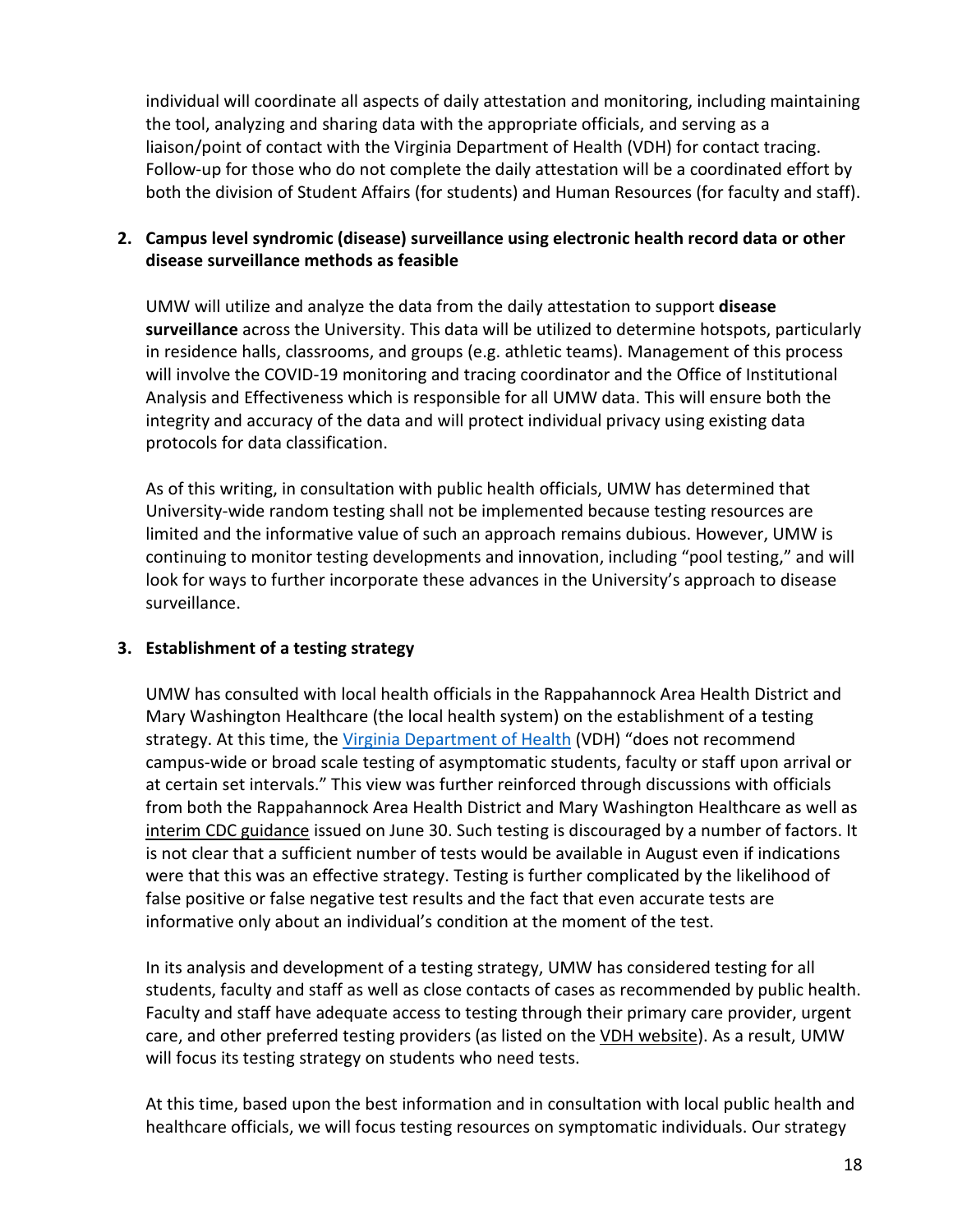involves a two-step process to allow for a rapid response for positive cases who can be moved to isolation expeditiously. This plan involves a rapid antigen test for symptomatic students followed by a PCR test for students in quarantine.

Such testing will be coordinated and managed by the Student Health Center. Visits to the Student Health Center will be by appointment only and conducted virtually. Students who are determined via telemedicine to be symptomatic will be directed to Marshall Hall where the satellite Student Health Center and quarantine space have been established. Student Health Center staff will administer a point-of-care, or POC, antigen test. If the POC antigen test is positive, the student will be set to self-isolate in either designated on-campus isolation spaces or at their off-campus housing. If the antigen test is negative, then a PCR test will be conducted with the sample sent to a local commercial lab. This process is outlined i[n Appendix](#page-41-1) [I.](#page-41-1)

Finally, UMW's testing strategy recognizes that testing is evolving and rapidly changing. We would welcome greater state support for broader testing capacity and are prepared to adapt as new information and testing technologies becomes\ available.

## <span id="page-19-0"></span>**Section C. Containment to Prevent Spread of Disease When Detected**

## <span id="page-19-1"></span>**1. Partnership with VDH for contact tracing**

UMW has established a relationship with the Virginia Department of Health (VDH) through the Rappahannock Area Health District (RAHD). In preparing this plan, UMW has consulted with the area director regularly and both RAHD and UMW have agreed that a staff member join UMW's COVID-10 response team as an ex officio member going forward.

This collaboration will include partnership on contact tracing in accordance with the [guidance](https://www.vdh.virginia.gov/content/uploads/sites/182/2020/06/VDH-IHE-and-Contact-Tracing_061720_final.pdf) issued by VDH. UMW has reviewed the table of [roles and responsibilities](https://www.vdh.virginia.gov/content/uploads/sites/182/2020/06/COVID-and-Public-Health-CollegesUniversities.pdf) for local health departments and institutions of higher education (IHEs) related to the COVID-19 response and is prepared to meet those responsibilities in support of VDH's efforts to minimize the spread of COVID-19. UMW is prepared to maintain and share records—consistent with the University's policies on data classification—that can be used to identify students who may have been a close contact (e.g. in the same class, meeting, or residence hall).

The Student Health Center will also assist in collecting data on each student tested and report positive cases to the RAHD to initiate the tracing process, and coordinate the sharing of information. Students who are tested outside of the Student Health Center are encouraged to share this information with center staff. This will be important in arranging academic and other supports.

Close contact(s) of a positive case will need to quarantine. For COVID-19, VDH defines a close contact as anyone who was within 6 feet of an infected person for at least 15 minutes (even if both individuals were wearing cloth masks) starting from 48 hours before illness onset (or, for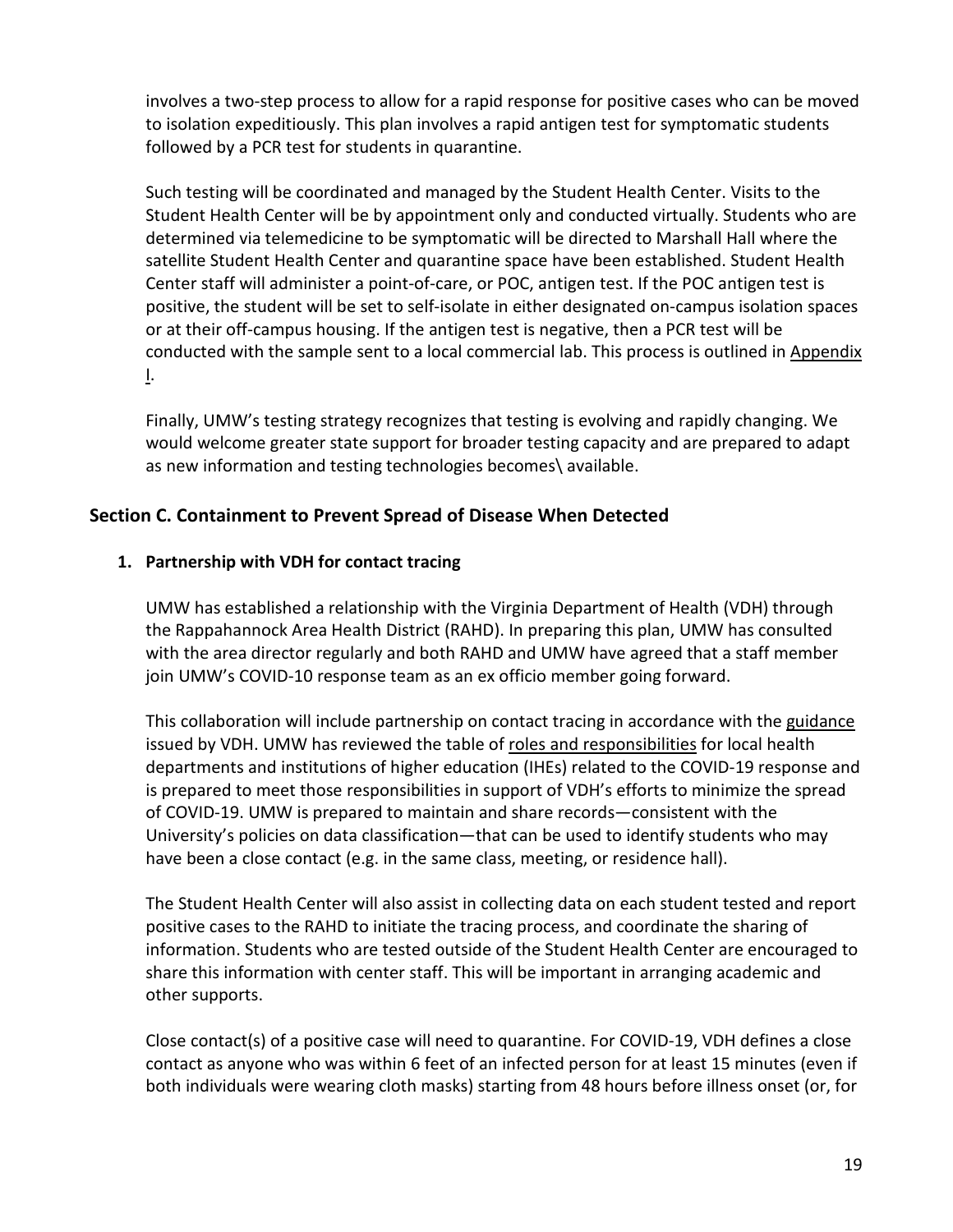asymptomatic patients, two days prior to positive specimen collection) until the time the patient is isolated.

Finally, UMW anticipates promoting use of COVIDWISE – Virginia's COVID-19 exposure notification app – and is looking forward to learning more about the initiative from VDH.

## <span id="page-20-0"></span>**2. Quarantine and isolation**

All students, faculty, staff, and contractors who have a confirmed case (positive test) of COVID-19 or have been exposed to a confirmed case (close contacts) are expected to follow CDC guidelines for quarantine or isolation. Unless otherwise advised by the health department, residential students placed in quarantine or isolation may elect to go home rather than quarantining or isolating on campus in a dedicated space.

UMW is prepared to support the isolation and quarantine of residential students in accordance with its testing strategy for symptomatic individuals. As outlined in the testing strategy all symptomatic students will be administered an antigen test by the Student Health Center.

- ⇒ Symptomatic students with positive antigen test results be placed in an **isolation** space (which may be shared with other students who test positive should individual room assignments not be possible).
- ⇒ Symptomatic students with negative antigen tests will be placed in **quarantine** as **"persons under investigation"** while awaiting the results of a PCR test. If the PCR test is positive result, students will then be placed in an **isolation** space.
- $\Rightarrow$  Symptomatic students (highly suspicious for COVID-19) for whom the PCR test is negative will remain in quarantine for the full 14 days (10 days from symptom onset and at least 3 days without fever and symptom improvement).

The duration for isolation of confirmed cases will be at least 10 days from symptom onset. To exit isolation, students will need to be fever free for at least three days with an accompanying improvement in or resolution of symptoms. Student Health Center staff will monitor the medical and mental health status of students in isolation daily, and students will have access to a pulse oximeter and thermometer to monitor their pulse and oxygen saturation and temperature.

Students who are determined to be close contacts of confirmed positive cases will be expected to quarantine in single quarantine rooms if they live residentially. Commuters will be expected to quarantine at home. Students in quarantine will be separated from others for 14 days from last contact with the positive case. Testing, if available, can be done at days 5-7 from last contact (especially for those who are at risk for more severe forms of COVID). If the test is negative, the student will still have to finish out the full 14 days from last contact. If it is positive, they will be moved to an isolation space they will have to isolate for another 10 days (assuming their symptoms and fever have receded).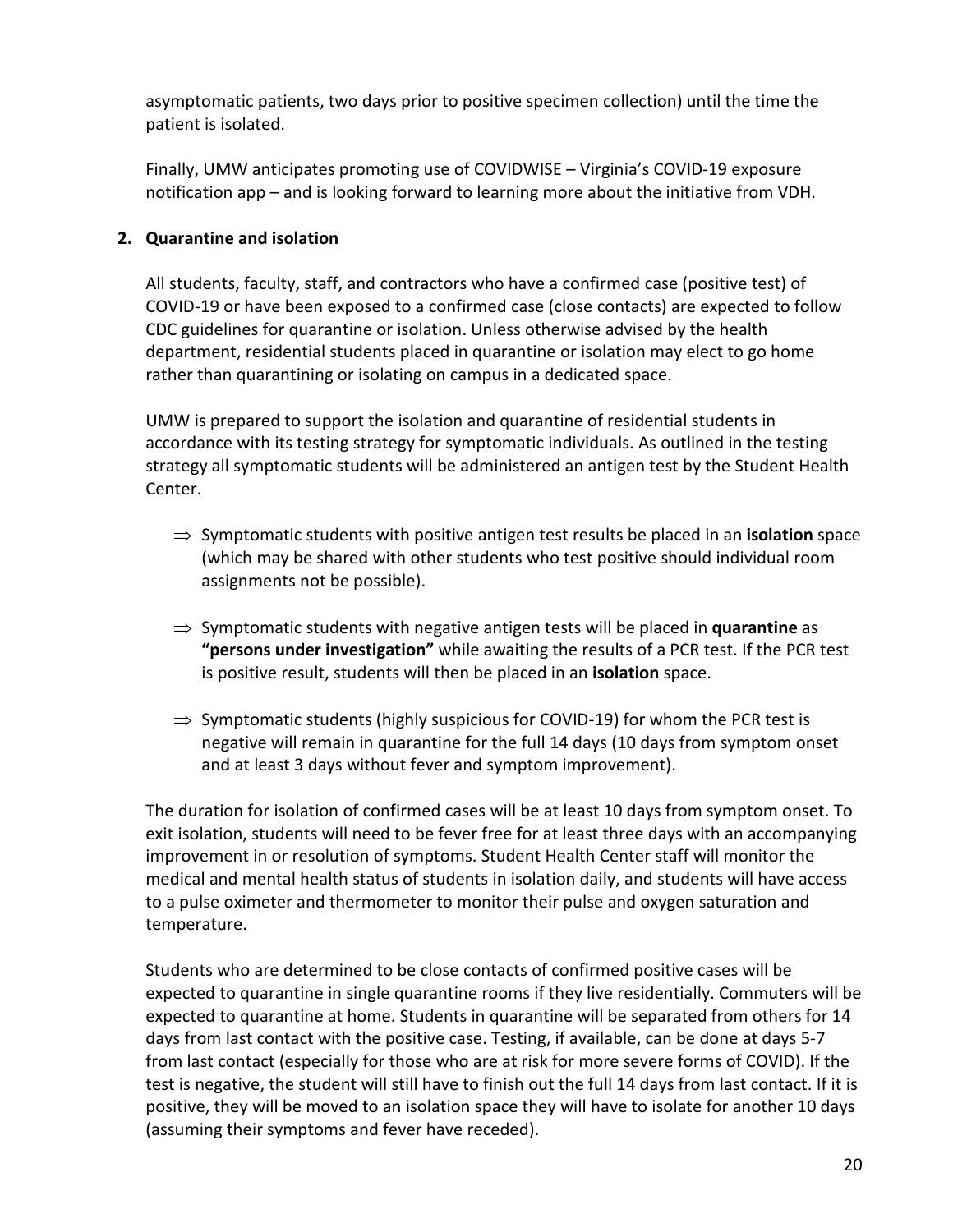To support this plan for residential students, UMW has identified appropriate **on-campus residential spaces** should a residential student need to be quarantined or isolated.

These 52 spaces have been set aside in **Custis, Marshall and South Halls**. Additional capacity on campus may be possible as final residence hall occupancy numbers emerge later this summer.

Quarantine and isolation spaces will be equipped and supported appropriately. UMW is temporarily reassigning a current employee to support these spaces. The **COVID-19 care coordinator** will manage these spaces and serve as a primary point of contact for students who require isolation or quarantine. The role involves coordinating a variety of different activities. This includes: room assignments, check-in and out, meal delivery (from Sodexo), stocking and distributing supplies (water, snacks, and medication for fever relief), preparing "quarantine kits," ensuring adequacy of COVID supplies (e.g. thermometer), coordinating with the Student Health Center for admission and discharge from quarantine/isolation, managing linens, trash removal, retrieval of personal items and academic materials and working with Facilities to schedule cleaning.

The Student Health Center, COVID-19 care coordinator and Residence Life staff will work together to monitor students in isolation and quarantine with daily temperature checks and symptom screening. They will work with local health care providers to support the transfer to an off-campus facility for clinical evaluation.

Sodexo is developing plans to provide **meal service** to students in on-campus quarantine/isolation spaces. Such plans include obtaining student preferences and preparation of food options that limit the need for additional heating while meeting dietary needs. Sodexo anticipates that approximately 200 students in quarantine/isolation could be supported if necessary.

#### <span id="page-21-0"></span>**3. Campus outbreak management**

Students, faculty, staff, and contractors who have been diagnosed with COVID-19 should report this diagnosis to Human Resources (faculty/staff), Student Health Center (students) or UMW Emergency Management (contractors).

Central to campus outbreak management will be close coordination with the Rappahannock Area Health District (RAHD). UMW will provide notification of positive cases to the department after each person is tested and will continue to work with RAHD to identify the at-risk population, develop plans for further testing, and begin support of contact tracing protocols established by the Virginia Department of Health.

Residence Life and Facilities Management have developed protocols for closing and cleaning residential spaces following suspected or confirmed cases of COVID-19. These protocols include clear criteria for cleaning an occupied residence hall room in accordance with CDC guidance.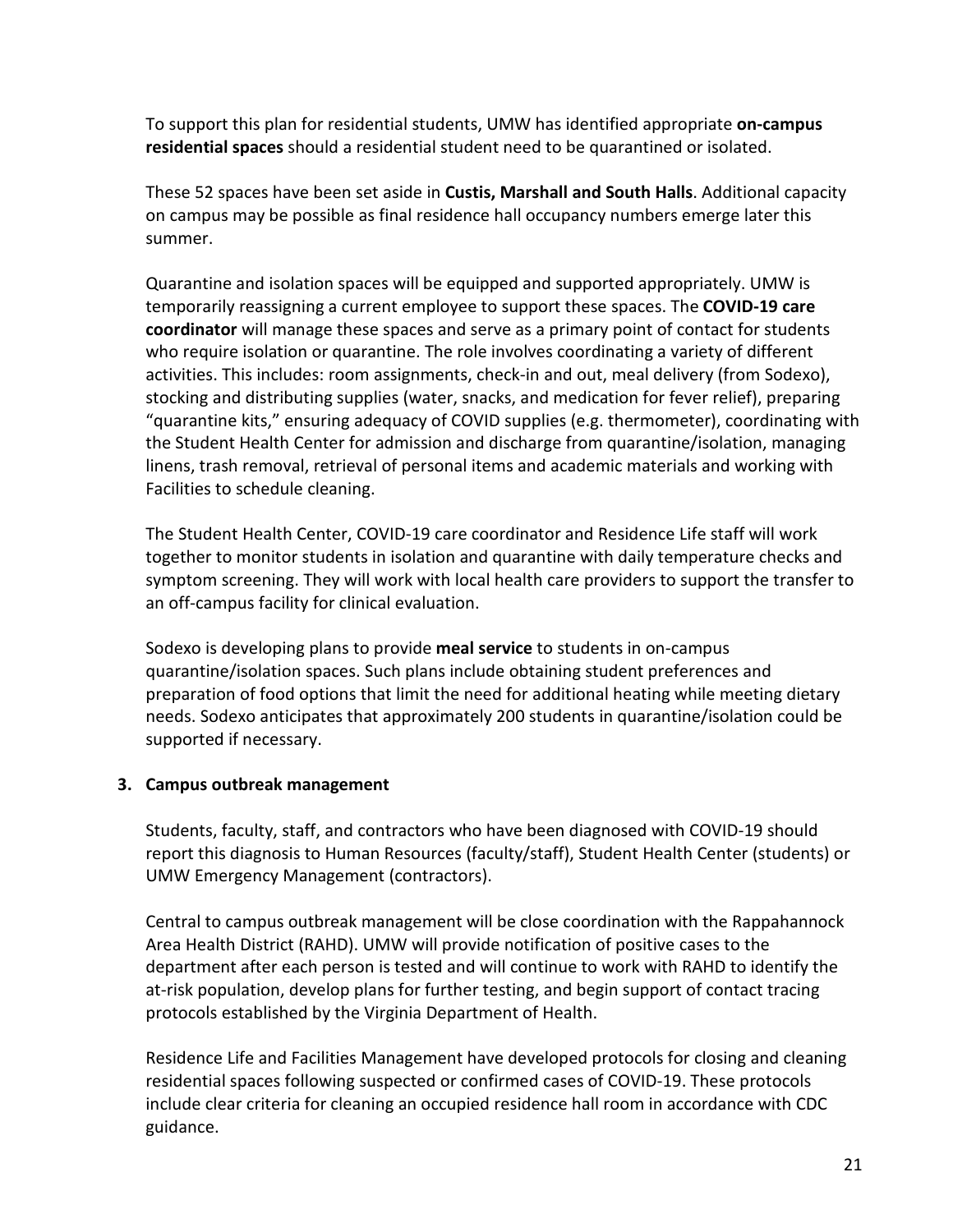## <span id="page-22-0"></span>**4. Partnership with local health systems**

UMW is partnering with Mary Washington Healthcare (MWHC), the region's largest not-forprofit regional system which has two hospitals (551 beds) and three emergency departments. The Student Health Center director regularly consults with local hospital officials. A representative from MWHC (the Chief Medical Officer) serves as an ex officio member of the UMW's COVID-19 team.

## <span id="page-22-1"></span>**Section D. Shutdown Considerations if Necessitated by Severe Conditions and/or Public Health Guidance**

<span id="page-22-2"></span>**1. Plans regarding the criteria and process for campus dismissals or shutdowns**

UMW's plans regarding the criteria and process for campus dismissal or shutdowns involve a close partnership with local public health officials including the Rappahannock Area Health District (RAHD) and relevant case, contact and outbreak data.

Barring a requirement from the Virginia Department of Health and/or the Office of the Governor, the University does not anticipate a scenario in which University operations will "shutdown" or cease completely with the University closing. As demonstrated by the move to remote instruction and work in spring 2020, the vast majority of University operations – including the core academic mission of providing quality instruction -- can be performed remotely.

In consultation with local and state public health officials a campus dismissal (return to remote learning) or shutdown (closure of campus offices) would be necessary under several conditions. Such conditions could include:

- Sustained negative trends in public health data, including a return to Phase Two under the Forward Virginia Blueprint for the Rappahannock health district,
- Concern from local health systems that hospital bed capacity was limited and/or testing capacity was insufficient,
- Broad-scale breakdown in adherence to sound public health principles, or
- Supply chain or capacity constraints that undermine UMW's repopulation, monitoring, and containment plans (e.g. insufficient cleaning supplies, lack of PPE, or exceeding quarantine/isolation capacity).

UMW has developed plans for both the continuity of operations and continuity of the academic mission. The University is prepared – indeed much more prepared than in the spring – to shift fully to telework and remote learning. With respect to the latter, both the Southern Association for Colleges and Universities Commission on Colleges (SACSCOC) and UMW's University Faculty Council (UFC) have laid the groundwork should this be necessary. SACSCOC has extended the temporary emergency authorization for the relocation of instruction through December 2020. The UFC, at its meeting on May 13, 2020 adopted procedures for faculty to propose and teach courses remotely in fall 2020 [\(Appendix B\)](#page-28-0). This includes the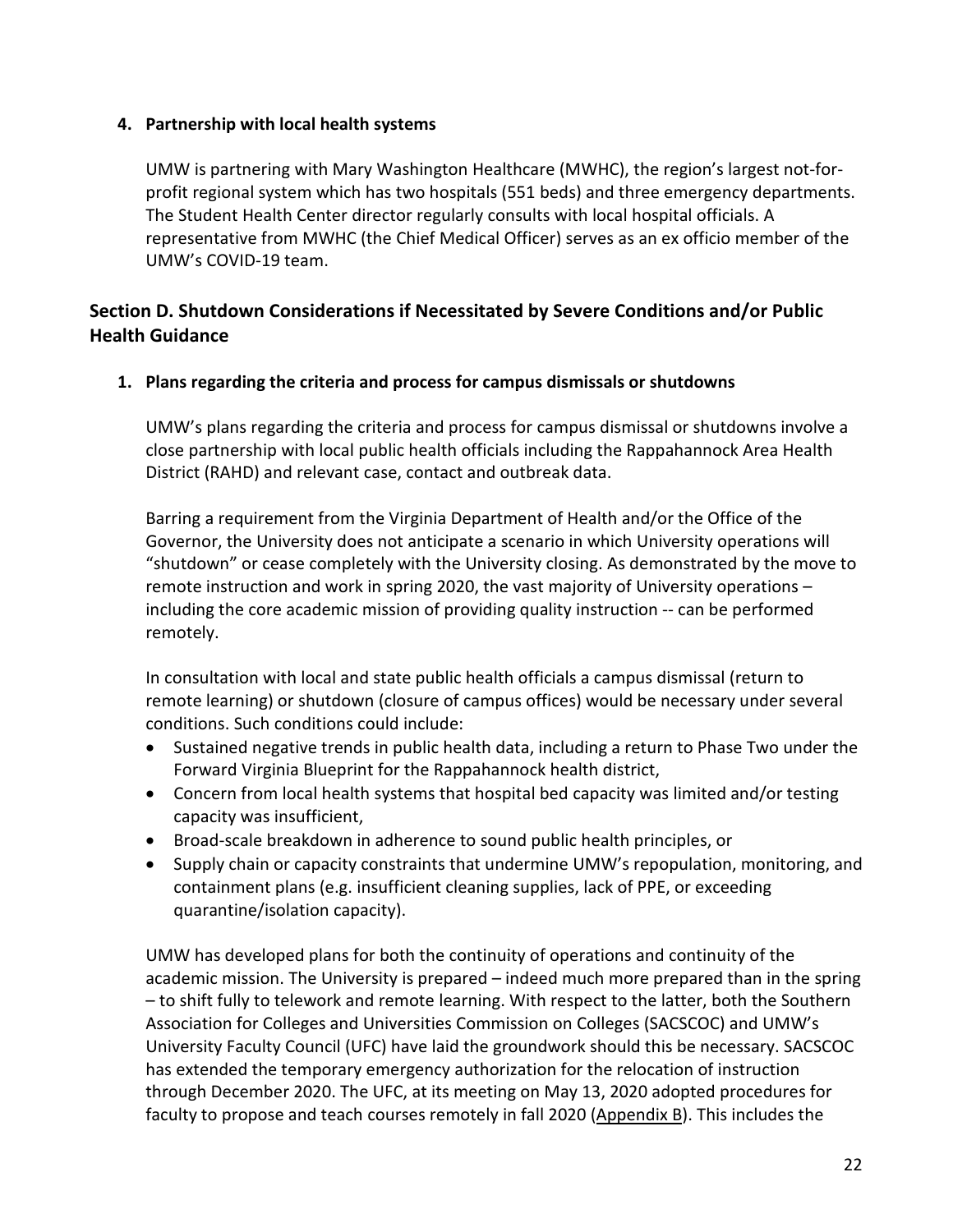minimum expectation that fall courses taught remotely will utilize our learning management system, Canvas, that faculty will have participated in development opportunities in support of remote instruction, that course materials will be accessible, and that every course utilizes methods for engaging students remotely. Finally, the University Faculty Council is prepared to consider the merits of the spring 2020 grading scale (CRT/P-19/NCRT) at its August meeting to decide whether it would be appropriate to utilize this grading scale should the 2020-2021 academic year be disrupted.

## <span id="page-23-0"></span>**2. Nature of reduced campus activity in the event of severe conditions/public health direction or guidance**

Should conditions become severe and/or public health direction dictate, the University is prepared to reduce campus activity.

(a) As a first step, an increase in positive cases among the campus community will result in more restrictive measures. This could include interventions such as limiting public access to campus, reducing the number of individuals who are permitted at events, furthering enhancements to social distancing, and increasing telework for employees.

(b) Residential closure and a move to remote instruction, requiring the majority of residential students to move off-campus would involve a determination that any of the following conditions applied: (1) the University lacked sufficient quarantine/isolation space, (2) the capacity of local health care facilities was insufficient, or (3) dining operations with delivery to students in quarantine/isolation were not sustainable.

Unless otherwise directed to dismiss all residential students, UMW intends to maintain some residential operations for a limited number of hardship cases or for students with compelling academic reasons to remain on campus. As in spring 2020, appeals to remain on campus will be evaluated by a committee chaired by the vice president of student affairs.

## <span id="page-23-1"></span>**3. Considerations regarding student health and safety on campus versus returning home**

If the campus were to be shut down for any length of time, the preference would be that students who can go home will go home (with the exceptions specified above). However, all such decisions would be made in conjunction with local and state officials, including public health and local healthcare officials.

## <span id="page-23-2"></span>**4. Communications plan for dismissals/shutdowns**

Dismissals or shutdowns will follow close consultation with local and state officials, including public health officials and the three jurisdictions in which the University has a campus site (Fredericksburg, Stafford and King George). In the event of a shutdown or dismissal, communication will be coordinated by [University Relations and Communications](https://advancement.umw.edu/universityrelations/) and the Emergency Operations Team in accordance with the Emergency Operations Plan and the Continuity of Operations Plan. UMW will share appropriate information with all applicable audiences (students, faculty, staff, parents and families, alumni, and other University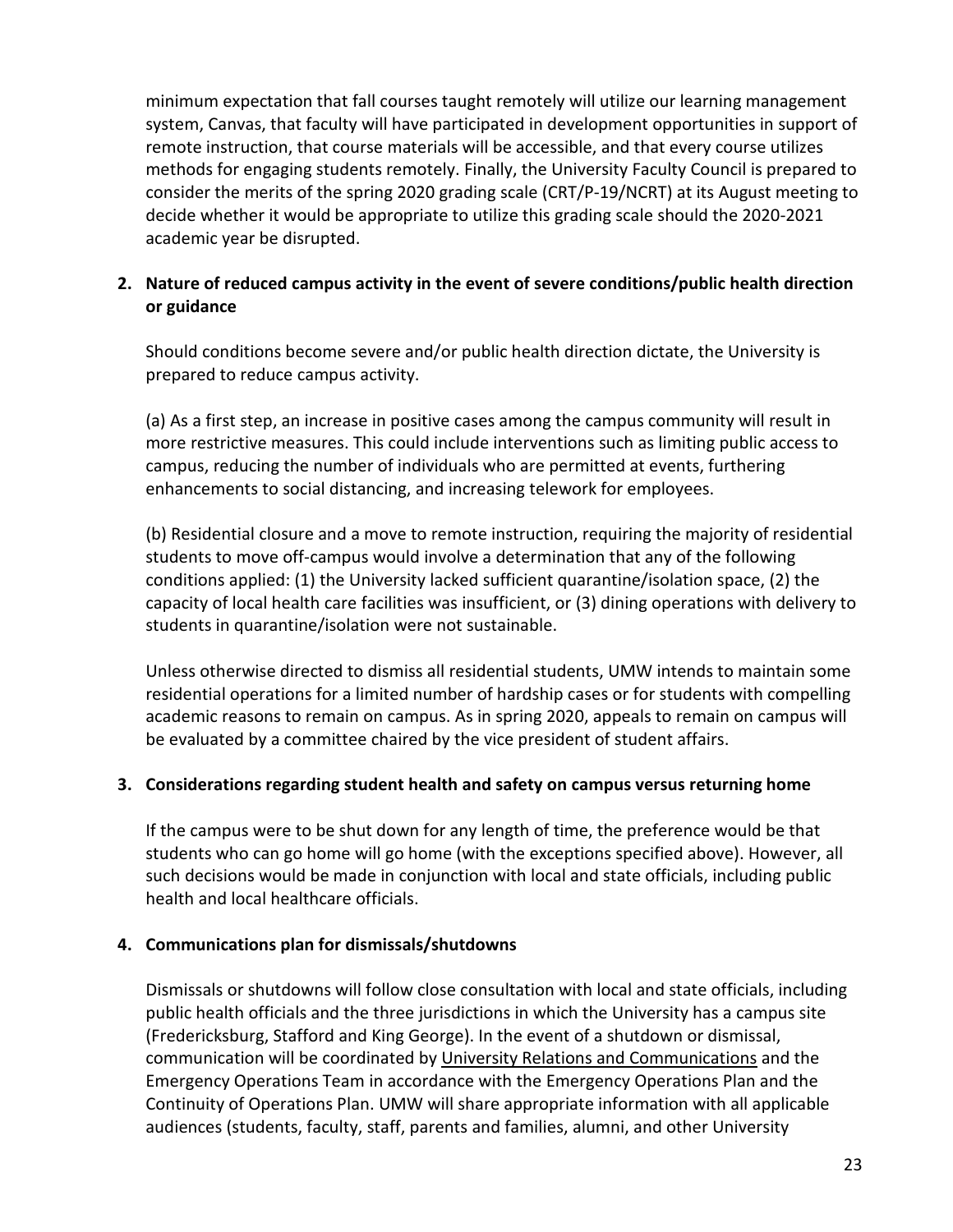stakeholders) according to established communication protocols through email, social media and the web.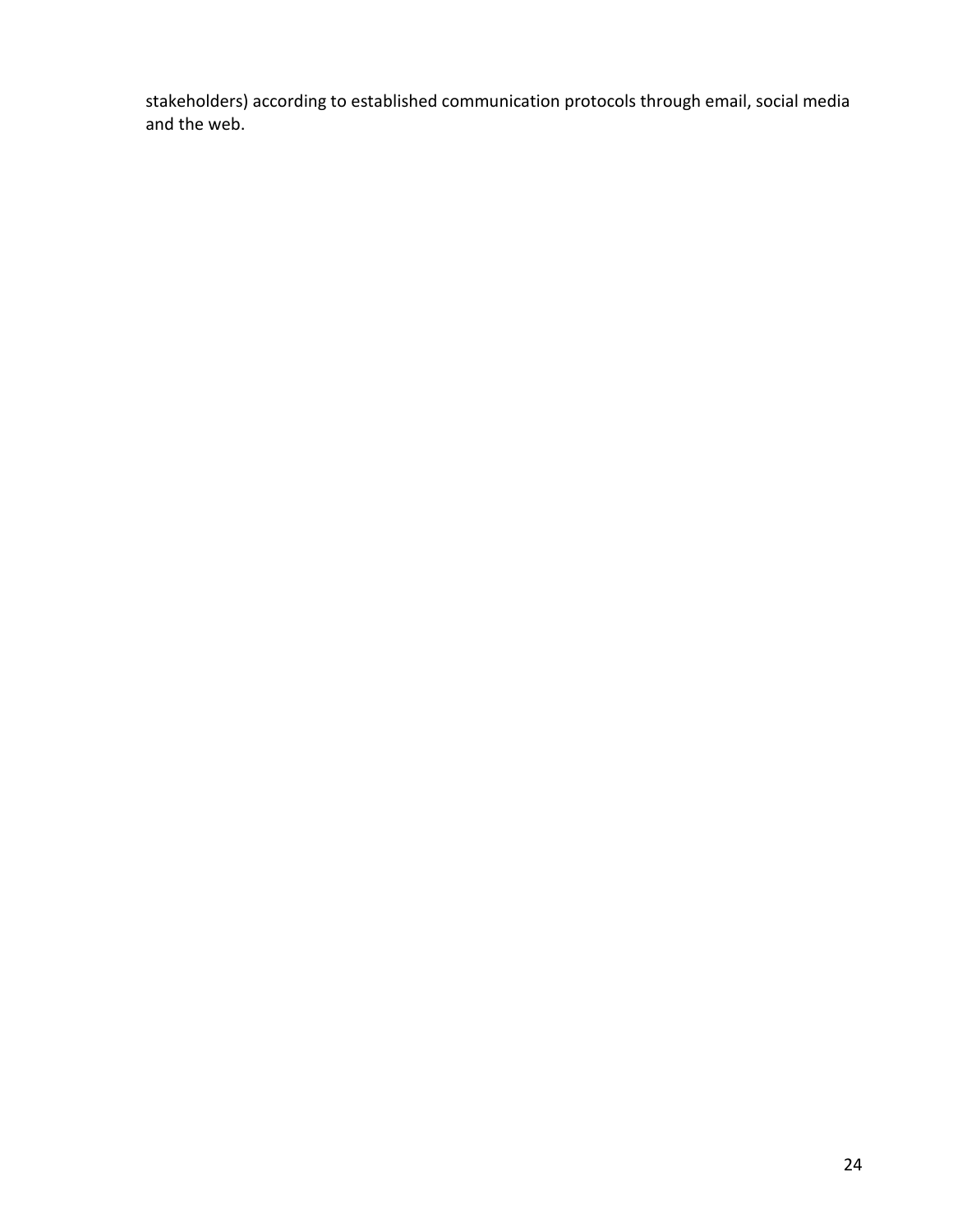## **Bibliography**

- <span id="page-25-0"></span>Allen et al. (2020). Roadmap to pandemic resilience: Massive scale testing, tracing, and supported isolation (TTSI) as the path to pandemic resilience for a free society. Edmond J. Safra Center for Ethics at Harvard University. [https://ethics.harvard.edu/files/center-for](https://ethics.harvard.edu/files/center-for-ethics/files/roadmaptopandemicresilience_updated_4.20.20_1.pdf)[ethics/files/roadmaptopandemicresilience\\_updated\\_4.20.20\\_1.pdf](https://ethics.harvard.edu/files/center-for-ethics/files/roadmaptopandemicresilience_updated_4.20.20_1.pdf)
- American College Health Association. (2020). "Considerations for reopening institutions of higher education in the COVID-19 era." ACHA Guidelines [https://www.acha.org/documents/resources/guidelines/ACHA\\_Considerations\\_for\\_Reopenin](https://www.acha.org/documents/resources/guidelines/ACHA_Considerations_for_Reopening_IHEs_in_the_COVID-19_Era_May2020.pdf) [g\\_IHEs\\_in\\_the\\_COVID-19\\_Era\\_May2020.pdf](https://www.acha.org/documents/resources/guidelines/ACHA_Considerations_for_Reopening_IHEs_in_the_COVID-19_Era_May2020.pdf)
- Bowen, J.A. (2020). "Is higher ed asking the wrong questions?" Inside Higher Ed. [https://www.insidehighered.com/views/2020/05/19/longer-term-questions-colleges-should](https://www.insidehighered.com/views/2020/05/19/longer-term-questions-colleges-should-be-asking-response-pandemic-opinion)[be-asking-response-pandemic-opinion](https://www.insidehighered.com/views/2020/05/19/longer-term-questions-colleges-should-be-asking-response-pandemic-opinion)
- Burke, L. (2020). "Simulating COVID spread in college setting." Inside Higher Ed. [https://www.insidehighered.com/news/2020/06/22/working-paper-models-covid-spread](https://www.insidehighered.com/news/2020/06/22/working-paper-models-covid-spread-university)[university](https://www.insidehighered.com/news/2020/06/22/working-paper-models-covid-spread-university)
- Centers for Disease Control and Prevention. (2020). "Considerations for institutes of higher education." Coronavirus Disease 2019 (COVID-19). [https://www.cdc.gov/coronavirus/2019](https://www.cdc.gov/coronavirus/2019-ncov/community/colleges-universities/considerations.html) [ncov/community/colleges-universities/considerations.html](https://www.cdc.gov/coronavirus/2019-ncov/community/colleges-universities/considerations.html)
- The Commission on Independent Colleges and Universities of New York. Reopen Task Force. (2020). Creating safe and resilient campuses: Suggestions for reopening and reimagining colleges and universities in New York. https://cicu.org/application/files/1115/8981/5082/NY\_State -Reopen Considerations and Suggestions for Higher Education -Final May 15 2020 v2.pdf
- Commonwealth of Virginia. (2020). Safer at home: Phase one guidelines for all business sectors. [https://www.governor.virginia.gov/media/governorvirginiagov/governor-of](https://www.governor.virginia.gov/media/governorvirginiagov/governor-of-virginia/pdf/Virginia-Forward-Phase-One-Business-Sector-Guidelines.pdf)[virginia/pdf/Virginia-Forward-Phase-One-Business-Sector-Guidelines.pdf](https://www.governor.virginia.gov/media/governorvirginiagov/governor-of-virginia/pdf/Virginia-Forward-Phase-One-Business-Sector-Guidelines.pdf)
- Commonwealth of Virginia. (2020). Safter at home: Phase two guidelines for all business sectors. [https://www.governor.virginia.gov/media/governorvirginiagov/governor-of](https://www.governor.virginia.gov/media/governorvirginiagov/governor-of-virginia/pdf/Virginia-Forward-Phase-Two-Guidelines.pdf)[virginia/pdf/Virginia-Forward-Phase-Two-Guidelines.pdf](https://www.governor.virginia.gov/media/governorvirginiagov/governor-of-virginia/pdf/Virginia-Forward-Phase-Two-Guidelines.pdf)
- Commonwealth of Virginia. (2020). Higher education reopening guidance. [https://www.governor.virginia.gov/media/governorvirginiagov/governor-of](https://www.governor.virginia.gov/media/governorvirginiagov/governor-of-virginia/pdf/Higher-Education-Reopening-Guidance.pdf)[virginia/pdf/Higher-Education-Reopening-Guidance.pdf](https://www.governor.virginia.gov/media/governorvirginiagov/governor-of-virginia/pdf/Higher-Education-Reopening-Guidance.pdf)
- Connecticut. The Office of Governor Ed Lamont. (2020). Report of the higher education subcommittee reopen Connecticut. [https://portal.ct.gov/-/media/Office-of-the-](https://portal.ct.gov/-/media/Office-of-the-Governor/News/20200506-Recommendations-to-Governor-Lamont-for-a-phased-reopening-of-colleges-and-universities.pdf?la=en)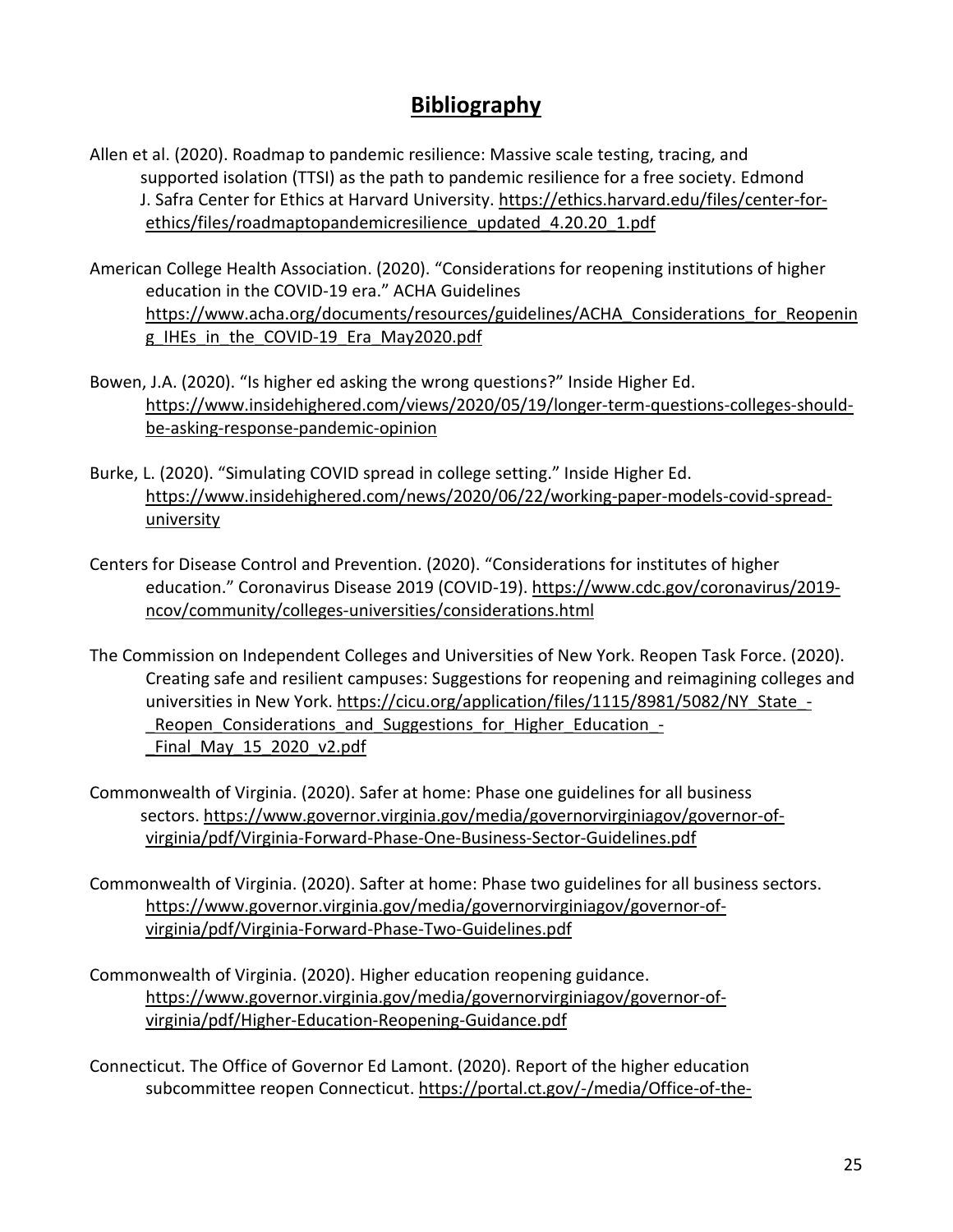[Governor/News/20200506-Recommendations-to-Governor-Lamont-for-a-phased-reopening](https://portal.ct.gov/-/media/Office-of-the-Governor/News/20200506-Recommendations-to-Governor-Lamont-for-a-phased-reopening-of-colleges-and-universities.pdf?la=en)[of-colleges-and-universities.pdf?la=en](https://portal.ct.gov/-/media/Office-of-the-Governor/News/20200506-Recommendations-to-Governor-Lamont-for-a-phased-reopening-of-colleges-and-universities.pdf?la=en)

- Department of Human Resource Management. (2020). Safe workplaces: Guidance for state agency leaders in response to the COVID-19 pandemic and enhanced safety measures. [https://www.dhrm.virginia.gov/docs/default-source/covid-19/cova-safe-workplace-guidance](https://www.dhrm.virginia.gov/docs/default-source/covid-19/cova-safe-workplace-guidance-leadership-final.pdf?sfvrsn=7de13760_6)[leadership-final.pdf?sfvrsn=7de13760\\_6](https://www.dhrm.virginia.gov/docs/default-source/covid-19/cova-safe-workplace-guidance-leadership-final.pdf?sfvrsn=7de13760_6)
- George Mason University. Patriot Tiger Team. (2020). Patriot Tiger team report on fall 2020 options[.https://core.preprod.gmu.edu/sites/core/files/Tiger%20Team%20Report%20-](https://core.preprod.gmu.edu/sites/core/files/Tiger%20Team%20Report%20-%20May%2011%202020.pdf) [%20May%2011%202020.pdf](https://core.preprod.gmu.edu/sites/core/files/Tiger%20Team%20Report%20-%20May%2011%202020.pdf)
- Jenkins, John I. (2020, May 26) "We're reopening Notre Dame. It's worth the risk." New York Times. <https://www.nytimes.com/2020/05/26/opinion/notre-dame-university-coronavirus.html>
- Rivers et al. (2020). Public health principles for a phased reopening during COVID-19: Guidance for governors. Johns Hopkins Bloomberg School of Public Health Center for Health Security. https://www.centerforhealthsecurity.org/our-work/pubs archive/pubs[pdfs/2020/200417-reopening-guidance-governors.pdf](https://www.centerforhealthsecurity.org/our-work/pubs_archive/pubs-pdfs/2020/200417-reopening-guidance-governors.pdf)
- U.S. Department of Labor. Occupational Safety and Health Administration. (2020). Guidance on preparing workplaces for COVID-19. (Report No. OSHA 3990-03 2020). <https://www.osha.gov/Publications/OSHA3990.pdf>
- Virginia Department of Health. (2020). COVID-19 interim testing recommendations for colleges and universities. (VDH Interim Recommendations as of June 4, 2020). [https://www.vdh.virginia.gov/content/uploads/sites/182/2020/05/VDH-COVID-19-Testing](https://www.vdh.virginia.gov/content/uploads/sites/182/2020/05/VDH-COVID-19-Testing-for-Colleges-and-Universities.pdf)[for-Colleges-and-Universities.pdf](https://www.vdh.virginia.gov/content/uploads/sites/182/2020/05/VDH-COVID-19-Testing-for-Colleges-and-Universities.pdf)
- Virginia Department of Health (2020). COVID-19: Role of public health and colleges/universities in preparedness and response efforts. [https://www.vdh.virginia.gov/content/uploads/sites/182/2020/06/COVID-and-Public-Health-](https://www.vdh.virginia.gov/content/uploads/sites/182/2020/06/COVID-and-Public-Health-IHE.pdf)[IHE.pdf](https://www.vdh.virginia.gov/content/uploads/sites/182/2020/06/COVID-and-Public-Health-IHE.pdf)
- <span id="page-26-0"></span>Virginia Department of Health. (2020). Contact tracing as a partnership between VDH and institutions of higher education[. https://www.vdh.virginia.gov/content/uploads/sites/182/2020/06/VDH-](https://www.vdh.virginia.gov/content/uploads/sites/182/2020/06/VDH-IHE-and-Contact-Tracing_061720_final.pdf)[IHE-and-Contact-Tracing\\_061720\\_final.pdf](https://www.vdh.virginia.gov/content/uploads/sites/182/2020/06/VDH-IHE-and-Contact-Tracing_061720_final.pdf)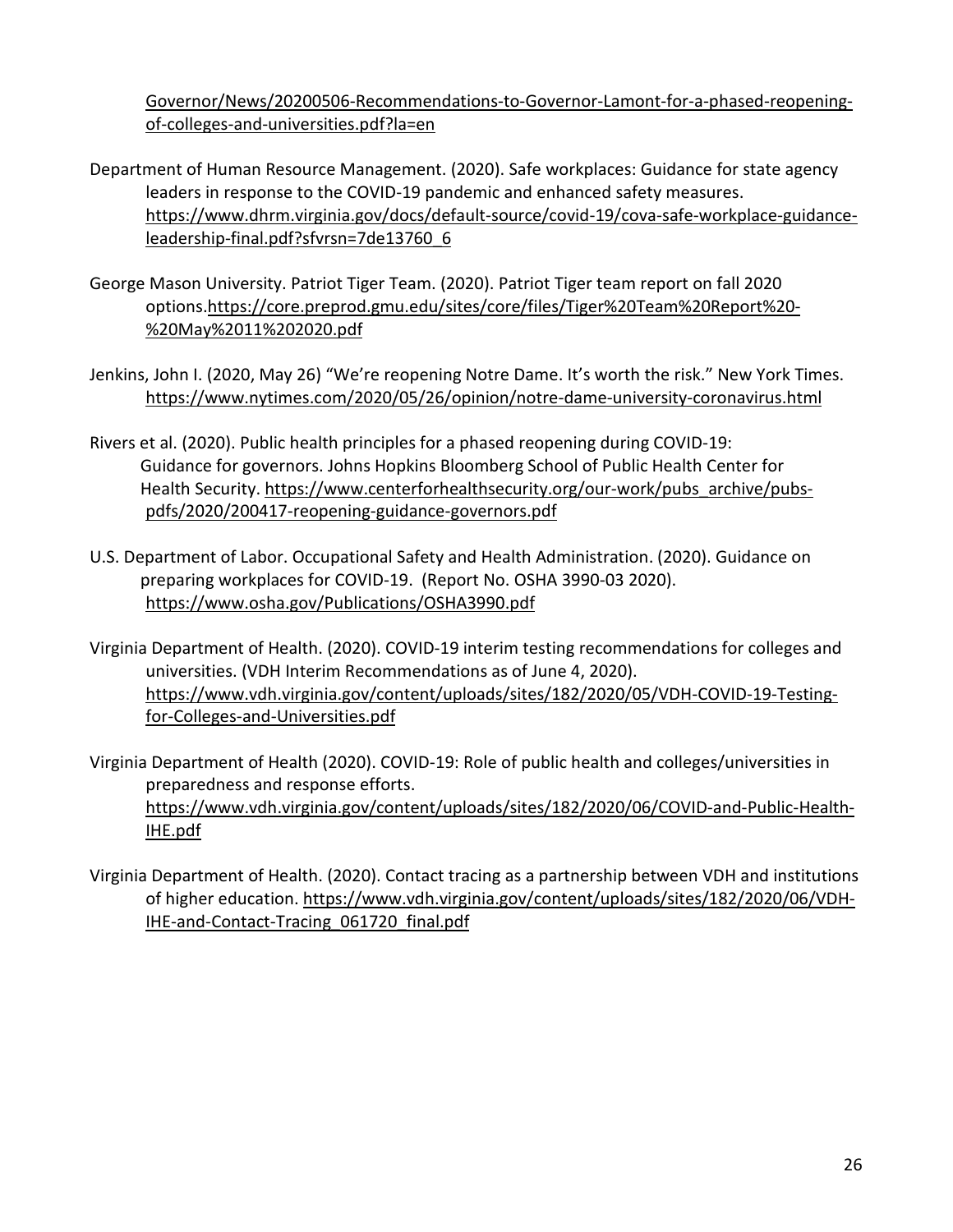## **Appendix A: Task Force and Subgroup Membership**

#### <span id="page-27-0"></span>**Task Force Membership**

Troy Paino (chair) Lisa Bowling Audrey Burges Andrew Dolby Dave Fleming Sabrina Johnson Pete Kelly Juliette Landphair Lynn Lewis Jeff McClurken Keith Mellinger Nina Mikhalevsky Mike Muckinhaupt Tim O'Donnell Christy Pack Anand Rao Lynne Richardson Jerry Slezak Debra Schleef Stuart Sullivan Nancy Wang Beth Williams Kimberly Young

#### **Public Health Subgroup**

Jeff McClurken (co-chair) Mike Muckinhaupt (co-chair) Anna Billingsley Lisa Bowling Patrick Catullo Dave Fleming Melissa Jones Juliette Landphair Sue Lafayette Lynn Lewis Paul Messplay Nina Mikhalevsky Tim O'Donnell Chris Porter Stuart Sullivan Nancy Wang Beth Williams

**Public Health Subgroup (cont.)** Susan Worrell

#### **Academics Subgroup**

Nina Mikhalevsky (chair) Andrew Dolby Pete Kelly Jeff McClurken Keith Mellinger John Morello Tim O'Donnell Anand Rao Lynne Richardson Debra Schleef Kimberly Young

#### **Student Life Subgroup**

Juliette Landphair (chair) Dave Fleming Melissa Jones Brittanie Naff Cedric Rucker Kelly Shannon Nancy Wang Tev Zukor

#### **Residence Life Subgroup**

Dave Fleming (chair) Matt Brooks Megan Brown Cece Burkett Michelle Brooks John Hughey Lee Roy Johnson Hunter Rauscher Mary Taylor

**Isolation/Quarantine Subgroup** Dave Fleming (chair) Nolan Akau Lisa Bowling

Mike Muckinhaupt Christine Porter Hunter Rauscher Stuart Sullivan Nancy Wang

#### **Mental Health Subgroup**

Jennifer Walker (chair) Terry Arthur Jessica Machado Hunter Rauscher Marion Sanford Kelly Shannon Ray Tuttle Nany Wang Laura Wilson Tev Zukor

#### **Dining Subgroup**

Juliette Landphair (chair) Dave Fleming Mike Greenfield Roy Platt Chris Porter Cedric Rucker

#### **Work Life Subgroup**

Beth Williams (co-chair) Christy Pack (co-chair) Rosemary Arneson Terri Arthur Mike Hubbard Sabrina Johnson Melva Kishpaugh Mike Muckinhaupt Michelle Pickham Stuart Sullivan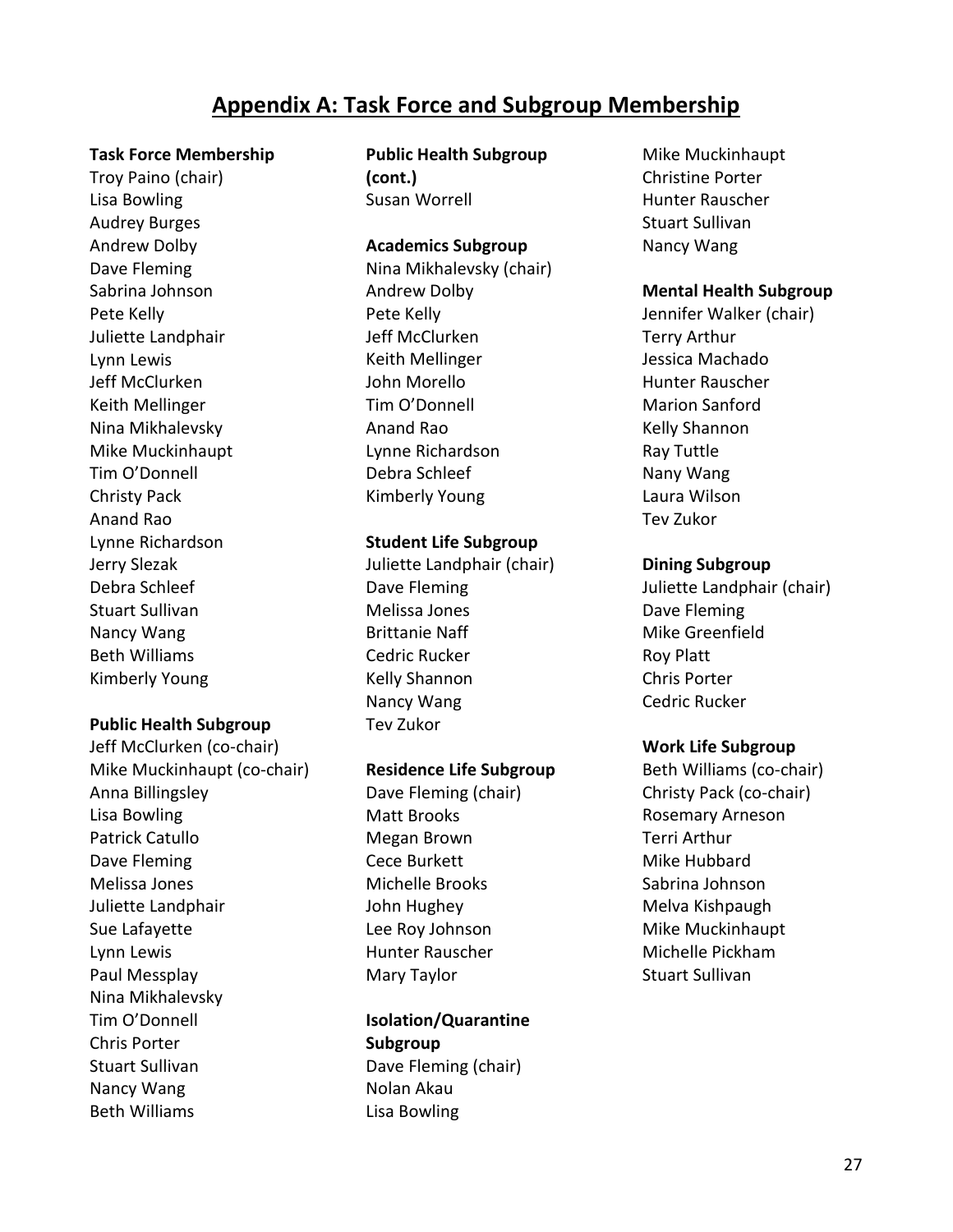### **Technology Subgroup**

<span id="page-28-0"></span>Jerry Slezak (chair) Hall Cheshire Jeff McClurken Keith Mellinger Tim O'Donnell Anand Rao Debra Schleef

**Testing and Tracing Subgroup** Kimberly Young (chair) Janet Atarthi-Dugan Lynn Lewis Pamela McCullough Mike Muckinhaupt Nancy Wang

**Education and Training Subgroup** Cedric Rucker (chair) Terri Arthur

Sabrina Johnson Stephanie Lucas-Waverly Anand Rao Ray Tuttle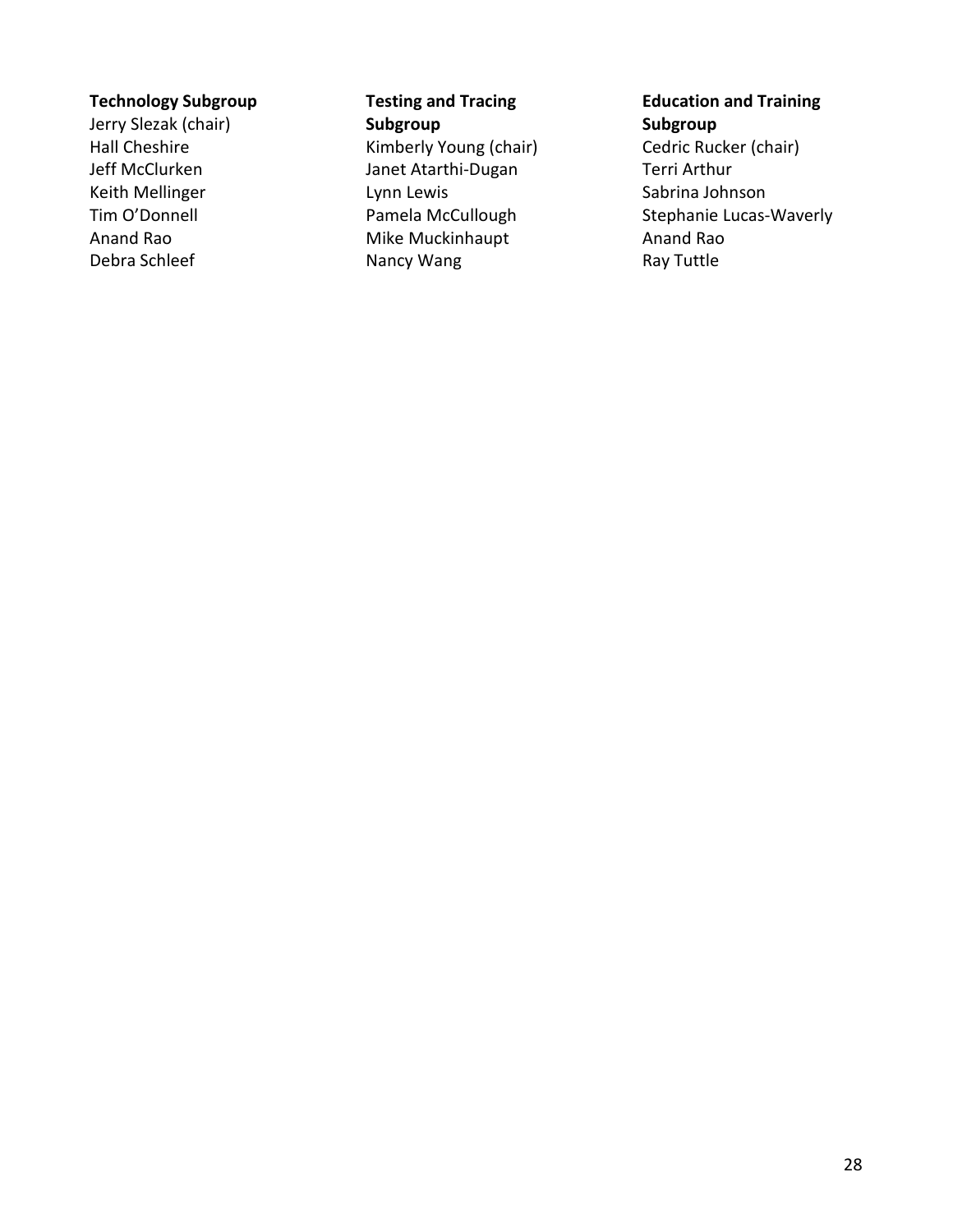## <span id="page-29-0"></span>**Appendix B: UMW Fall 2020 Remote Teaching Course Proposal**

## *Adopted by the University Faculty Council, May 13, 2020*

## **UMW Fall 2020 Remote Teaching Course Proposal Form**

Faculty should submit the completed form with their course syllabus to their department chair or Associate Dean at the start of the Fall 2020 semester.

Faculty Name: \_\_\_\_\_\_\_\_\_\_\_\_\_\_\_\_\_\_\_\_\_\_\_

Department or College: \_\_\_\_\_\_\_\_\_\_\_\_\_\_\_\_\_\_\_\_\_\_\_

Course Number and Title:

I was approved to teach a course online prior to Spring 2020: Yes No

I will use Canvas to manage this course, meeting expectations to include: a copy of the syllabus, course schedule, contact info for the faculty, office hours and means of communication, how students will access their grades or feedback, and links to any other sites/ platforms that are used for the course with explanation of use and expectations.

I have met one of the following: 1) I have completed the summer faculty development program including one session on each of the four topics presented, 2) I was previously approved to teach an online course at UMW, or 3) I have completed training at an aforementioned institution or conference, please name that institution or conference:

Course materials will be accessible to all students utilizing the following:

**Letter** Captioning of all posted videos

\_\_\_\_ Checking PDFs for accessibility

\_\_\_\_ Checking presentation slides for accessibility

Students will be engaged through (check all that apply for your class):

- Synchronous class meeting discussion (only to be held during assigned class meeting times)
- \_\_\_\_ Canvas Discussion Boards
- \_\_\_\_ Breakout group discussion
- Other:

<span id="page-29-1"></span>*To be accompanied with a copy of the Syllabus and the completed "UMW Online Course Authorization Form."*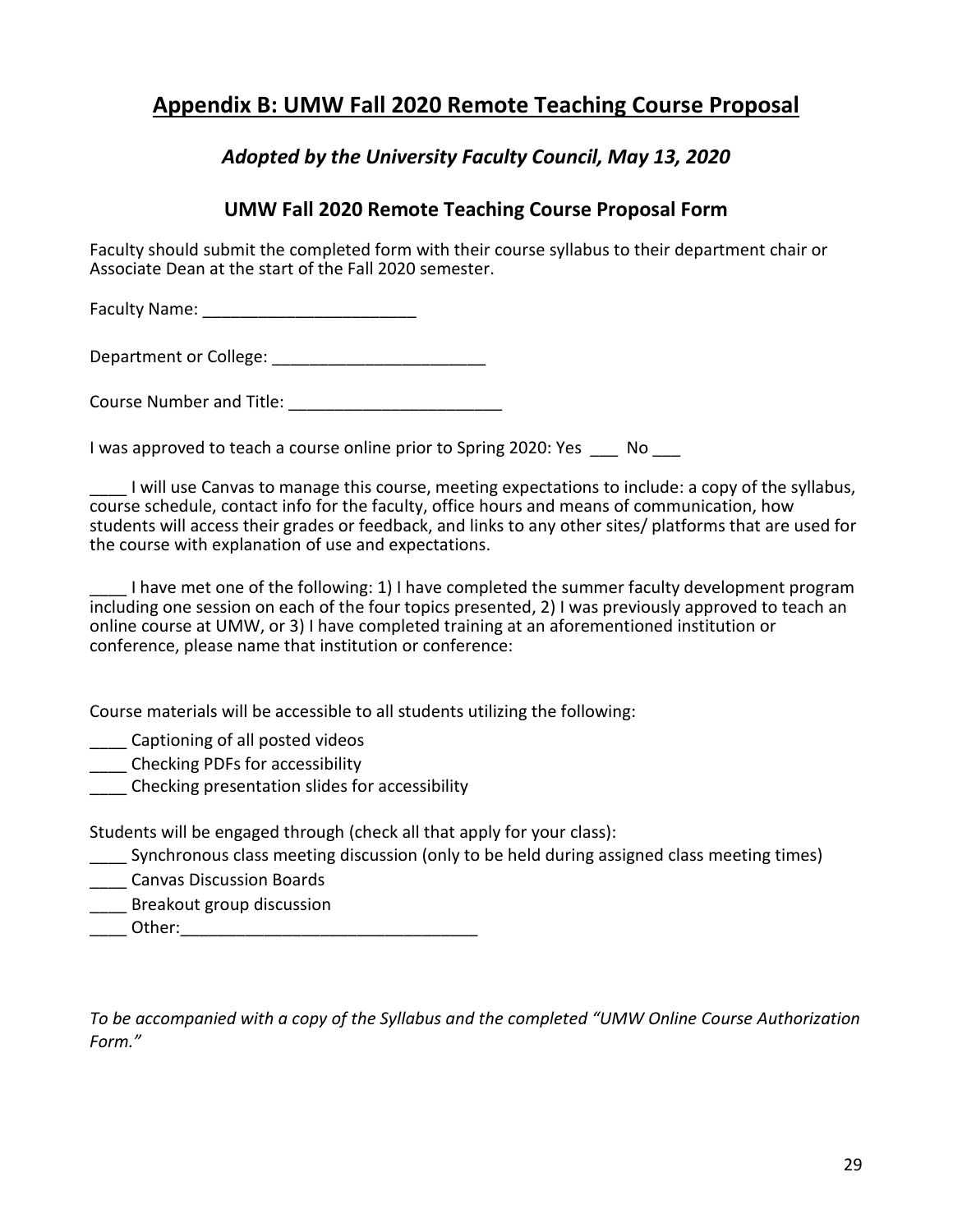## **Appendix C: ReFocus Online: Faculty Training Summer 2020**

### <span id="page-30-0"></span>**What is Refocus Online?**

ReFocus Online is a 4-week 'design camp' to support faculty preparing classes incorporating online elements that accommodate remote teaching and learning needs. The goal is transparent and accessible learning design for all students that can flex between face-to-face and online modalities.

The Center for Teaching (CfT) and Digital Learning Support (DLS) will offer programming to faculty each week in partnership with the Office of Disability Resources and Simpson Library. ReFocus Online will run twice during Summer 2020:

- $\bullet$  June 15 July 10
- $\bullet$  July 13 August 7

## **How will ReFocus Online work?**

Each week offers self-directed and community-engaged learning resources:

- A 'one-stop' resource website with guides, resource links, and videos.
- 'Framing' activities for drafting course maps and experimenting with UMW-supported tools and platforms.
- An interactive workshop to learn about and share online teaching practices based on the week's topic. *Note: Faculty will be asked to register in advance for the interactive workshops. All interactive workshops will be recorded.*
- Synchronous, open Q&A session to ask questions and share ideas with faculty across campus.
- Opportunities to schedule individual and group consultations with CfT and DLS staff.

Each week of ReFocus Online will explore an element of course design and how to use online tools and platforms that align with student needs and course outcomes. These elements were selected based on student feedback comments, faculty requests, and current, evidence-informed practices.

| 1: Course Structure &<br>Communication       | Identify potential barriers for 'flexible' courses<br>٠<br>Evaluate accessibility of select online course<br>structure and communication options<br>Develop weekly organizational structure for online<br>$\bullet$<br>platform<br>Draft communication plan<br>$\bullet$                                                                                     |
|----------------------------------------------|--------------------------------------------------------------------------------------------------------------------------------------------------------------------------------------------------------------------------------------------------------------------------------------------------------------------------------------------------------------|
| 2: Course Assignments and<br><b>Feedback</b> | Identify potential barriers for student expression in<br>$\bullet$<br>online environments, including demonstration of<br>thinking and understanding<br>Create transparent online assignment options<br>$\bullet$<br>aligned to course outcomes<br>Develop accessible feedback strategies<br>$\bullet$<br>Evaluate accessibility of online assignment options |
| 3: Content Creation and Curation             | Identify barriers to student interaction with online<br>course content                                                                                                                                                                                                                                                                                       |

#### **Weekly Topics What can I learn? What can I do?**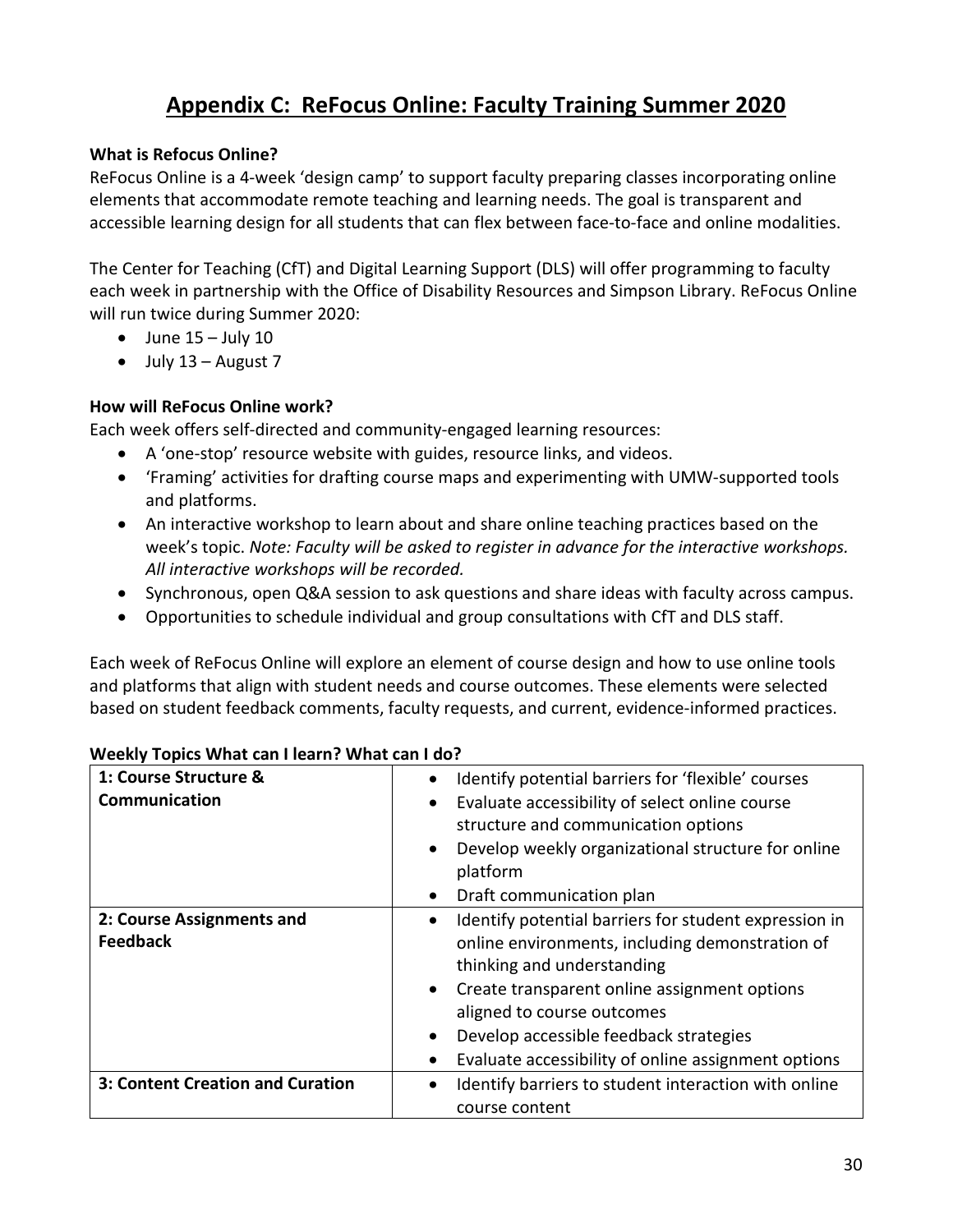|                           | Identify supports for student processing and<br>$\bullet$<br>comprehension<br>Create and share accessible online content                                          |
|---------------------------|-------------------------------------------------------------------------------------------------------------------------------------------------------------------|
| 4: Student and Instructor | Identify barriers to student engagement online                                                                                                                    |
| Engagement                | Develop practices for engaged synchronous sessions                                                                                                                |
|                           | Identify ways to facilitate online student<br>engagement, including collaborative student work<br>Maintain instructor presence in an online platform<br>$\bullet$ |
|                           | Evaluate accessibility of course engagement                                                                                                                       |
|                           | strategies                                                                                                                                                        |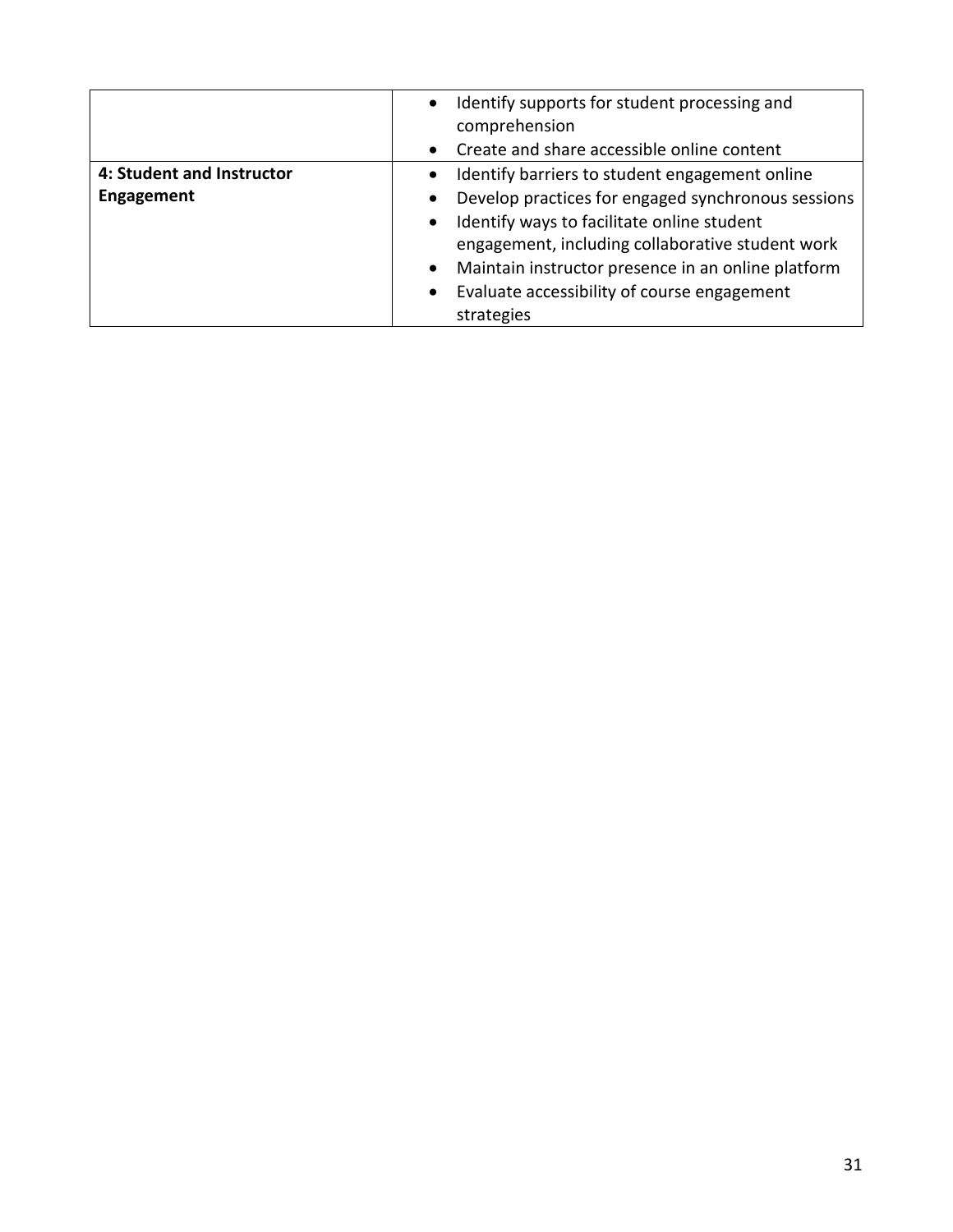## **Appendix D: Employee Leave Options**

### <span id="page-32-0"></span>**Employee Leave Options**

Beth Williams (bwilli22) <br/>bwilli22@umw.edu> Thu 4/23/2020 6:00 PM To: Beth Williams (bwilli22) <br/>bwilli22@umw.edu> To: All Staff and Faculty

The UMW community has done an amazing job responding to the challenges we've faced as a result of the coronavirus. Over a short period of time, the majority of our workforce transitioned to telework and has since been finding new and creative ways to serve our students and provide excellent institutional support. This is a reminder that, even while teleworking, there may be times when taking leave becomes necessary. Below are some guidelines regarding leave types that are available and their appropriate usage:

## **Regular leave (sick, vacation, annual leave, etc.)**

Use your regular leave for your own illness (non-COVID-19) **or** if you just need to take some welldeserved time off (use your department's usual approval process).

#### **State and Federal leave options are available for different COVID-19 scenarios:**

## **(1) Virginia Public Health Emergency Leave (PHEL) – applies to all employees including wage and adjunct positions**

Under the Virginia's revised State Public Health Emergency Leave policy you may be eligible for Public Health Emergency Leave (PHEL) if you:

- Are an essential, on-campus employee and have been required by public health officials to self-monitor during the incubation period
- Are diagnosed with COVID-19 or are caring for someone who has been diagnosed
- Are in a job that is not conducive to telework and no other work arrangements can be made. Every effort is being made to keep employees in a working status.
- Are unable to work onsite due to high risk category or underlying health condition.

## **Leave hours available:**

Full-time employees are eligible for up to 160 hours;

Wage employees are eligible for up to the maximum normally worked in a four-week period **Process for supervisors to request this leave on the employee's behalf:**

- 1) Complete the online [MyTime Supervisor Form](https://adminfinance.umw.edu/payroll/mytime-supervisor-request-form/) for each employee, indicating the **total** number of PHEL hours
- 2) Once approved, you will key into MyTime the total number of PHEL hours for the pay period. A special leave code is added to the timesheet.

Please contact Denise Frye at [dfrye@umw.edu](mailto:dfrye@umw.edu) with any questions about PHEL

## **(2) New Federal Leave: Families First Coronavirus Response Act (FFCRA)**

Click [here](https://secure-web.cisco.com/1zmA0u0uU6jvvq7MpFhtnuX_ujykn1MOHQ66KNz_ygj9D-IMKkUkzsVybIggxefmYiXuU6nwV4w-rlOOJlT4hxAyx3nKXHupb01ytUa52zaNUKFgNEupx7I4nQIEX7p1ZOv7hZr_gh9gJs4alg5_9CDENmcdGqIn-Ehzkc62h8wXduKadajlFlwRsSTbLMq6O_nh11dVtE1l2uGl0PlTcZ2OtGXCxkO9V8r-ytyYJnmIA3U_xO0Q-lEcFjTzQYtB03nyEBzOG2hGNVRofPNGaKEK_m8zQZlK3fK296mxUsy8fxtr4j26PQXESk27a4EroZP3kmJXGg_fBvnFVD3t2Vg/https%3A%2F%2Fwww.dol.gov%2Fsites%2Fdolgov%2Ffiles%2FWHD%2Fposters%2FFFCRA_Poster_WH1422_Non-Federal.pdf) to view the federal FFCRA poster.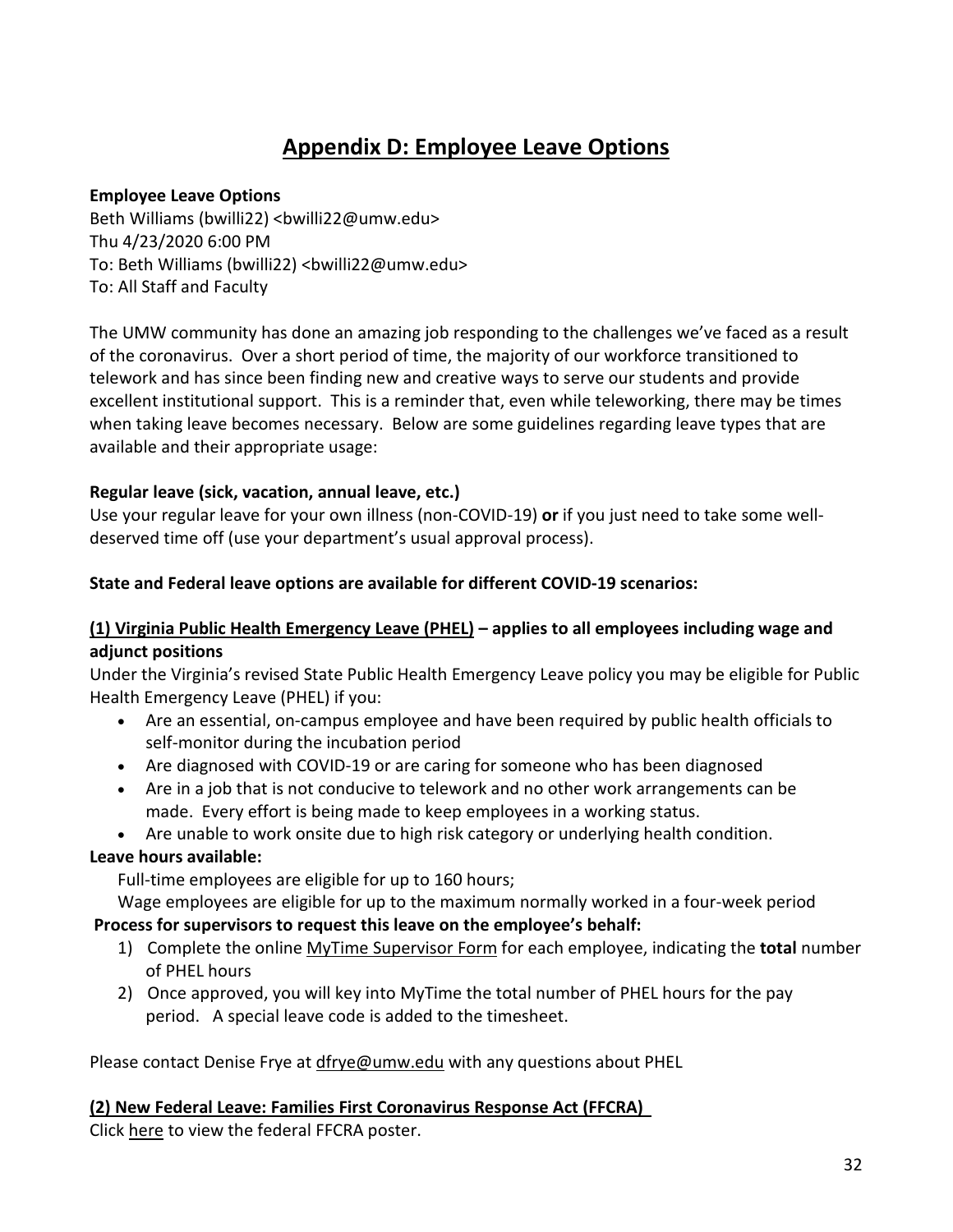**Overview:** Additional paid leave for full time and part time (including wage) employees and expanded family and medical leave for specified COVID-19 issues that affect you and your family members. This is in addition to the State **Public Health Emergency Leave** described above. **Effective Date:** 04/01/2020 to 12/31/2020

## **Two Components:**

## **(A) Emergency Paid Sick Leave Act**

If you are unable to work or telework for the following reasons, you will be provided with two weeks of paid sick leave for full-time and pro-rated for part-time employees:

- 1. To self-isolate due to diagnoses with positive COVID-19;
- 2. To obtain a medical diagnosis/care for symptoms of COVID-19; or
- 3. To comply with recommendation of health care provider that you need to self-isolate due to COVID-19 concerns

If you are unable to work or telework for the following reasons; you will be provided with two weeks of paid leave that will pay 2/3 of your regular pay up to \$200 for full-time and pro-rated for part-time employees:

- 1. To care for an individual who is quarantined or advised to self-isolate;
- 2. To care for a child if the school or child care provider has been closed or the provider is not available due to COVID-19;
- 3. Who are experiencing any other substantially similar condition specified by the U.S. Department of Health and Human Services.

As a reminder, Virginia Sickness and Disability Program (VSDP) participants WHO ARE ILL with COVID-19 symptoms must file a short term disability claim by calling Reed Group at 1-877-928-7021. DO NOT file a claim simply because you have been exposed but have no symptoms or are self-isolating.

## **(B) Emergency Family and Medical Leave Expansion Act (FMLA)**

Paid leave time for the last 10 weeks of the Family Medical Leave Act Period at 2/3 of your regular rate of pay; maximum pay is \$200 per day. (previous periods of 2020 FMLA usage is included). This leave may be used intermittently and when returning to work from the emergency period you still have your job protections thein the same manner as FMLA affords you. To be eligible:

- 1. You must have worked for at least 30 calendar days.
- 2. You are unable to work, including telework, due to the need to care for your child under age 18 because school or your child care provider is closed or the provider is unavailable due to COVID-19 (documentation is required).

Please contact Denise Frye at [dfrye@umw.edu](mailto:dfrye@umw.edu) for more information about the Families First

Coronavirus Response Act. Thank you for all you're doing to keep UMW moving forward while keeping yourselves and your families safe.

Sincerely, *Beth Williams* Executive Director for Human Resources **University of Mary Washington**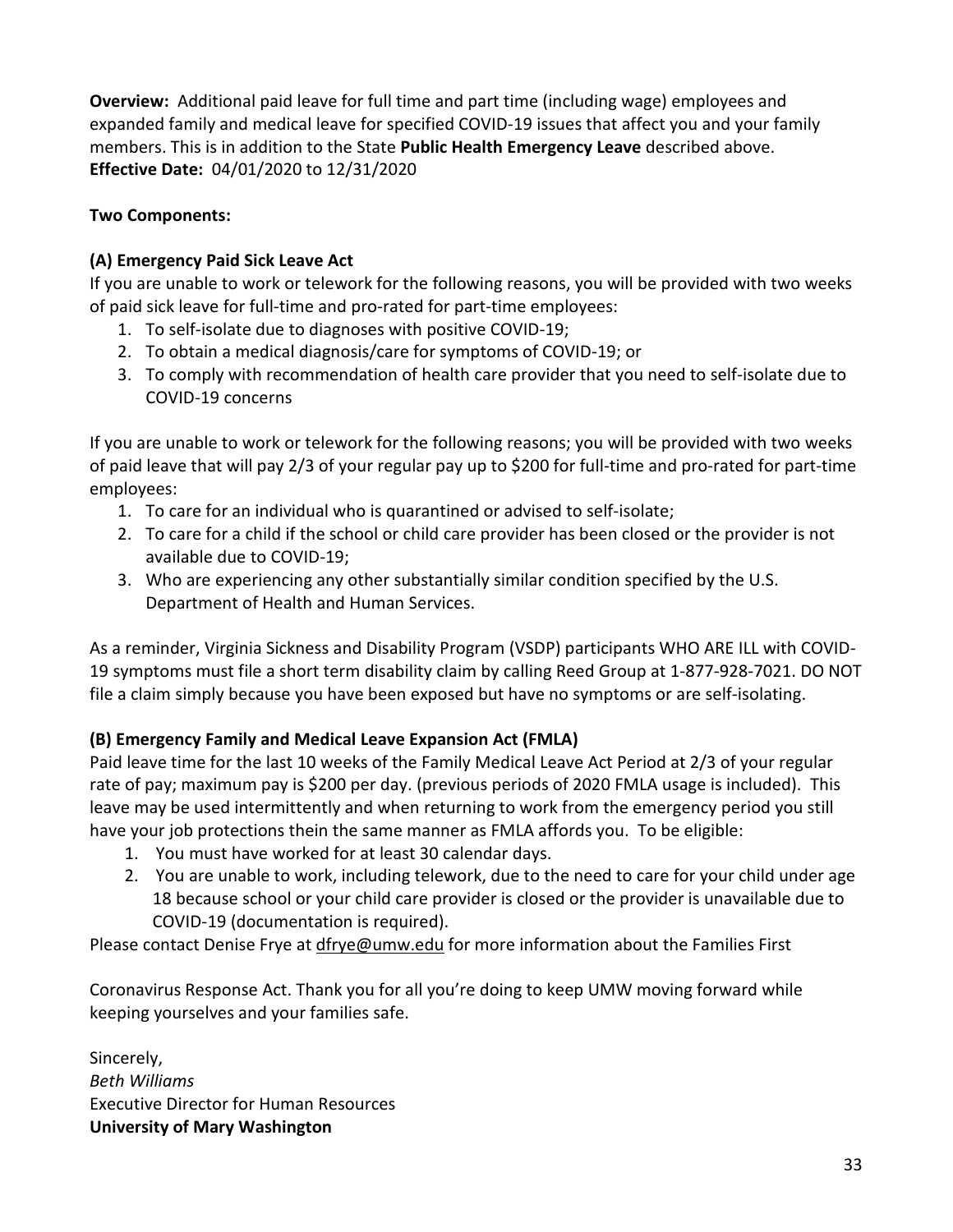## **Appendix E: The Mary Washington Pledge**

<span id="page-34-0"></span>As a member of the University of Mary Washington community, I affirm the community values that unite us (ASPIRE – Accountability, Scholarship, Personal and Institutional Integrity, Inclusive Excellence, Respect and Civility and Engagement) and acknowledge my responsibility for the health and safety of others by supporting efforts to mitigate the spread of COVID-19 through sound public health principles. I understand that my participation in these measures contributes to the overall effectiveness of the University's efforts to return to campus.

By signing this pledge, I agree that my obligations as a member of this community in response to the public health emergency include complying with UMW's public health principles and measures that include, but are not limited to, the following:

- Avoiding bias, discrimination and stigma against individuals who are from certain backgrounds or who have been in contact with and/or who had the virus
- Wearing face coverings in indoors (including classrooms, laboratories, meeting rooms, hallways, and common areas) as well as outdoors when social distancing is not possible
- Practicing social distancing, staying at least six-feet apart from others
- Engaging in good hygiene practices such as washing/sanitizing my hands regularly and respiratory etiquette (e.g. coughing of sneezing into my sleeve, elbow, or tissue)
- Participating in cleaning and disinfecting of the surfaces and equipment that I use (e.g. desks, fitness equipment, computers)
- Providing a daily attestation of my symptoms through the online daily journal
- Refraining from behaviors, events, and activities (including abstaining from large gatherings) which carry a higher risk of transmitting COVID-19
- Limiting non-essential travel
- Following directions self-quarantine and isolation
- Staying away from campus if I am sick or exhibiting symptoms of COVID-19

Finally, I understand that noncompliance with the obligations of this pledge may pose a threat to the wellbeing of others, subject to university administrative and state conduct policies.

| Name: | Signature: |  |
|-------|------------|--|
| Date: |            |  |

Approved, President's Task Force, July 2, 2020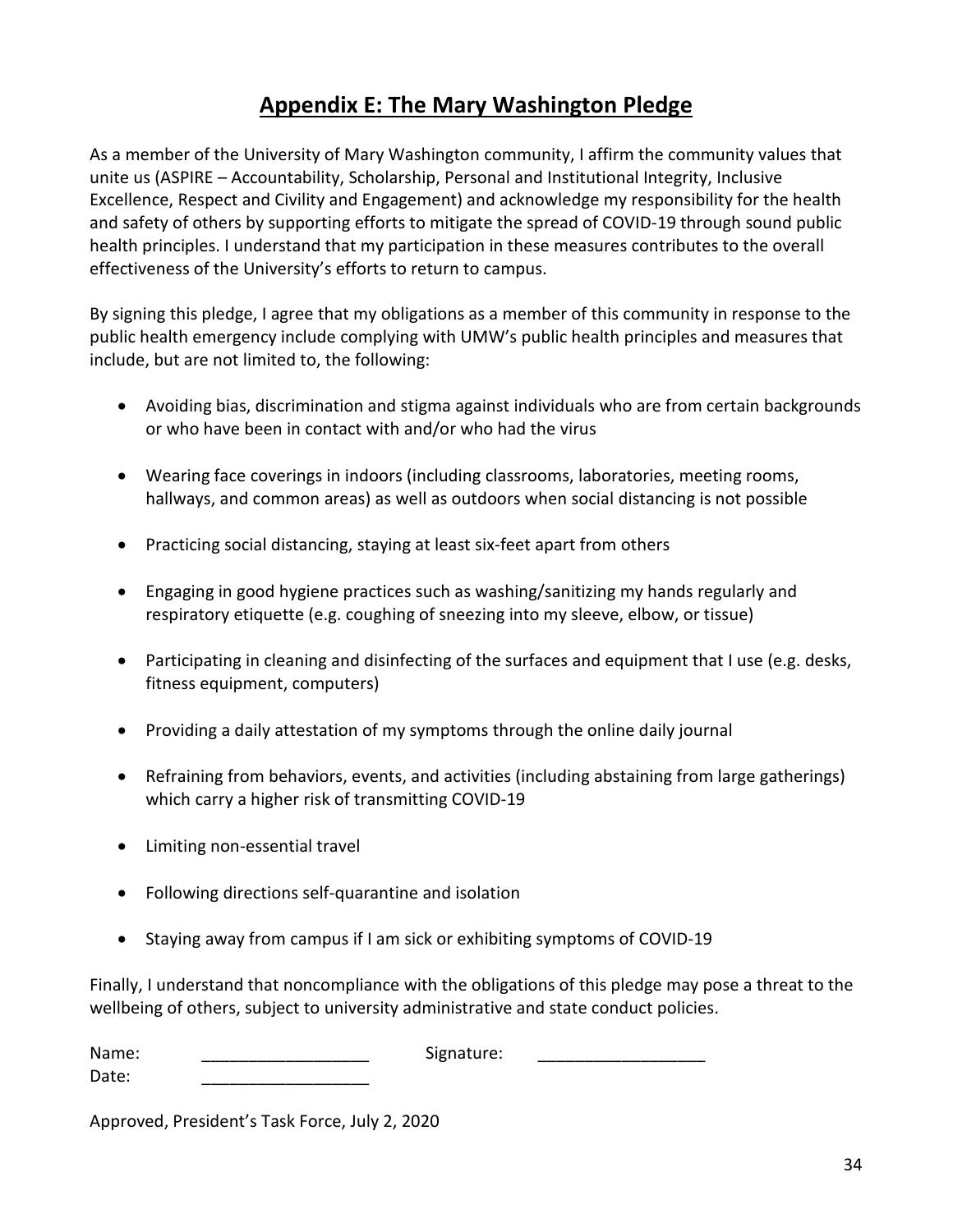## **Appendix F: Residential Guests Policy**

<span id="page-35-0"></span>One of the threats to our residential communities is access by guests/visitors. Our current policy allows guests to visit as long as they are accompanied by their resident host. Overnight visitation is permitted in the upper-class communities. Beginning in Fall 2020, this will change in the following ways:

- Non-residential guests are limited to those that are essential for the ongoing care of the resident (I.e. healthcare aide or parent serving in that capacity). All other non-residential guests should arrange to meet their residential host outside, maintaining appropriate social distancing.
- Residents should register their essential guests with Residence Life and Housing through an online form (TBD). This will include contact information as well as dates, times, and durations of planned visits.
- Residential guests (those who live in the residence hall but want to visit a friend in another room) should make arrangements to visit one another outside of the residence hall room, either in an available community space or outside, maintaining appropriate social distancing. Guests entering the student's private room places both students at an increased risk of transmission.
- Access to residence halls will change so that residents may only enter the building in which they are assigned. Previously, residents could access any building within their designated complex. Students should refrain from entering a residence hall that is not their own, even as a guest of another student.
- Signs will be posted at entrances indicating that only essential guests are permitted and that individuals who are sick or who have been in close contact with someone who is sick should refrain from entering the building.
- Family members dropping off or picking up their students should refrain from entering the residence halls and ask that their student meets them outside or at their vehicle.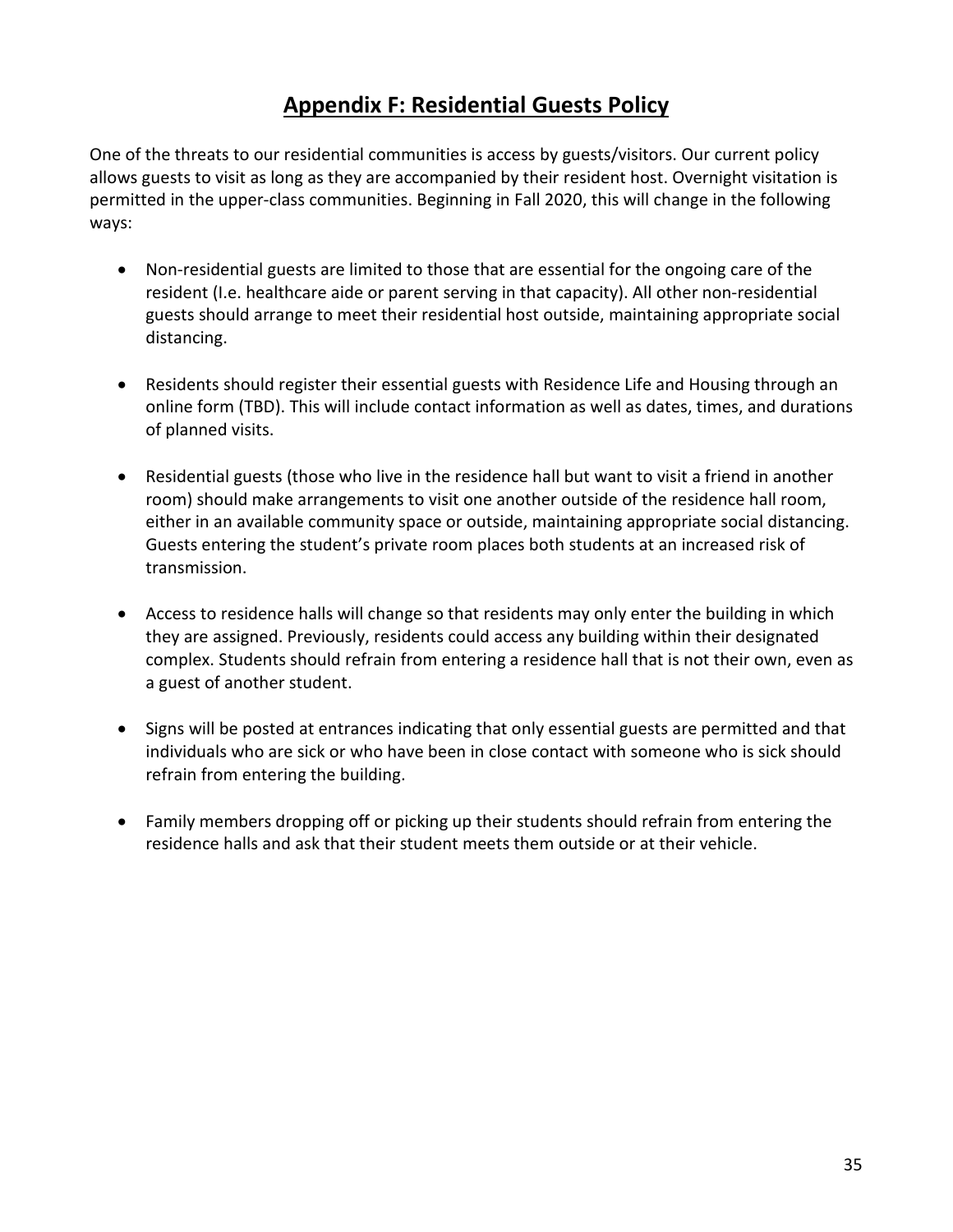## **Appendix G: Visitors Policy**

<span id="page-36-0"></span>The University of Mary Washington has several requirements for visitors designed to mitigate the risk of transmission of COVID-19.

- Visitors who have had close contact with an individual who is a confirmed case of COVID-19 should engage in self-quarantine and not visit campus or attend any university events within 14 days of the exposure.
- Visitors wishing to engage with university personnel, students, or facilities are required to schedule their visit in advance and may be asked to provide contact information for when requests for follow-up contact tracing come from the Virginia Department of Health (VDH).
- Consistent with CDC and VDH guidance, visitors are required to wear face coverings, practice social distancing (staying at least 6 feet from other people), follow good hygiene practices, and self-cleaning of surfaces and equipment utilized in the course of the visit.
- Visitors are required to follow all building and office specific guidance and directives, including posted signage.

<span id="page-36-1"></span>Approved, President's Task Force, July 2, 2020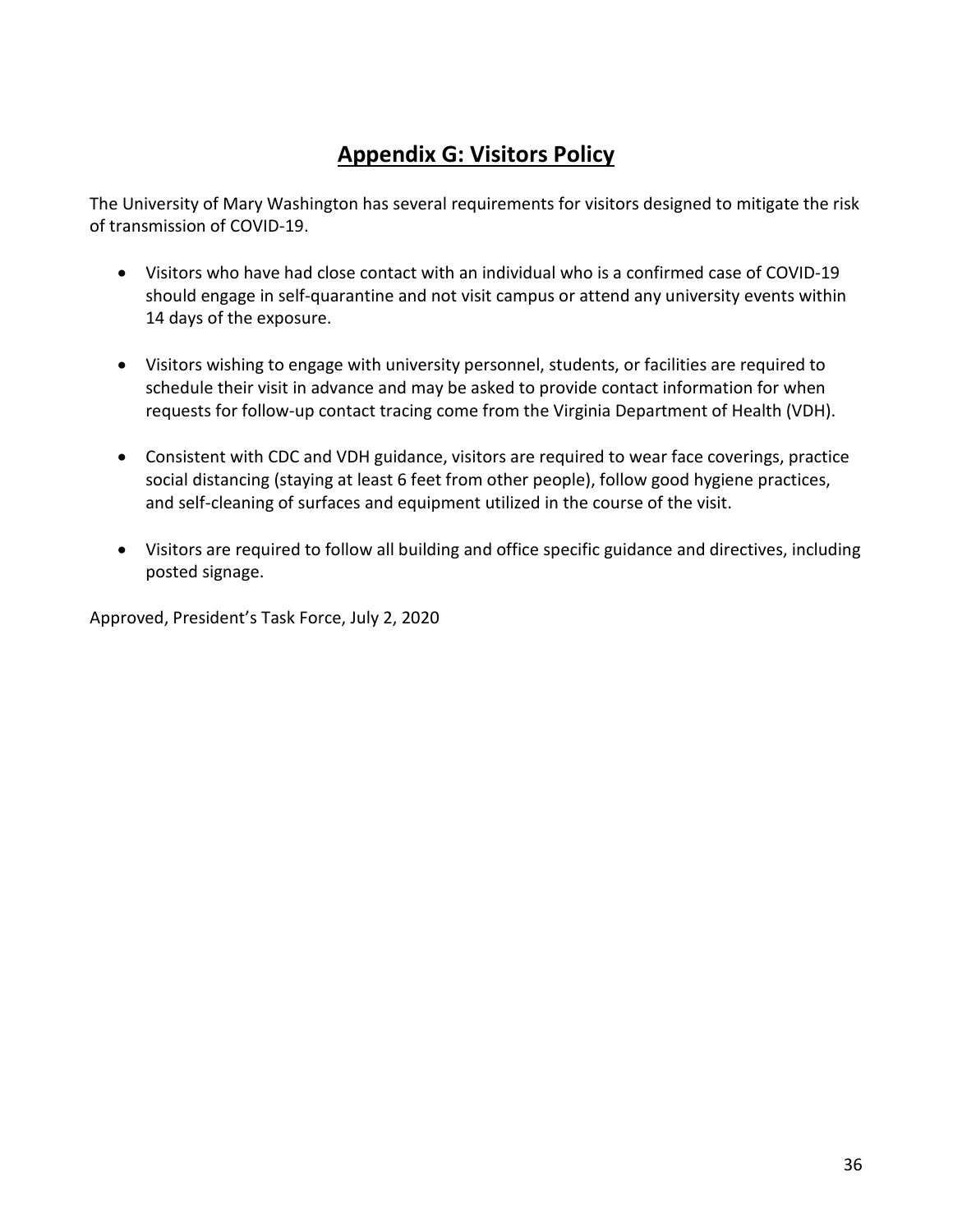## **Appendix H: Laboratory, Studio, and Experiential Learning**

<span id="page-37-0"></span>With input from Keith Mellinger, Andrew Dolby, Lynn Lewis, Gregg Stull, Paul Binkley, Leslie Martin, Betsy Lewis, Jon McMillan, Brooks Kuykendall

*The charge to this group is to prepare a report which identifies both the challenges and opportunities inherent in remote and/or socially distant learning in the following areas: labs, studio/performance, and CE courses as well as internships and individual research. The working group should provide practical advice to students and faculty about how to engage in deep learning experiences under the constraints of being either remote or socially distant. It should also draft recommended guidance consistent with the University's priority to protect the health, safety and well-being of members of the University and our various communities.*

## <span id="page-37-1"></span>**Scheduling of Classes**

As a general rule, labs and studios will not be able to operate at full capacity if we are faced with social distancing guidelines. According to current guidelines, chairs of the relevant departments will need to limit the capacities of these spaces to allow for 64 sq ft. per person spacing. Some departments might consider reducing the number of in-person labs over the course of the semester, attempting to capture all of the necessary learning outcomes during those very limited experiences.

## **Lab based classes**

Instructors should maintain their currently scheduled meeting time blocks, but meet with smaller groups to comply with reduced lab capacity guidelines. Existing lab blocks can be divided into shorter sessions as necessary, appropriate, and feasible.

Individual instructors and coordinators for multi-section lab courses should identify the minimum number and types of hands-on activities necessary to satisfy the learning outcomes for each course. They should work with their department chairs to identify how they will deliver these critical handson activities, given constraints imposed by lab capacity limits, decontamination protocols, and modified fall 2020 academic calendar. They should plan for electronic delivery of other supplementary activities and assignments so that their courses best achieve learning objectives and meet accreditation standards for weekly contact time. Single-use laboratory supplies may be necessary to deliver remote activities. Additionally, they should develop plans for meeting accessibility needs for all students, both for face-to-face and remote lab activities.

Laboratories that contain equipment that require hands-on demonstration by instructors will be equipped with cameras and projection equipment as necessary to make demonstrations visible to students. Additional personal protective equipment may be necessary for some lab activities that make physical distancing between the instructor and students difficult.

Scheduling of access to lab class prep rooms should be coordinated and monitored to ensure adherence to capacity guidelines, while maintaining prep needs of each course. The same access and decontamination protocols should be followed for teaching lab prep rooms and spaces.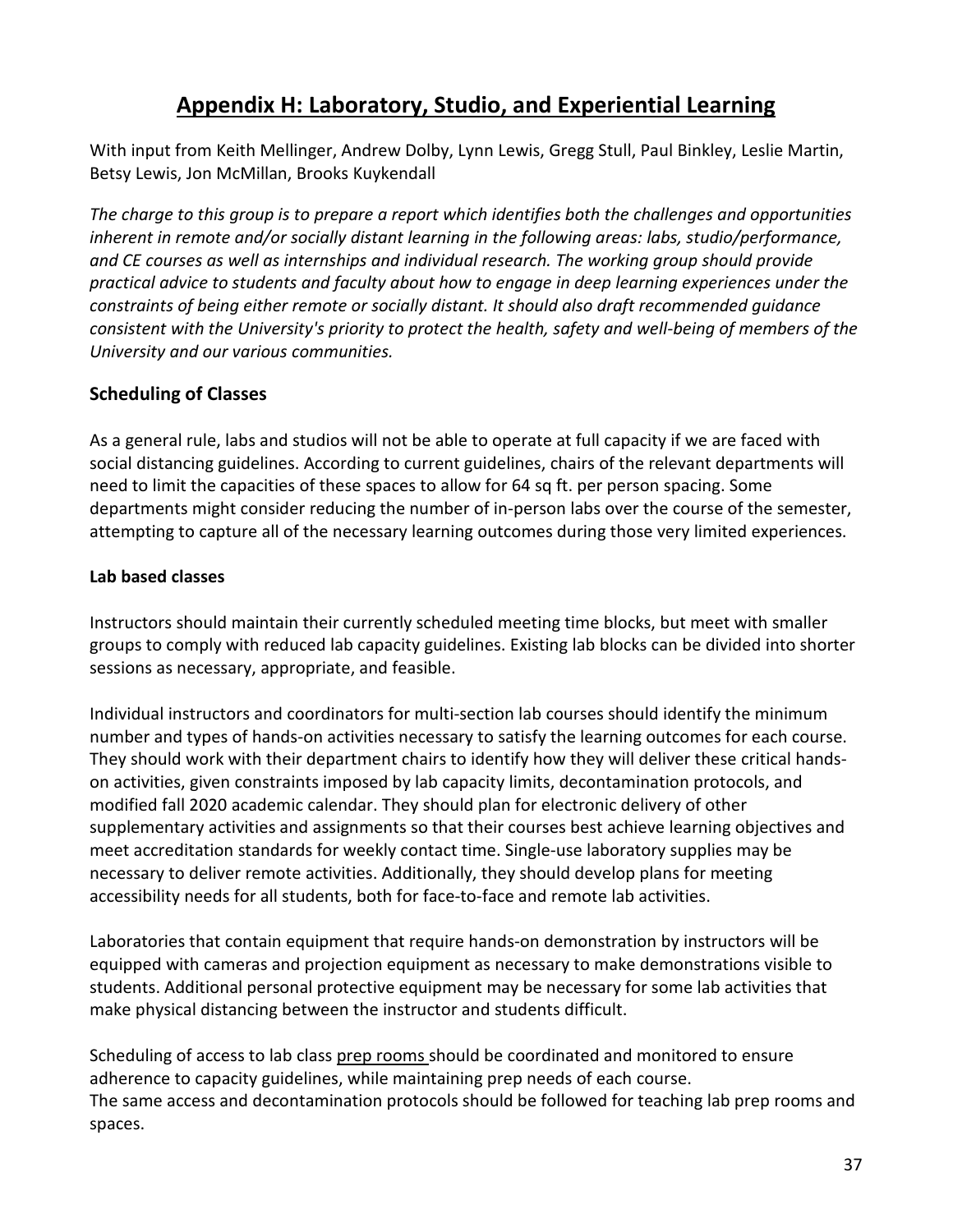In those limited cases where the faculty and chair believe that course learning outcomes cannot be achieved while under social distancing constraints, efforts will be made to move classes to future semesters, and departments will work with registered students to ensure that they stay on track to graduation.

## **Studio classes**

Studio spaces will need to accommodate smaller groups for in person meetings, most likely splitting each 15-seat course into two or three groups, depending on the studio square footage. Most studio courses will need to be delivered in a hybrid format, with assignments and lectures online and demonstrations and studio time in person. Studio faculty members will need to determine the minimum number of in-person experiences necessary to complete the learning outcomes for each of their courses.

One aspect that will have to be carefully monitored is the use of studios by students outside of class time. In the past, students have access to these spaces 24/7 to work on their assignments. We will need to develop sign in sheets for students to schedule studio time so we can limit the number of students in the space at any time.

In order to create additional safe spaces for studio courses and students, we propose an outdoor classroom created by closing part of the parking lot behind Melchers Hall and erecting a large, semipermanent tent. Students could work in the space when the studios are full, and certain classes can meet here if needed. This would greatly expand our ability to offer adequate studio access to our students. We could also share this space with other departments if needed. In order to address security, this space would only be open during daylight hours. It is possible that this type of outdoor classroom space would need to be approved at the state level (BCOM).

Theatre faculty will develop a hybrid approach to performance, design, and technical courses that allow for delivery of content material that is a combination of online instruction and in-person meetings with 30%-50% of enrolled students if 100% face-to-face instruction is not feasible. The department will promulgate a pedagogical approach that delineates course learning objectives with a strategy for accomplishment using a "time on task" approach to student success. Learning objectives will correlate to projects that are developed to ensure that students are devoting the appropriate amount of time on the out of class projects and achieving the intended outcomes of the courses. Faculty will work with the department chair to ensure that students have all of the supplies they need to complete assignments.

## **Private instruction**

Some music studio spaces are large enough (200+ sq ft) to allow for adequate social distancing between teacher and pupil--although probably none would allow for an accompanist as well. A few spaces that we regularly use for private lessons are too small ( $\approx$ 100 sq ft) to accommodate this, and we will need to find other spaces in which to teach. No practice rooms will be large enough to hold more than one student at a time. We do not, however, anticipate any scheduling complications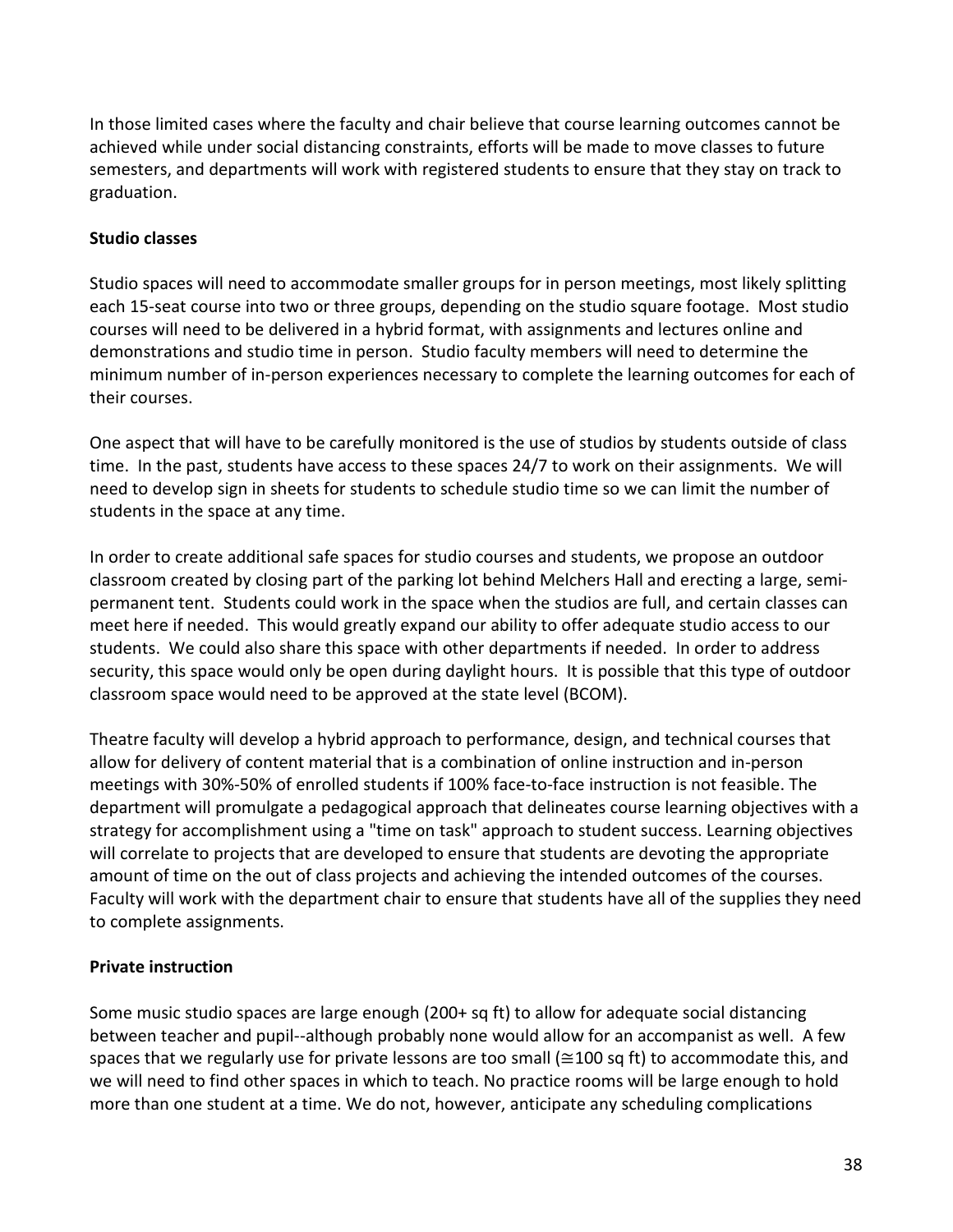(beyond finding appropriate teaching space): in a normal semester, private lessons are already oneon-one.

## **Community Engagement**

Faculty teaching Community Engaged courses should consider if face to face engagement is necessary for the achievement of course objectives. Both faculty and students should be aware that working in the community may increase the chance of exposure to both students/the UMW community, and the community members off campus.

If face to face engagement is central to learning outcomes, faculty and students should adhere to all social distancing guidelines established by UMW. Faculty and students should connect directly with community partners to determine the social distancing capabilities of the partner site, and if the site can host UMW students at this time, while adhering to social distancing guidelines around personal space, face coverings, and hygiene. The Center for Community Engagement can assist faculty and students, as necessary, with these communications and arrangements.

## **Internships**

Faculty and students should be very clear about employers' expectations for in-person internships. Students must realize that in-person internships present the highest risk of exposure and the university suggests that until a vaccine is readily available students should conduct their internships remotely. Students should also be reminded that they may be putting other members of the UMW community at risk of exposure if their internships are conducted in-person. In all cases, faculty should require students to document specific and measurable outcomes of each internship experience to ensure all experiences can be evaluated effectively. It is recommended that faculty also be flexible with how internships are evaluated to adjust for public health related changes to an internship experience.

## <span id="page-39-0"></span>**Use of Spaces on Campus**

Lab and studio spaces will need regular cleaning as part of the transition between student groups.

## <span id="page-39-1"></span>**Science Labs**

All existing equipment in science labs, both teaching and research, is shared. Cleaning of both spaces and equipment touched by students and faculty will need to be decontaminated between use by different individuals. To provide adequately cleaned spaces between use, properly trained individuals will need to clean specialized lab equipment such as microscopes, micropipettes, centrifuges, etc. Commonly touched equipment user interface surfaces will be protected or cleaned as appropriate. Ideally, protective covers for these surfaces would be provided. In cases where cleaning of equipment is impractical, consumable or single-use supplies may be required to achieve laboratory learning objectives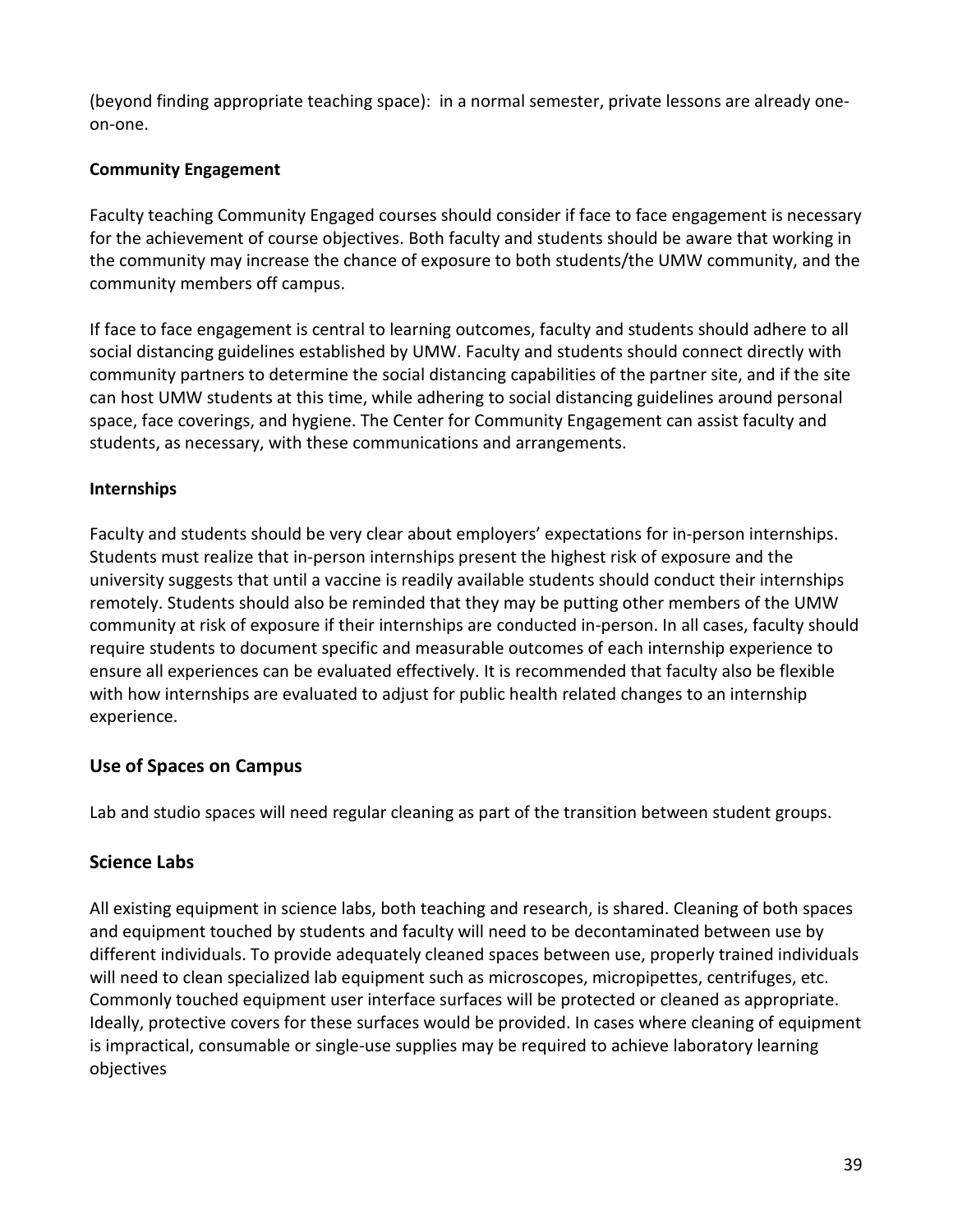Availability of some lab specimens that are part of UMW's teaching collections (e.g., geologic specimens, plant specimens, etc.), and which normally can be handled by students in teaching labs, may need to be restricted to touch-free observation only for the foreseeable future.

Different research labs are used by different numbers of students and faculty and on different schedules each day. Both access and regular decontamination should be coordinated on a room-byroom basis. A daily log sheet should be posted on each door to track access and decontamination schedule. Ideally, faculty who are primary users of particular labs should coordinate with each other and their research students at the beginning of fall semester to ensure adequate access while maintaining capacity limits at all times. Decontamination supplies will need to be stocked and monitored daily in each lab space. Some sensitive equipment will need to be cleaned by trained individuals only to ensure proper cleaning and handling without damage or other disruptions to function.

After hours access to research labs will be regulated by departments on a case-by-case basis according to their own policies. Students may be granted access based on demonstrable research progress needs. Notices will be posted on research lab doors as necessary to indicate room availability after hours.

## **Studios (Melchers)**

Surfaces, equipment and tools are shared by the students and instructor (depending on the media), and will need to be properly cleaned between use. Students and faculty may need to use gloves so that equipment can be shared safely. Sinks, tables, chairs and other common areas will need to be disinfected regularly. Many studios have porous table tops that will need to be covered with nonporous material for the semester so they can be properly cleaned. In some cases, students will be required to purchase additional tools and materials to limit the sharing of equipment. In many cases, sharing will be unavoidable, so cleaning materials and/or PPE like gloves will be essential to allow students to use the equipment. Studio faculty will also develop take-home kits of studio art materials for students to pick up when possible.

If studios are open to students outside of class time, it will be difficult to ensure proper cleaning without supervision of some kind. The department will need to develop log sheets so students can reserve studio time while maintaining a safe number of people in each space.

## **Practice and Performance Spaces**

Most musical instruments are not shared. Pianos and music stands would be common equipment used by many students in turn in a single day. We will need to make available disinfectant wipes (or the like) in studios and practice rooms for cleaning these between uses.

University-owned percussion equipment would also be used by several different students in a typical week, but as direct contact with these is minimal (they are usually played by student-owned sticks or mallets), they are less of a problem than pianos and music stands.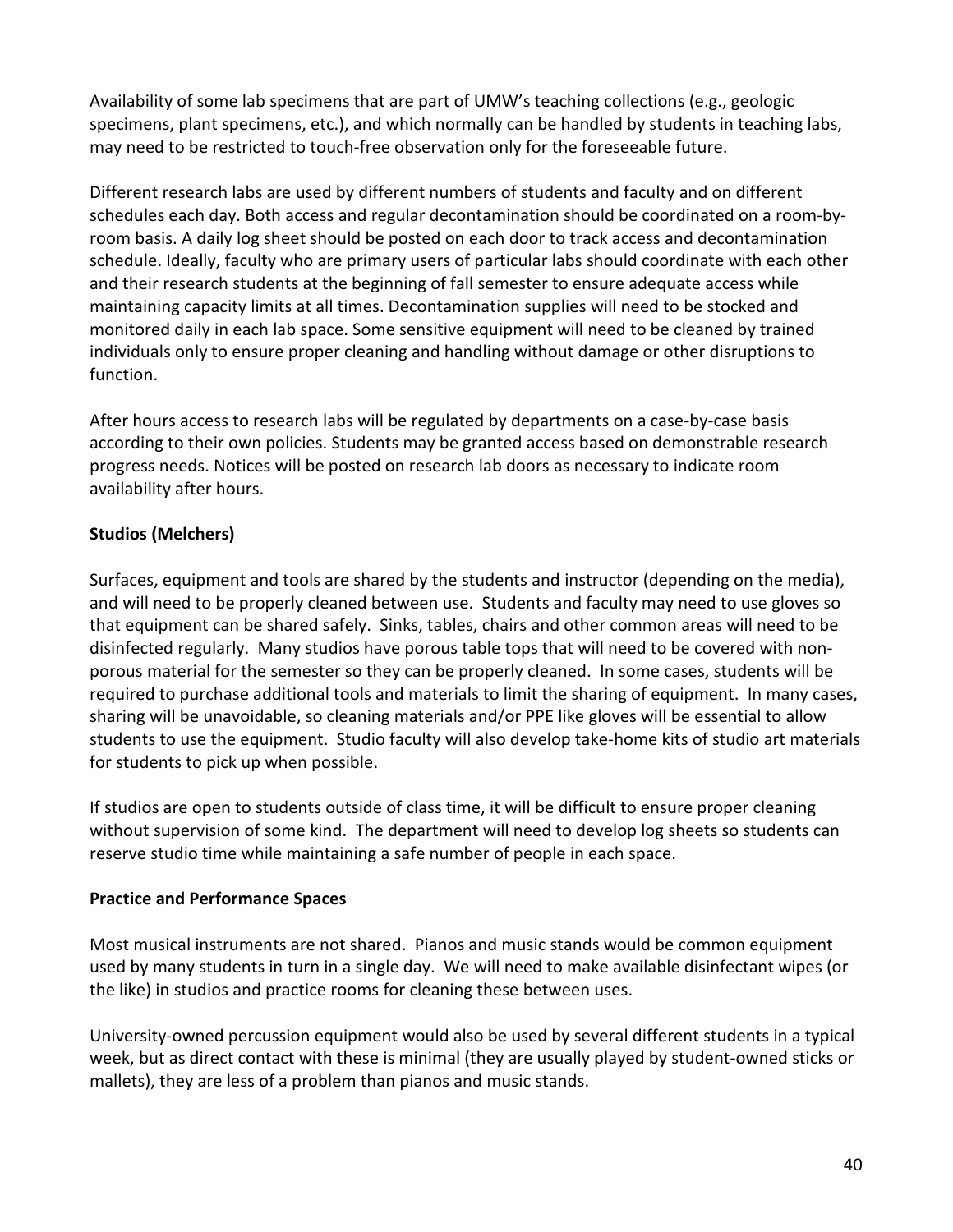In many instances, the guidelines for science labs are applicable to the arts. Substitute "microscope" for "table saw," "light board," or "sewing machine," and the safety concerns and santization protocols are the same.

Faculty teaching performance-based courses will work together to develop safety protocols that specifically address social distancing as defined within the studio and rehearsal spaces, the use and sanitization of shared objects (props and furniture), and out-of-class rehearsal. This is critical to ensure the safety of faculty and students since proximity and touch are inherent in the work.

Similarly, faculty in design, technical, and arts administration courses will need to develop protocols that address the same issues for students in the costume shop, scene shop, lighting department, management office, and box office shops—all which operate as student learning labs. This is critical because students in all of these labs share not only space, but also tools and equipment. The university will need to supply PPE for these labs.

The physical nature of acting, dance, and the inevitable aerosolized particles that result from student engagement will require a regimen of decontamination that needs to be established, followed, and monitored. This exceeds what can be effectively accomplished by faculty and students. This will be critical in Studio 115, Klein Theatre, duPont 310, duPont 313, duPont 126, duPont 129 duPont 207, Goolrick 4, Goolrick 5, and Wonder Bread Studio. The university will need to supply PPE for these spaces.

Finally, faculty will need to develop an approach to theatre production in Klein Theatre and Studio 115 that ensures the safety of participants and audience members. Because theatre production is the experiential learning component of the theatre major that also involves public performances, this will be a complex discussion that will be heavily reliant on local, state, and national guidelines that determine the safety protocols of public gatherings.

## <span id="page-41-0"></span>**Field Trips and Individual Field Work**

Off-campus travel policy currently limits motor vehicle occupancy to the driver only. Therefore, each student would need to drive a separate vehicle to any field trip destination. To accommodate all students, required field-based laboratory activities that normally require vehicular transportation to off-campus sites may need to be redesigned so that learning outcomes can be achieved without a need for such transportation.

<span id="page-41-1"></span>Individual field work is permitted provided that students and faculty adhere to vehicle occupancy during travel and distancing policy while conducting work on site.